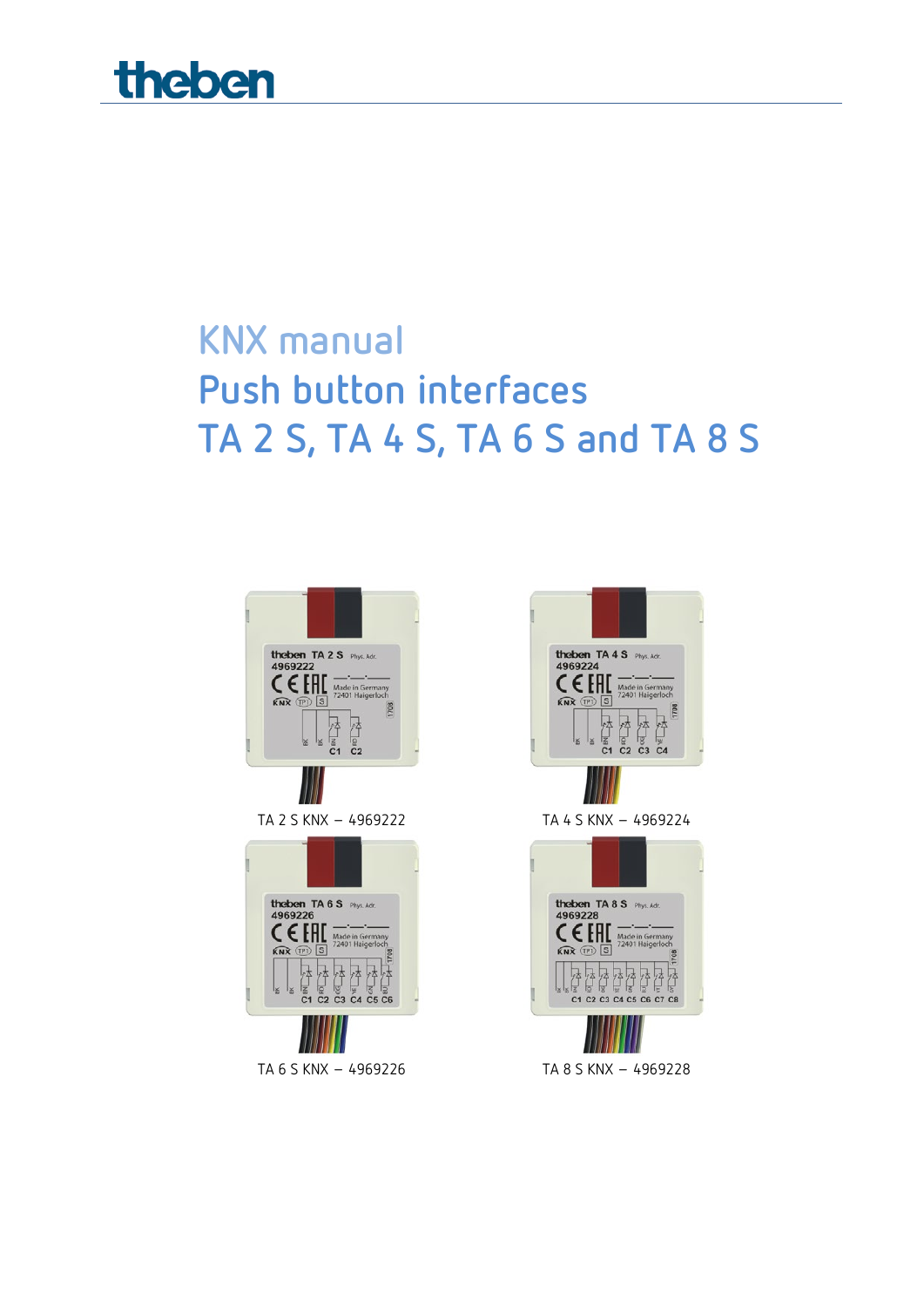

## **Contents**

| 1 | Functional characteristics                                         | 3  |
|---|--------------------------------------------------------------------|----|
| 2 | Operation                                                          | 4  |
| 3 | Technical data                                                     | 5  |
|   | Technical data TA 2 S  TA 8 S<br>3.1                               | 5  |
|   | Wiring diagrams<br>3.2                                             | 6  |
| 4 | The "TA 2/4/6/8 S" application programme                           | 7  |
|   | Selection in the product database<br>4.1                           | 7  |
|   | 4.2<br>Overview of communication objects                           | 8  |
|   | 4.3<br>Description of communication objects                        | 14 |
|   | 4.4<br>Parameter pages overview                                    | 21 |
| 5 | Typical applications                                               | 40 |
|   | 5.1<br>Switching light                                             | 40 |
|   | 5.2<br>2 lighting groups dimming (one button operation)            | 42 |
|   | 2 lighting groups dimming (2 rocker buttons)<br>5.3                | 44 |
|   | Controlling 4 blinds or blind groups<br>5.4                        | 46 |
| 6 | Appendix                                                           | 48 |
|   | Conversion of percentages to decimal and hexadecimal values<br>6.1 | 48 |
|   |                                                                    |    |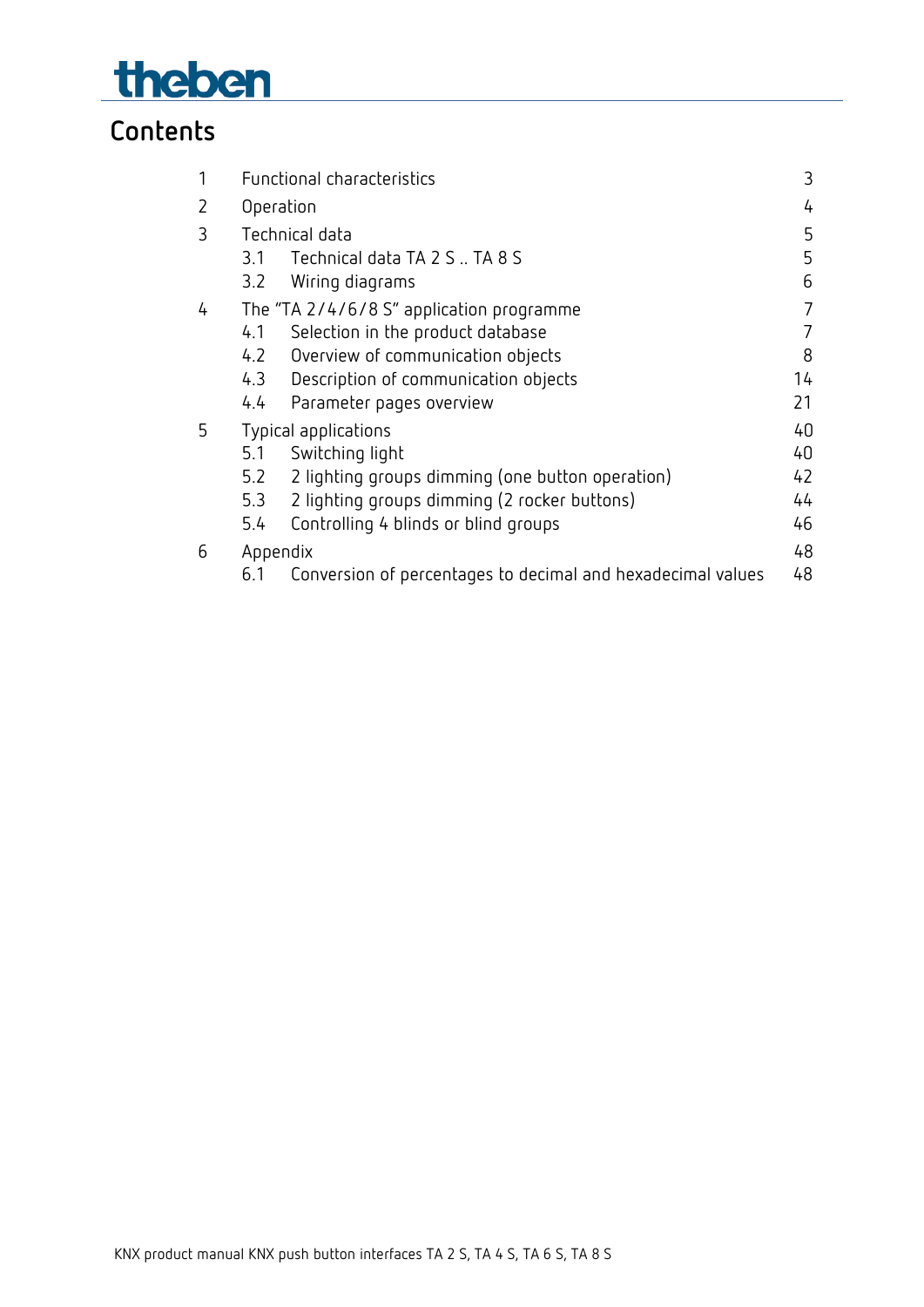# **Theben Example 20** Functional characteristics

## <span id="page-2-0"></span>**1 Functional characteristics**

- Binary input push button interfaces
- Can be installed in flush-mounted boxes with conventional push buttons/switches
- Free allocation of functions: switch/push button, dimming, blinds, valuator, counter, sequences, temperature measurement, LED control
- Flexible LED control, thanks to an increased output power of 3mA, customary LEDs and low current LEDs can be controlled
- Inputs can be reconfigured to outputs with configurable flash and pulse function
- Colour coding of wiring pairs
- Grooves on side of housing for switch/push button clamps

#### TA 2 S KNX

- 2-way key interface
- 4-pole cable connection

#### TA 4 S KNX

- 4-way key interface
- 6-pole cable connection
- NTC inputs for actual temperature measurement

#### TA 6 S KNX

- 6-way key interface
- 8-pole cable connection
- NTC inputs for actual temperature measurement

#### TA 8 S KNX

- 8-way key interface
- 10-pole cable connection
- NTC inputs for actual temperature measurement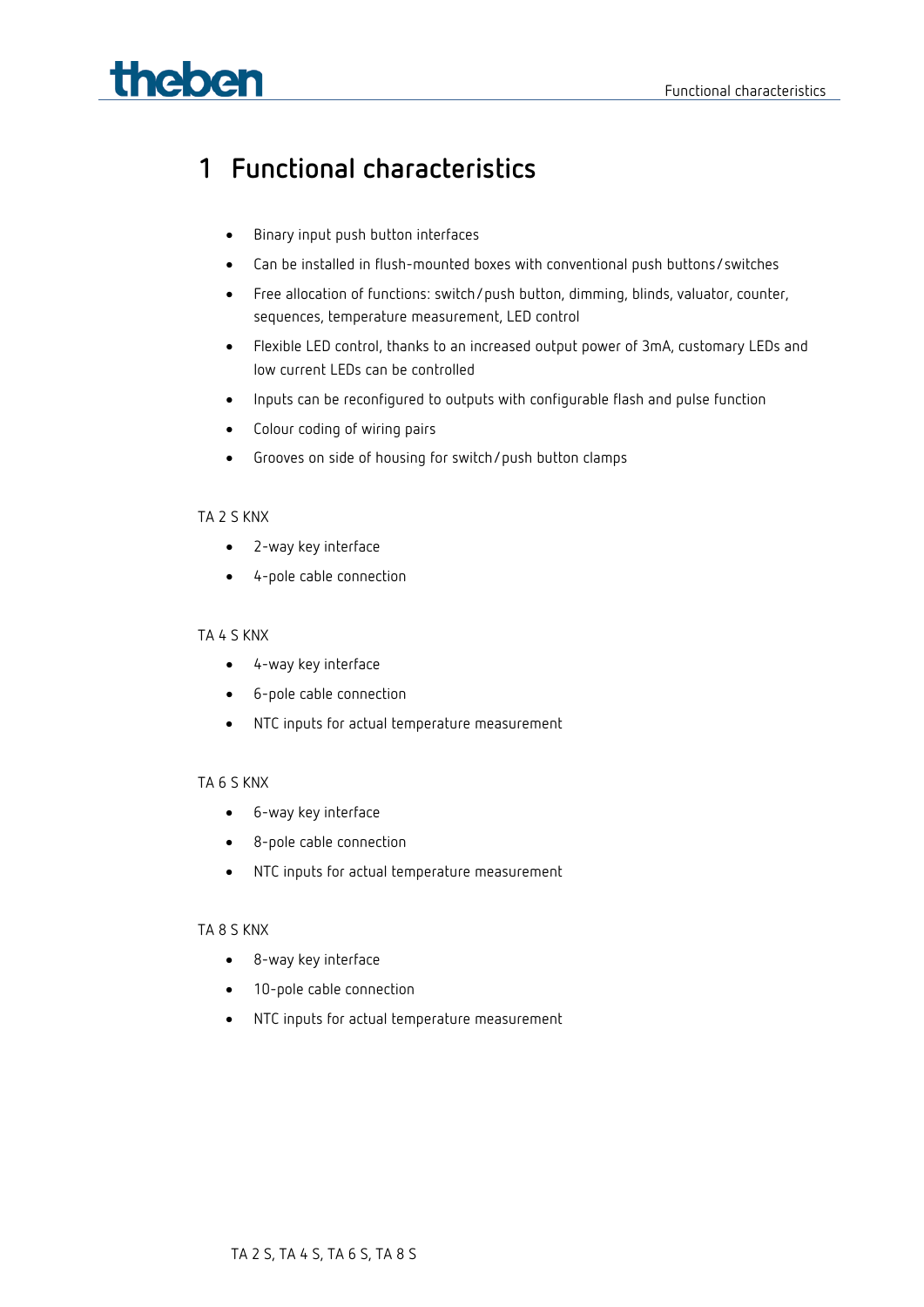

## <span id="page-3-0"></span>**2 Operation**

Upon application of voltage the input is activated and the configured telegram is sent. Conventional buttons, switches or optionally sensors (thermostat, time switch, etc.) can be connected.

As an LED output, configured channels can be directly connected to an LED without a series resistor.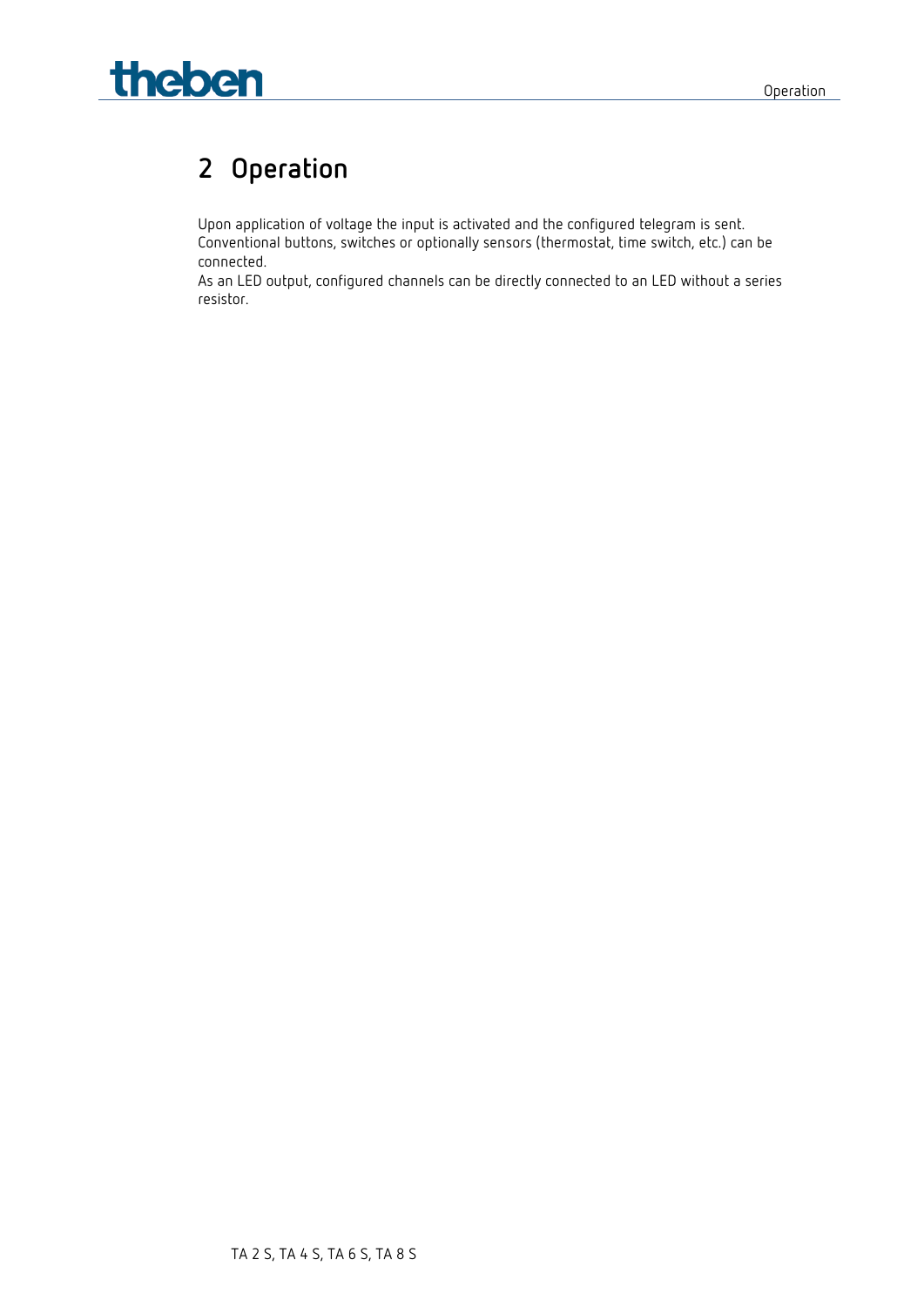# **Theben Technical data**

## <span id="page-4-0"></span>**3 Technical data**

## <span id="page-4-1"></span>**3.1 Technical data TA 2 S .. TA 8 S**

| Operating voltage KNX        | Bus voltage                                                                                                                      |
|------------------------------|----------------------------------------------------------------------------------------------------------------------------------|
| Type of connection           | Bus connection: KNX bus terminal                                                                                                 |
| Power consumption as input   | $< 10$ mA                                                                                                                        |
| Power consumption as output  | TA 2 S 10 mA (max. 2 x LED at 3 mA)<br>TA 4 S 12.5 mA (max. 4 x LED at 3 mA)<br>TA 6 S, TA 8 S 15 mA (max. 6 or 8 x LED at 3 mA) |
| Length connecting wires      | $25 \text{ cm}$                                                                                                                  |
| Maximum cable length         | 30 <sub>m</sub>                                                                                                                  |
| Contact voltage              | 5 V DC                                                                                                                           |
| Contact current              | 0.5 mA (5 mA peak)                                                                                                               |
| Ambient temperature          | $-5 °C  + 45 °C$                                                                                                                 |
| Installation type            | Flush-mounted installation                                                                                                       |
| Output voltage               | 5 V DC                                                                                                                           |
| Measurement area temperature | $-5 °C  + 45 °C$                                                                                                                 |
| <b>LED</b> connection        | IF max. $1 - 3$ mA (adjustable),<br>UF up to $\sim$ 3.6 V, no series resistor required                                           |
| Protection rating            | IP 20 in accordance with EN 60529                                                                                                |
| Protection class             | Ш                                                                                                                                |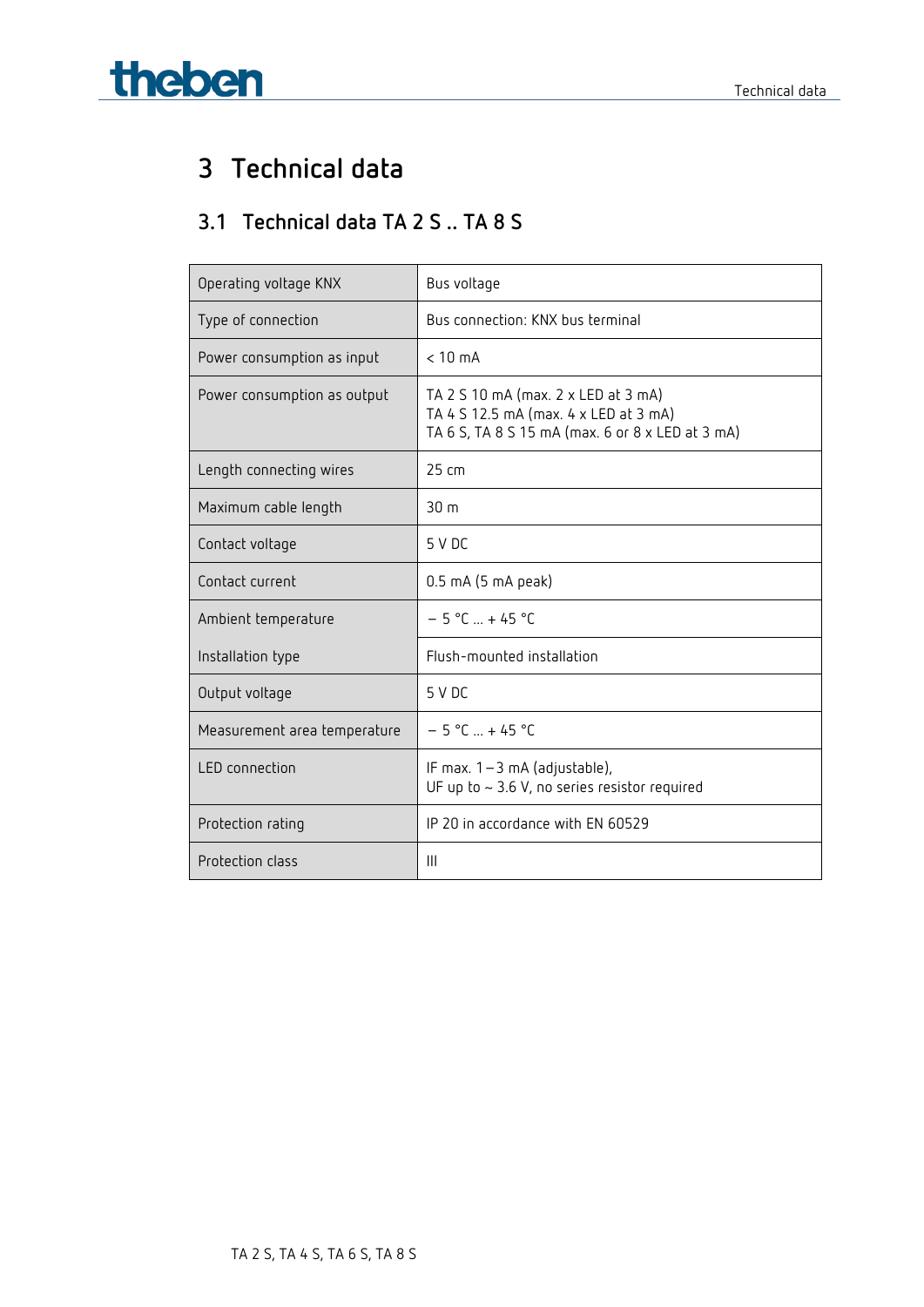

## <span id="page-5-0"></span>**3.2 Wiring diagrams**

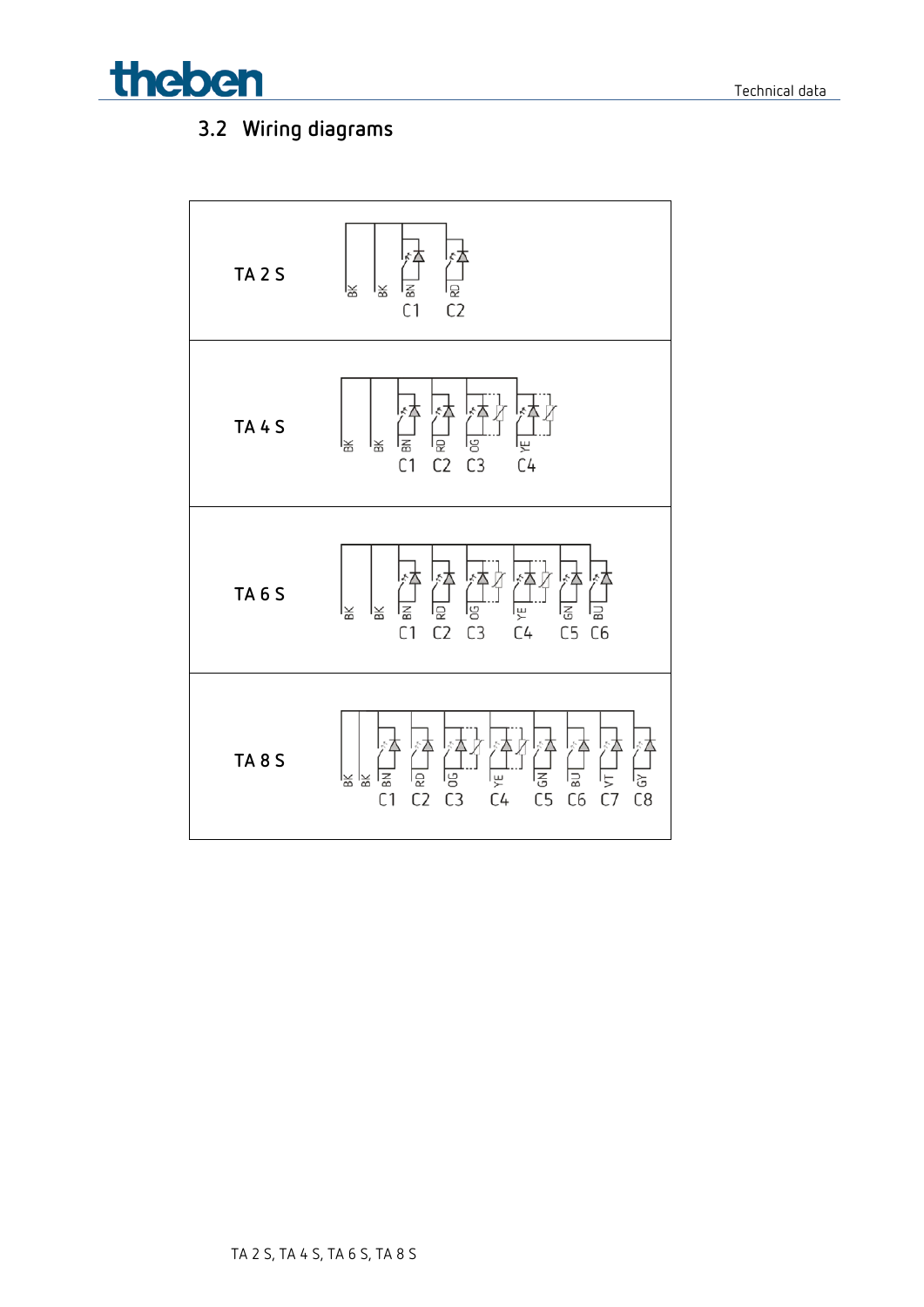

## <span id="page-6-0"></span>**4 The "TA 2/4/6/8 S" application programme**

## <span id="page-6-1"></span>**4.1 Selection in the product database**

| Manufacturer          | Theben AG                                               |
|-----------------------|---------------------------------------------------------|
| <b>Product family</b> | Inputs                                                  |
| <b>Product type</b>   | Push button interfaces                                  |
|                       | <b>Programme names  </b> TA 2 S, TA 4 S, TA 6 S, TA 8 S |

| Number of communication objects   Max. 41 |     |
|-------------------------------------------|-----|
| Number of group addresses                 | 254 |
| Number of associations                    | 254 |



The ETS database can be found on our website: [www.theben.de/downloads](http://www.theben.de/downloads)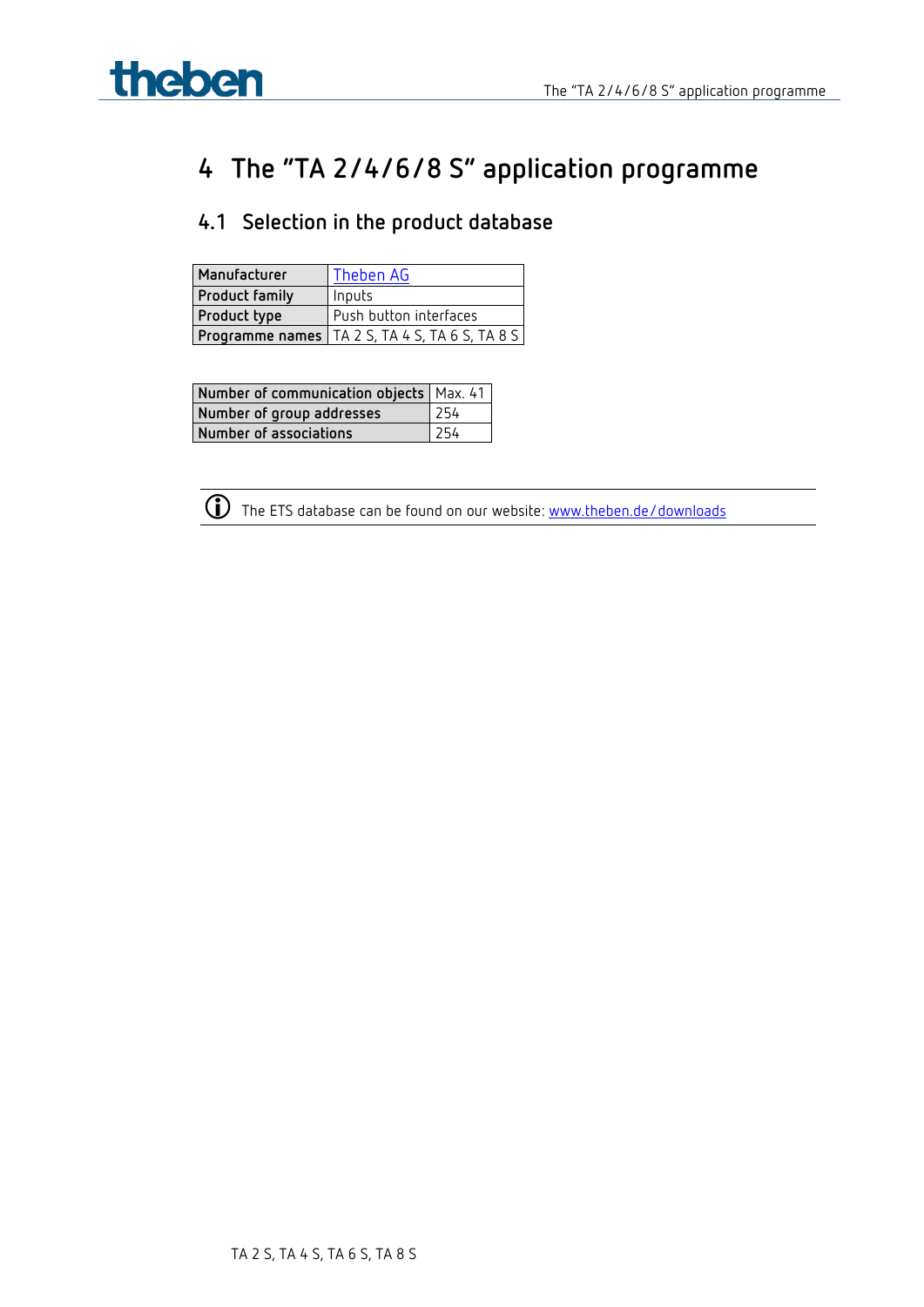

## <span id="page-7-0"></span>**4.2 Overview of communication objects**

## **4.2.1 Switch function**

| No.            | Object name  | Function                                 | Length  | R                        | W                        | C | T              | <b>DPT</b>  |
|----------------|--------------|------------------------------------------|---------|--------------------------|--------------------------|---|----------------|-------------|
|                |              | Switching                                | 1 bit   | $\overline{\phantom{0}}$ | W                        | C | Τ              | 1,001       |
|                |              | Priority                                 | 2 bit   | $\overline{\phantom{0}}$ | $\overline{a}$           | C | Τ              | 2,001       |
|                |              | Send percentage value                    | 1 byte  | $\overline{\phantom{0}}$ | $\overline{a}$           | С | Τ              | 5,001       |
| 1              | Channel 11.1 | Send value                               | 1 byte  | $\overline{a}$           | ÷                        | С | Τ              | 5,010       |
|                |              | 2 byte 9.x                               | 2 bytes | $\overline{\phantom{a}}$ | $\overline{a}$           | С | Τ              | 9.xxx       |
|                |              | 4 byte 14.x                              | 4 bytes | Ξ.                       | $\overline{\phantom{0}}$ | C | Τ              | $14.$ xxx   |
|                |              | Switching                                | 1 bit   | $\overline{a}$           | W                        | C | Τ              | 1,001       |
|                | Channel 11.2 | Priority                                 | 2 bit   | $\overline{\phantom{0}}$ | $\overline{a}$           | С | Τ              | 2,001       |
| $\overline{2}$ |              | Send percentage value                    | 1 byte  | $\overline{\phantom{0}}$ | $\overline{\phantom{0}}$ | С | Τ              | 5,001       |
|                |              | Send value                               | 1 byte  | Ξ.                       | $\overline{a}$           | С | Τ              | 5,010       |
|                |              | $2$ byte $9.x$                           | 2 bytes | $\overline{\phantom{0}}$ | $\overline{\phantom{0}}$ | С | Т              | 9.xxx       |
|                |              | 4 byte 14.x                              | 4 bytes | $\overline{\phantom{0}}$ | $\overline{\phantom{0}}$ | C | Τ              | $14.$ $xxx$ |
|                |              | Switching                                | 1 bit   | $\overline{a}$           | W                        | C | Τ              | 1,001       |
|                |              | Priority                                 | 2 bit   | $\overline{a}$           | $\overline{a}$           | C | Т              | 2,001       |
| 3              | Channel 11.3 | Send percentage value                    | 1 byte  | $\overline{\phantom{0}}$ | $\overline{a}$           | С | Τ              | 5,001       |
|                |              | Send value                               | 1 byte  | $\overline{\phantom{0}}$ | $\overline{\phantom{0}}$ | С | Τ              | 5,010       |
|                |              | $2$ byte $9.x$                           | 2 bytes | $\overline{\phantom{a}}$ | $\overline{a}$           | C | Τ              | 9.xxx       |
|                |              | 4 byte 14.x                              | 4 bytes | $\overline{\phantom{0}}$ | ÷                        | С | Τ              | $14.$ $xxx$ |
| 5              | Channel 11   | $Block = 1$                              | 1 bit   | $\overline{\phantom{0}}$ | W                        | C | $\overline{a}$ | 1,001       |
|                |              | $Block = 0$                              | 1 bit   | $\overline{\phantom{0}}$ | W                        | С | $\overline{a}$ | 1,003       |
| $11 - 75$      |              | Channels 2 to 8 (Details: See channel 1) |         |                          |                          |   |                |             |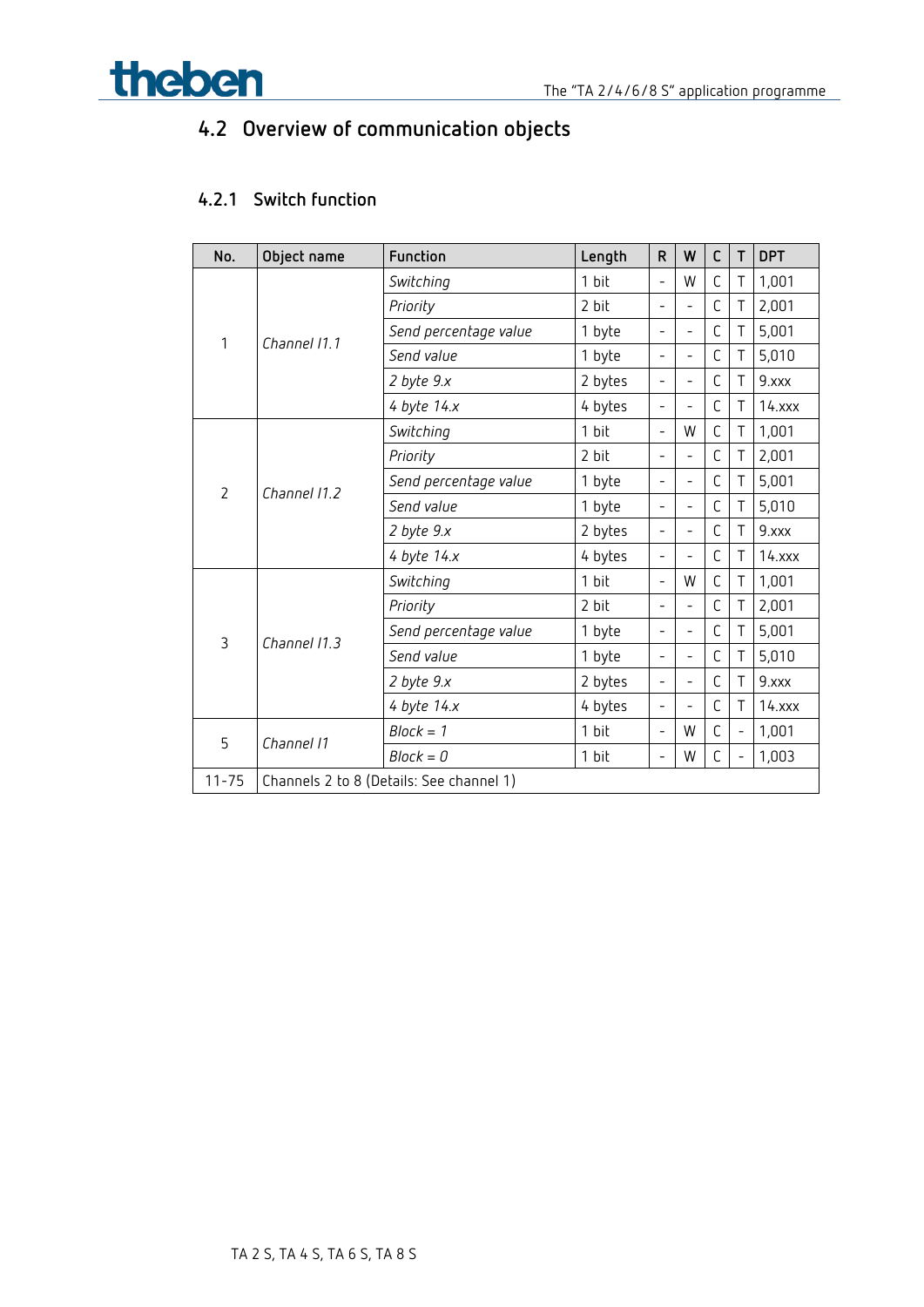

## **4.2.2 Push button function**

| No.            | Object name  | Function                                 | Length  | R                        | W                        | C           | T | <b>DPT</b>  |
|----------------|--------------|------------------------------------------|---------|--------------------------|--------------------------|-------------|---|-------------|
|                |              | Switching                                | 1 bit   | $\overline{a}$           | W <sup>1</sup>           | C           | Τ | 1,001       |
|                |              | Priority                                 | 2 bit   | $\overline{\phantom{0}}$ | $\overline{a}$           | C           | Τ | 2,001       |
|                | Channel 11.1 | Send percentage value                    | 1 byte  | $\qquad \qquad -$        | $\overline{\phantom{0}}$ | C           | Τ | 5,001       |
| 1              |              | Send value                               | 1 byte  | $\overline{\phantom{0}}$ | $\overline{a}$           | C           | Τ | 5,010       |
|                |              | $2$ byte $9.x$                           | 2 bytes | $\overline{\phantom{a}}$ | ÷.                       | C           | Τ | 9.xxx       |
|                |              | 4 byte 14.x                              | 4 bytes | $\qquad \qquad -$        | $\overline{a}$           | C           | Τ | $14.$ xxx   |
|                |              | Switching                                | 1 bit   | $\overline{a}$           | $W^2$                    | C           | Τ | 1,001       |
| $\overline{2}$ | Channel 11.2 | Priority                                 | 2 bit   | $\overline{\phantom{0}}$ | $\overline{\phantom{0}}$ | C           | Τ | 2,001       |
|                |              | Send percentage value                    | 1 byte  | $\overline{\phantom{0}}$ | $\overline{\phantom{0}}$ | С           | Τ | 5,001       |
|                |              | Send value                               | 1 byte  | $\overline{\phantom{0}}$ | $\overline{a}$           | С           | Τ | 5,010       |
|                |              | $2$ byte $9.x$                           | 2 bytes | $\qquad \qquad -$        | $\overline{\phantom{0}}$ | С           | Τ | 9.xxx       |
|                |              | 4 byte 14.x                              | 4 bytes | $\overline{\phantom{a}}$ | $\overline{a}$           | C           | Τ | $14.$ xxx   |
|                |              | Switching                                | 1 bit   | $\overline{a}$           | W <sup>3</sup>           | C           | Τ | 1,001       |
|                |              | Priority                                 | 2 bit   | $\overline{\phantom{0}}$ | $\overline{a}$           | С           | Τ | 2,001       |
| $\overline{3}$ | Channel 11.3 | Send percentage value                    | 1 byte  | $\qquad \qquad -$        | $\overline{\phantom{a}}$ | С           | Τ | 5,001       |
|                |              | Send value                               | 1 byte  | $\overline{\phantom{0}}$ | $\overline{a}$           | $\mathsf C$ | Τ | 5,010       |
|                |              | $2$ byte $9.x$                           | 2 bytes | -                        | $\overline{\phantom{0}}$ | С           | Τ | 9.xxx       |
|                |              | 4 byte 14.x                              | 4 bytes | $\overline{\phantom{0}}$ | $\overline{a}$           | C           | Τ | $14.$ $xxx$ |
| 5              |              | $Block = 1$                              | 1 bit   | $\overline{\phantom{a}}$ | W                        | C           |   | 1,001       |
|                | Channel 11   | $Block = 0$                              | 1 bit   | $\overline{\phantom{a}}$ | W                        | $\mathsf C$ |   | 1,003       |
| $11 - 75$      |              | Channels 2 to 8 (Details: See channel 1) |         |                          |                          |             |   |             |

-

<span id="page-8-0"></span><sup>1</sup> Only for the *change over* function

<span id="page-8-1"></span><sup>2</sup> Only for the *change over* function

<span id="page-8-2"></span><sup>3</sup> Only for the *change over* function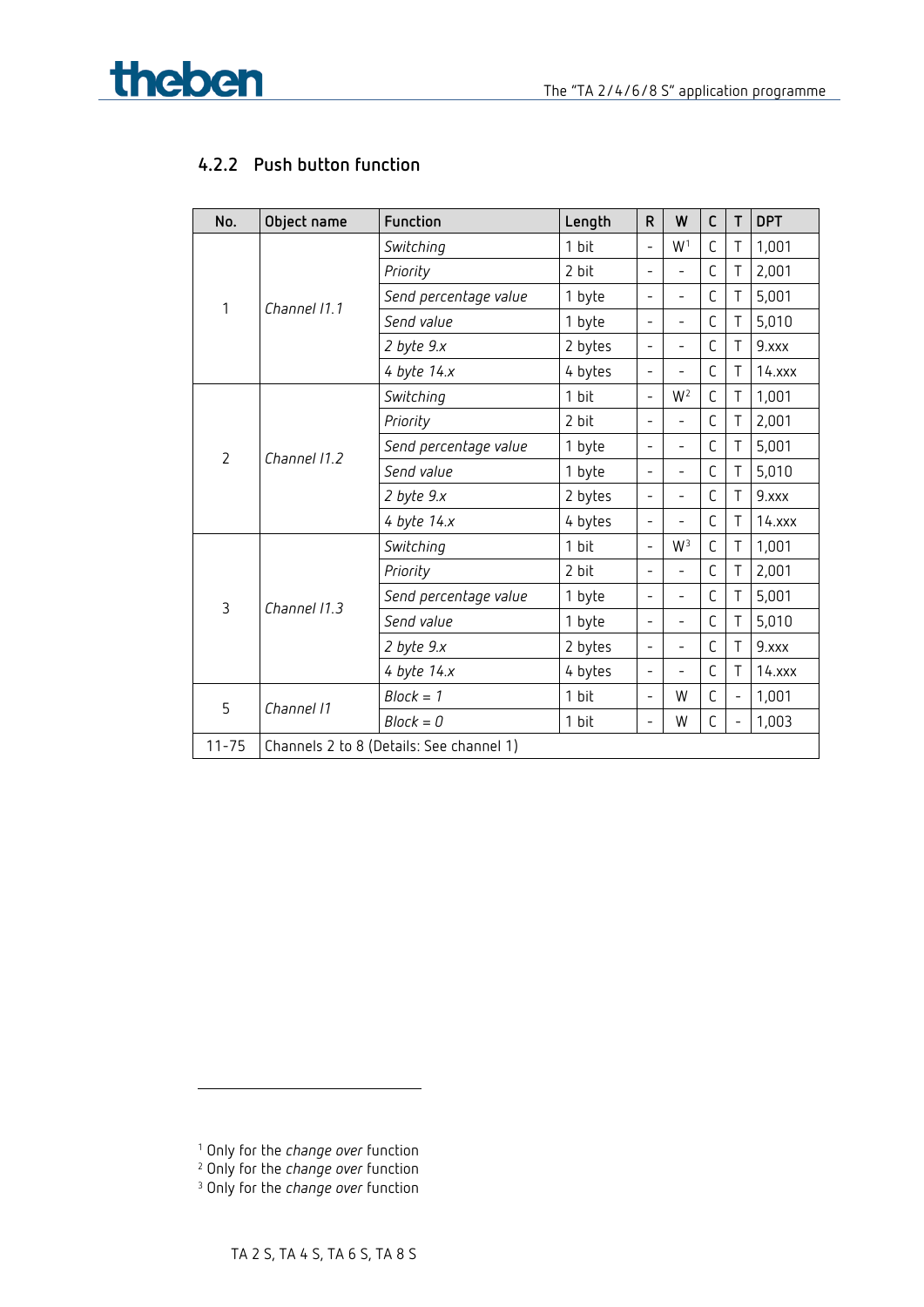



## **4.2.3 Dimming function**

| No.                         | Object name  | Function                                 | Length  | $\mathsf{R}$ | W | C |                          | <b>DPT</b> |
|-----------------------------|--------------|------------------------------------------|---------|--------------|---|---|--------------------------|------------|
| 1                           | Channel 11   | Switching                                | 1 bit   | -            | W | С | Τ                        | 1,001      |
|                             |              | Brighter/darker                          | 4 bit   |              |   | С |                          | 3,007      |
| $\mathcal{P}$<br>Channel 11 |              | Brighter                                 | 4 bit   |              |   | С | Τ                        | 3,007      |
|                             |              | Darker                                   | 4 bit   |              |   | C |                          | 3,007      |
|                             | Channel 11.1 | Switching                                | 1 bit   | -            | W | C | Τ                        | 1,001      |
|                             |              | Priority                                 | 2 bit   |              |   | C | Τ                        | 2,001      |
| 3                           |              | Send percentage value                    | 1 byte  |              |   | C | Τ                        | 5,001      |
|                             |              | Send value                               | 1 byte  |              | - | С |                          | 5,010      |
|                             |              | $2$ byte $9.x$                           | 2 bytes |              |   | С |                          | 9.xxx      |
|                             |              | 4 byte $14.x$                            | 4 bytes |              |   | C |                          | $14.$ xxx  |
|                             |              | $Block = 1$                              | 1 bit   | -            | W | C | $\overline{\phantom{0}}$ | 1,001      |
| 5                           | Channel 11   | $Block = 0$                              | 1 bit   | -            | W | C |                          | 1,003      |
| $11 - 75$                   |              | Channels 2 to 8 (Details: See channel 1) |         |              |   |   |                          |            |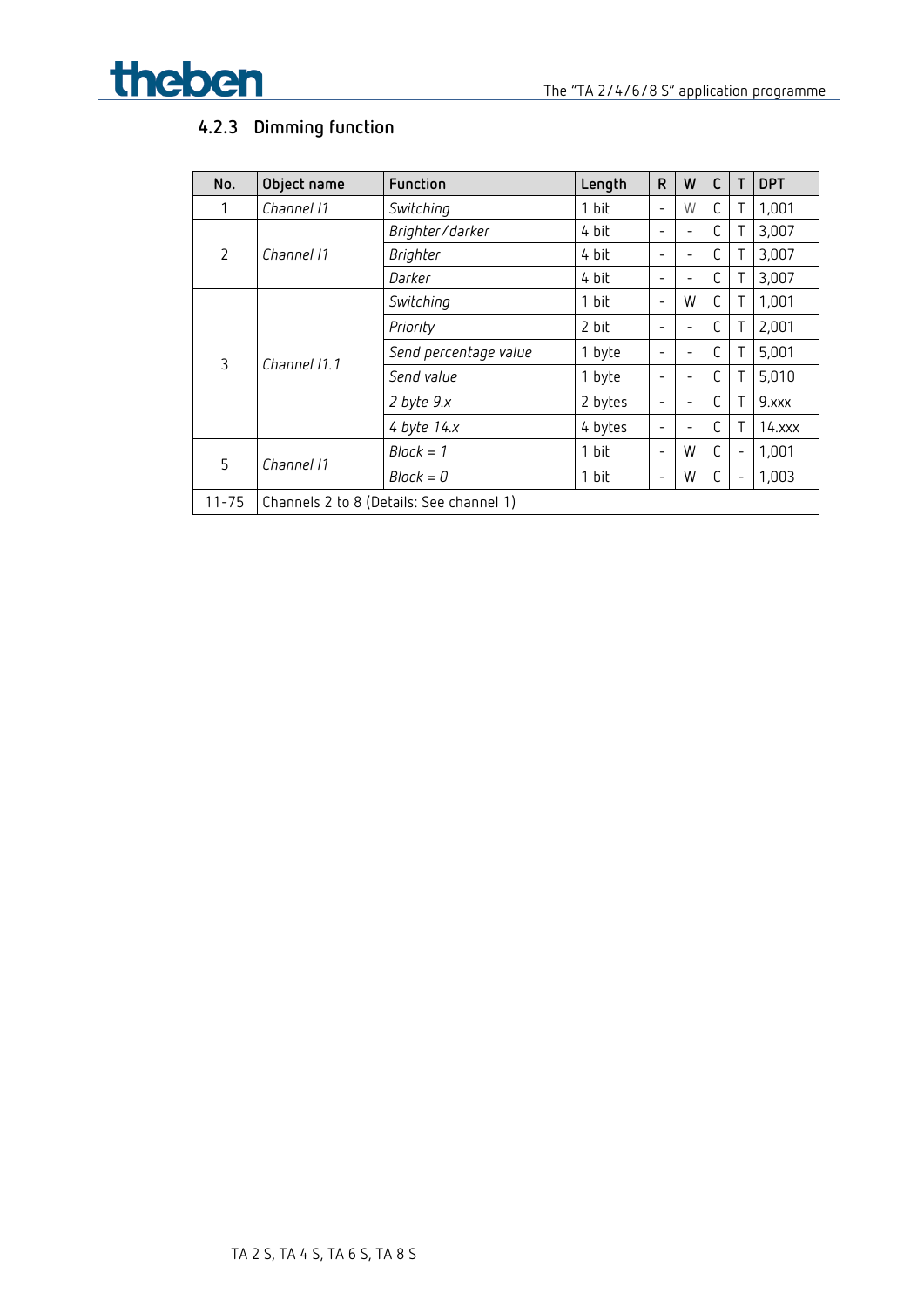

## **4.2.4 Blinds function**

| No.            | Object name  | Function                                 | Length  | $\mathsf{R}$             | W                        | C | $\mathsf{T}$ | <b>DPT</b>  |
|----------------|--------------|------------------------------------------|---------|--------------------------|--------------------------|---|--------------|-------------|
|                | Channel 11   | Step/stop                                | 1 bit   |                          | $\qquad \qquad -$        | C |              | 1,010       |
|                |              | UP/DOWN                                  | 1 bit   | $\overline{\phantom{m}}$ | W                        | С | Τ            | 1,008       |
| $\overline{2}$ | Channel 11   | UP                                       | 1 bit   |                          |                          | C | Т            | 1,008       |
|                |              | DOWN                                     | 1 bit   |                          | $\qquad \qquad -$        | C | Τ            | 1,008       |
|                |              | Switching                                | 1 bit   | $\overline{\phantom{0}}$ | W                        | C | Τ            | 1,001       |
|                | Channel 11.1 | Priority                                 | 2 bit   |                          | $\overline{\phantom{0}}$ | C |              | 2,001       |
|                |              | Send percentage value                    | 1 byte  |                          | $\overline{\phantom{0}}$ | C |              | 5,001       |
| 3              |              | Height % 4                               | 1 byte  |                          | $\qquad \qquad$          | C | Τ            | 5,001       |
|                |              | Send value                               | 1 byte  |                          | $\overline{\phantom{0}}$ | C | Τ            | 5,010       |
|                |              | 2 byte 9.x                               | 2 bytes |                          | $\overline{\phantom{0}}$ | C | Τ            | 9.xxx       |
|                |              | 4 byte $14.x$                            | 4 bytes |                          | $\qquad \qquad -$        | C |              | $14.$ $xxx$ |
| 4              | Channel 11.2 | Slat $%$ <sup>5</sup>                    | 1 byte  |                          | -                        | C |              | 5,001       |
| 5              |              | $Block = 1$                              | 1 bit   | $\overline{\phantom{0}}$ | W                        | C |              | 1,001       |
|                | Channel 11   | $Block = 0$                              | 1 bit   | $\overline{\phantom{0}}$ | W                        | C |              | 1,003       |
| $11 - 75$      |              | Channels 2 to 8 (Details: See channel 1) |         |                          |                          |   |              |             |

<u>.</u>

<sup>4</sup> Upon double-click with object type = *height % + slat %*

<span id="page-10-1"></span><span id="page-10-0"></span><sup>5</sup> Upon double-click with object type = *height % + slat %*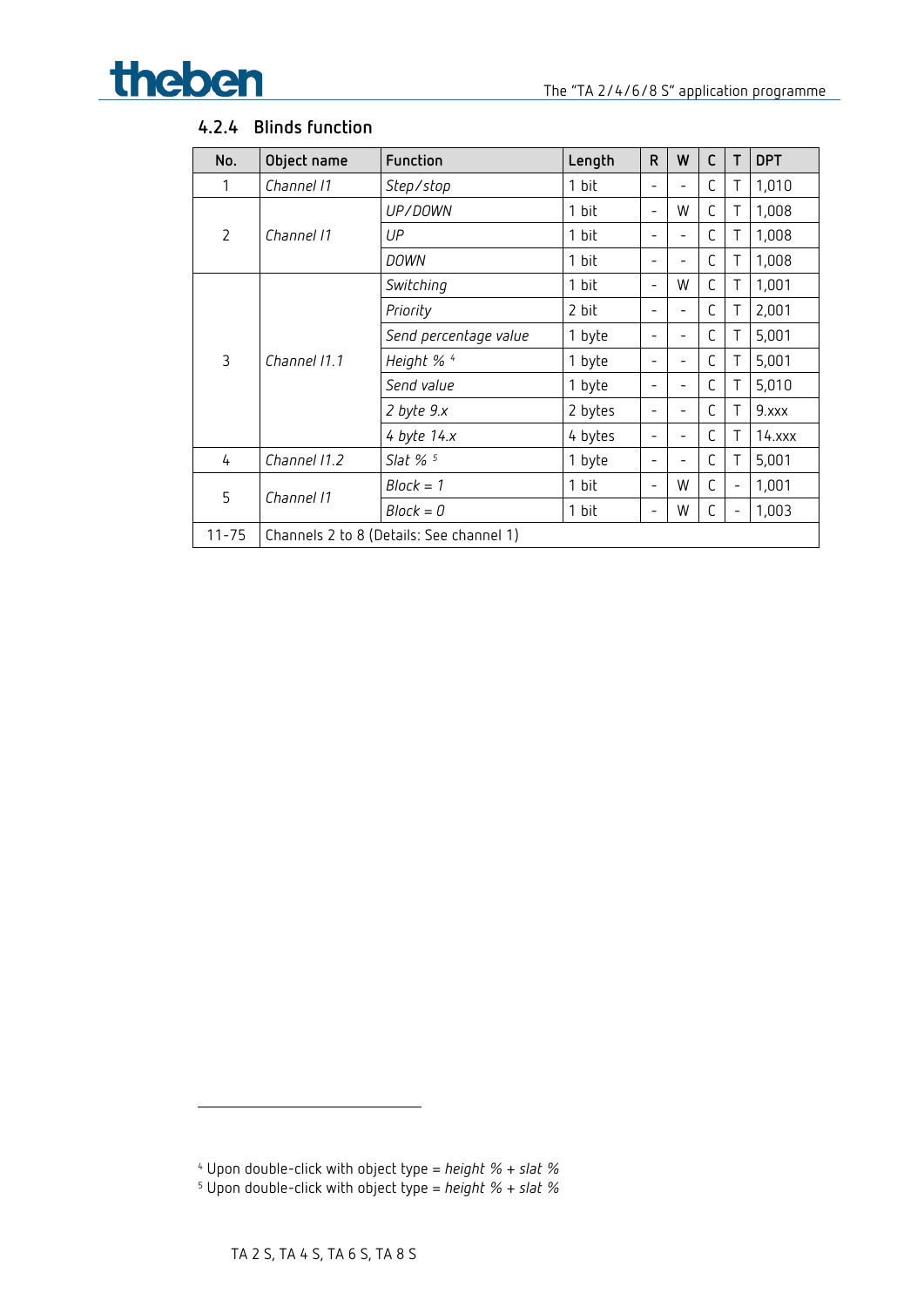

| No.            | Object name  | Function                                 | Length | R           | W                        | C           | $\mathsf T$    | <b>DPT</b> |
|----------------|--------------|------------------------------------------|--------|-------------|--------------------------|-------------|----------------|------------|
|                | Channel 11.1 | Switching ON/OFF                         | 1 bit  | R           | $\overline{a}$           | C           | Τ              | 1,001      |
|                | Channel 11.1 | Priority                                 | 2 bit  | R           | $\overline{a}$           | C           | T              | 2,003      |
| 1              | Channel 11.1 | Send percentage value                    | 1 byte | R           | $\overline{a}$           | C           | T              | 5,001      |
|                | Channel 11.1 | Send value                               | 1 byte | R           | $\overline{a}$           | C           | T              | 5,010      |
|                | Channel 11.1 | 2 byte DPT 9.x                           | 2 byte | R           | $\overline{a}$           | C           | T              | 9.xxx      |
|                | Channel 11.1 | 4 byte DPT 14.x                          | 4 byte | R           | $\overline{a}$           | C           | T              | $14.$ xxx  |
|                | Channel 11.2 | Switching ON/OFF                         | 1 bit  | R           | $\overline{a}$           | С           | Τ              | 1,001      |
|                | Channel 11.2 | Priority                                 | 2 bit  | R           | $\overline{\phantom{0}}$ | С           | T              | 2,003      |
| $\overline{2}$ | Channel 11.2 | Send percentage value                    | 1 byte | R           | $\overline{a}$           | C           | T              | 5,001      |
|                | Channel 11.2 | Send value                               | 1 byte | R           | $\overline{a}$           | C           | T              | 5,010      |
|                | Channel 11.2 | 2 byte DPT 9.x                           | 2 byte | $\mathsf R$ | $\overline{a}$           | C           | T              | 9.xxx      |
|                | Channel 11.2 | 4 byte DPT 14.x                          | 4 byte | R           | $\overline{a}$           | C           | $\top$         | $14.$ xxx  |
|                | Channel 11.3 | Switching ON/OFF                         | 1 bit  | R           | $\overline{a}$           | C           | T              | 1,001      |
|                | Channel 11.3 | Priority                                 | 2 bit  | R           | $\overline{\phantom{0}}$ | С           | Τ              | 2,003      |
|                | Channel 11.3 | Send percentage value                    | 1 byte | R           | $\overline{a}$           | C           | T              | 5,001      |
| 3              | Channel 11.3 | Send value                               | 1 byte | R           | $\overline{a}$           | C           | T              | 5,010      |
|                | Channel 11.3 | 2 byte DPT 9.x                           | 2 byte | R           | $\overline{a}$           | С           | Τ              | 9.xxx      |
|                | Channel 11.3 | 4 byte DPT 14.x                          | 4 byte | R           | $\overline{a}$           | C           | $\top$         | $14.$ xxx  |
|                | Channel 11.4 | Switching ON/OFF                         | 1 bit  | R           | $\overline{a}$           | C           | T              | 1,001      |
|                | Channel 11.4 | Priority                                 | 2 bit  | R           | $\overline{a}$           | C           | Τ              | 2,003      |
|                | Channel 11.4 | Send percentage value                    | 1 byte | R           |                          | C           | Τ              | 5,001      |
| 4              | Channel 11.4 | Send value                               | 1 byte | R           | $\overline{a}$           | C           | T              | 5,010      |
|                | Channel 11.4 | 2 byte DPT 9.x                           | 2 byte | R           | $\overline{\phantom{0}}$ | С           | T              | 9.xxx      |
|                | Channel 11.4 | 4 byte DPT 14.x                          | 4 byte | R           |                          | $\mathsf C$ | T              | $14.$ xxx  |
| 5              | Channel 11   | $Block = 1$                              | 1 bit  | R           | W                        | C           | $\overline{a}$ | 1,003      |
|                | Channel 11   | $Block = 0$                              | 1 bit  | R           | W                        | C           |                | 1,003      |
| $11 - 75$      |              | Channels 2 to 8 (Details: See channel 1) |        |             |                          |             |                |            |

## **4.2.5 Sequence function**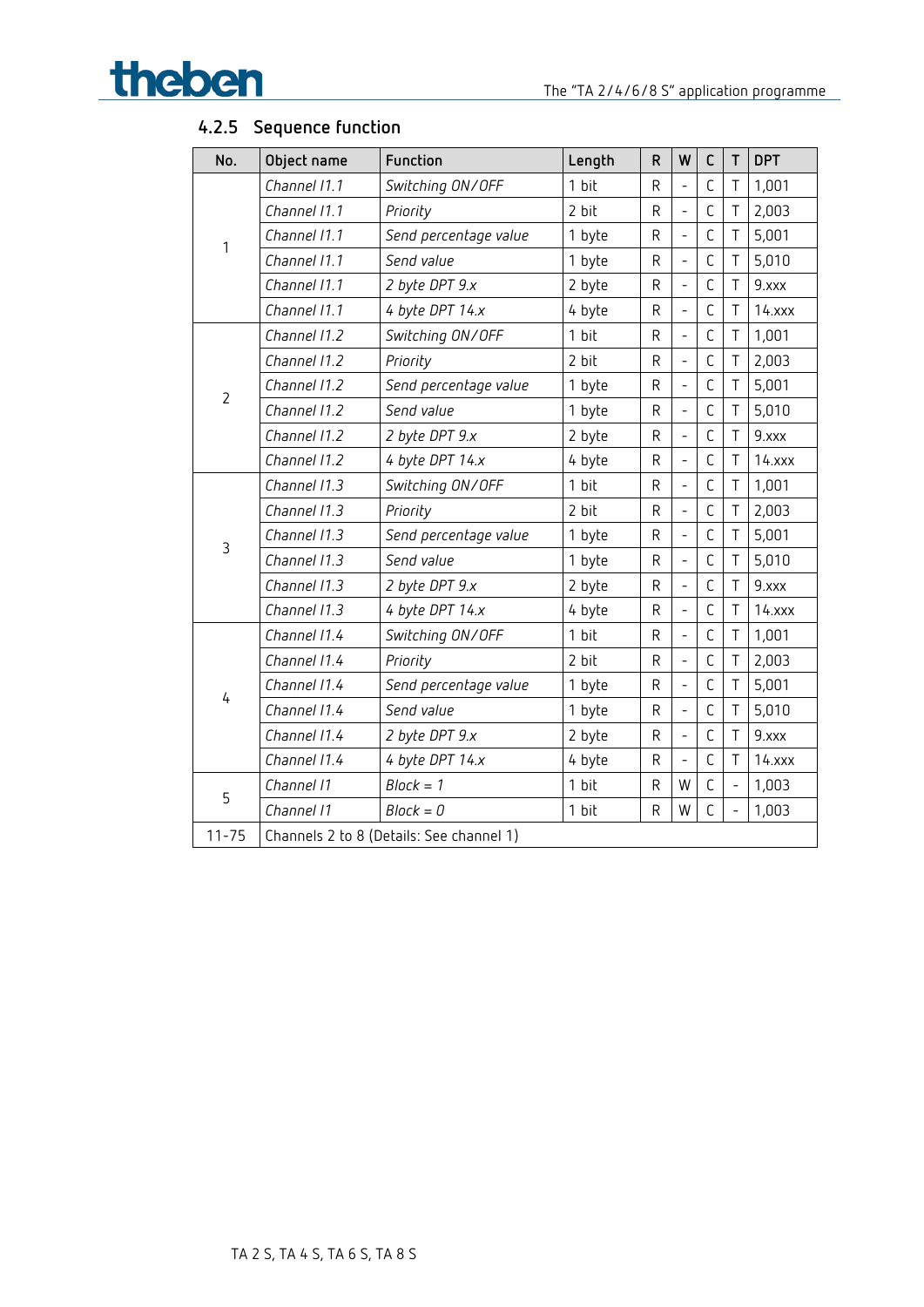

## **4.2.6 LED output function**

| No. | Object name | Function                         | Length | R | W |                          | <b>DPT</b> |
|-----|-------------|----------------------------------|--------|---|---|--------------------------|------------|
|     | Channel 11  | LED On / Off                     | 1 bit  | - | W | $\qquad \qquad$          | 1,001      |
|     | Channel 11  | Set LED brightness 1             | r bit  | - | W | $\qquad \qquad$          | 1,001      |
| 3   | Channel 11  | Set LED brightness 1             | 1 bit  | - | W | $\qquad \qquad$          | 1,001      |
| 4   | Channel 11  | Set LED brightness 1             | 1 bit  | - | W | $\overline{\phantom{0}}$ | 1,001      |
| 5   | Channel 11  | Set LED brightness<br>percentage | 1 byte | - | W | $\overline{\phantom{0}}$ | ,005       |

## **4.2.7 Temperature input function (only I3 and I4)**

| No. | Object name | Function                 | Length | W |  | <b>DPT</b> |
|-----|-------------|--------------------------|--------|---|--|------------|
|     | Channel 13  | Temperature actual value | 2 byte |   |  | 9.001      |
|     | Channel 14  | Temperature actual value | 2 byte |   |  | 9.001      |

## **4.2.8 Diagnosis object**

| No. | Object name     | Function | Length | D | W |     | <b>DPT</b> |
|-----|-----------------|----------|--------|---|---|-----|------------|
| 100 | <i>Firmware</i> | Version  | 2 byte | R | - | . . | ,7,001     |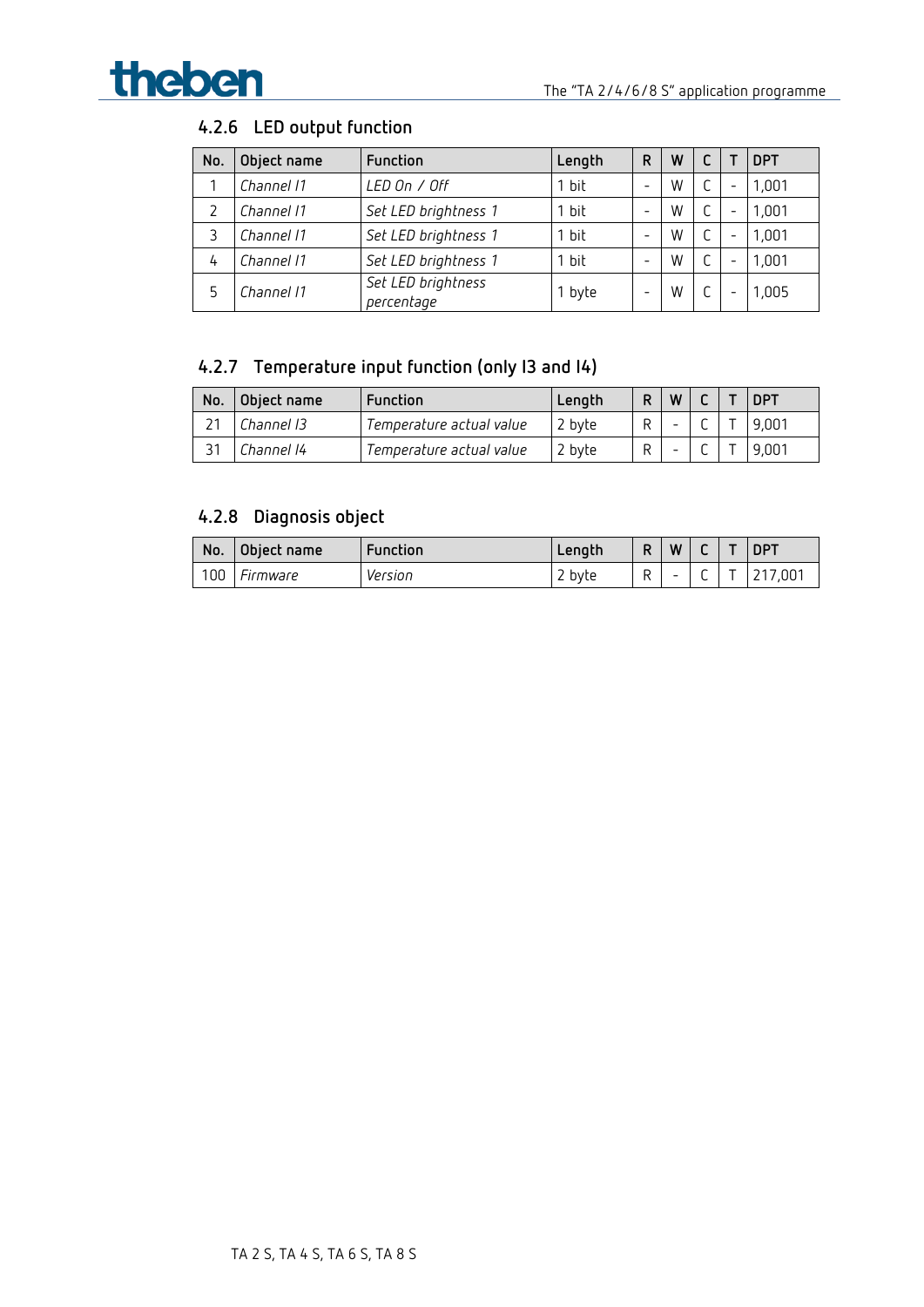

## <span id="page-13-0"></span>**4.3 Description of communication objects**

#### **4.3.1 Switch function**

#### *Object 1: channel I1.1*

First output object of the channel (First telegram). 6 telegram formats can be set: Switching ON/OFF, priority, send percentage value, send value, 2 byte DPT 9.x, 4 byte DPT 14.x.

#### *Object 2: channel I1.2*

Second output object of the channel (Second telegram). 6 telegram formats can be set: Switching ON/OFF, priority, send percentage value, send value, 2 byte DPT 9.x, 4 byte DPT 14.x.

#### *Object 3: channel I1.3*

Third output object of the channel (Third telegram). 6 telegram formats can be set: Switching ON/OFF, priority, send percentage value, send value, 2 byte DPT 9.x, 4 byte DPT 14.x.

#### *Object 5: Channel I1 block = 1, or block = 0*

The channel is blocked via this object. The acting direction of the block object and behaviour when setting or cancelling the block can be set on the *Channel 1* parameter page.

#### *Objects 11-75*

Objects for channels I2-I8.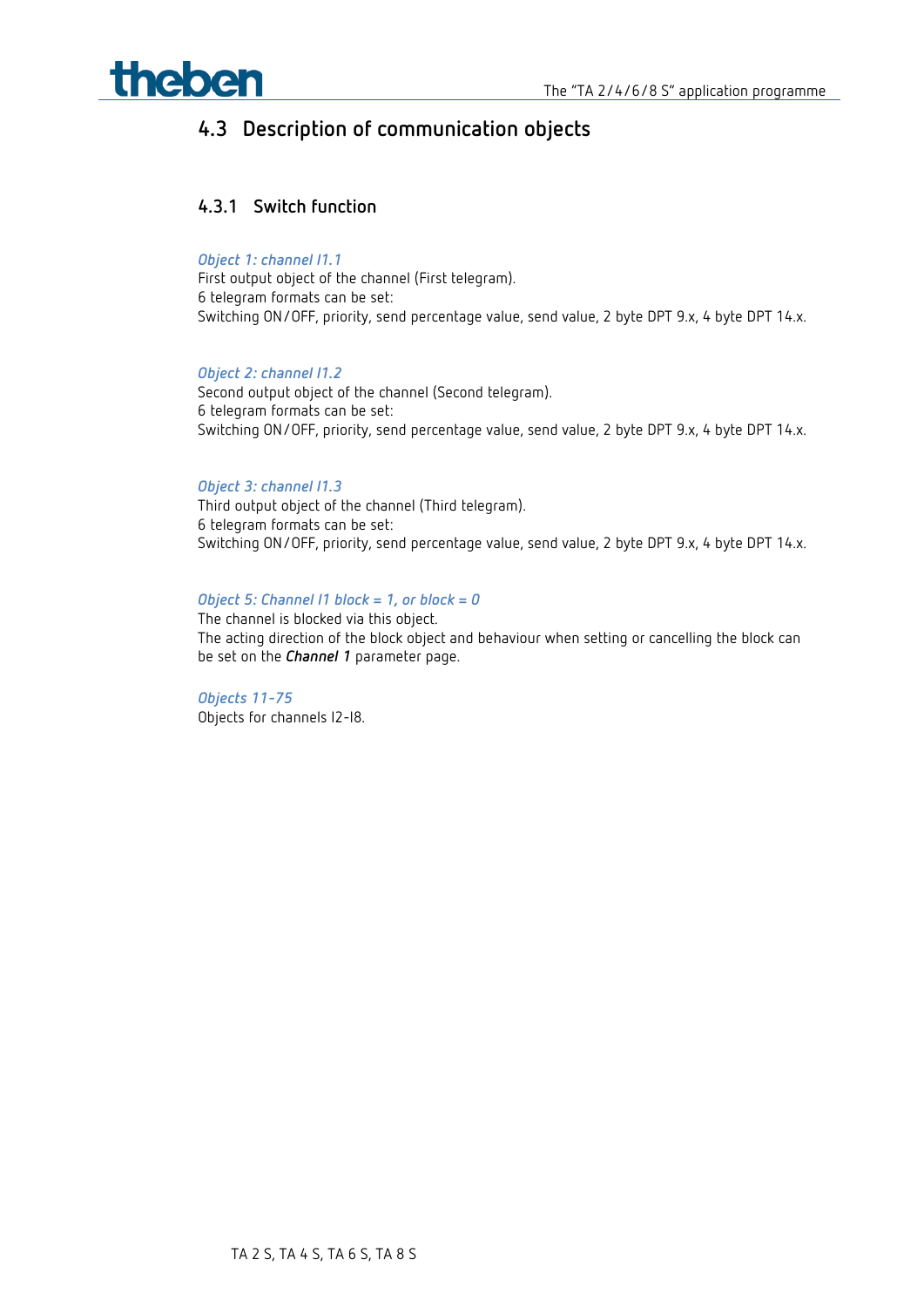# theben

## **4.3.2 Push button function**

#### *Object 1: channel I1.1*

First output object of the channel (First telegram). 6 telegram formats can be set: Switching ON/OFF, priority, send percentage value, send value, 2 byte DPT 9.x, 4 byte DPT 14.x.

#### *Object 2: channel I1.2*

Second output object of the channel (Second telegram). 6 telegram formats can be set: Switching ON/OFF, priority, send percentage value, send value, 2 byte DPT 9.x, 4 byte DPT 14.x.

#### *Object 3: channel I1.3*

Third output object of the channel (Third telegram). 6 telegram formats can be set: Switching ON/OFF, priority, send percentage value, send value, 2 byte DPT 9.x, 4 byte DPT 14.x.

#### *Object 5: Channel I1 block = 1, or block = 0*

The channel is blocked via this object. The acting direction of the block object and behaviour when setting or cancelling the block can be set on the *Channel 1* parameter page.

*Objects 11-75* Objects for channels I2-I8.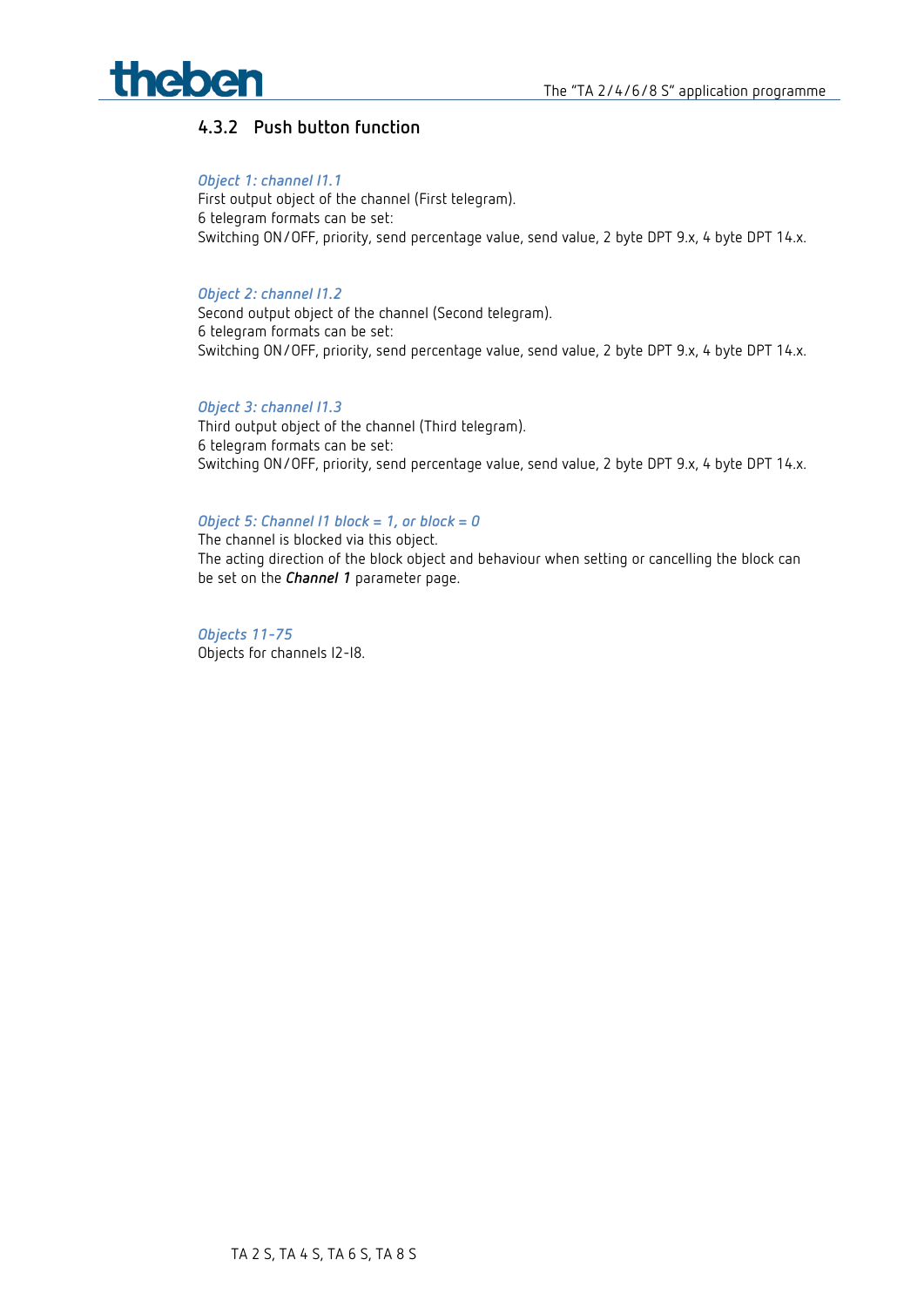

### **4.3.3 Dimming function**

*Object 1: channel I1.1 switching* Switches the dimmer on and off.

*Object 2: channel I1.1 lighter, darker, lighter / darker* 4-bit dimming commands.

*Object 3: channel I1.1 – switching, priority, percentage..*

Initial object for the additional function with double-click. 6 telegram formats can be set: Switching ON/OFF, priority, send percentage value, send value, 2 byte DPT 9.x, 4 byte DPT 14.x.

#### *Object 5: Channel I1 block = 1, or block = 0*

The channel is blocked via this object. The acting direction of the block object and behaviour when setting or cancelling the block can be configured.

*Objects 11-75* Objects for channels I2-I8.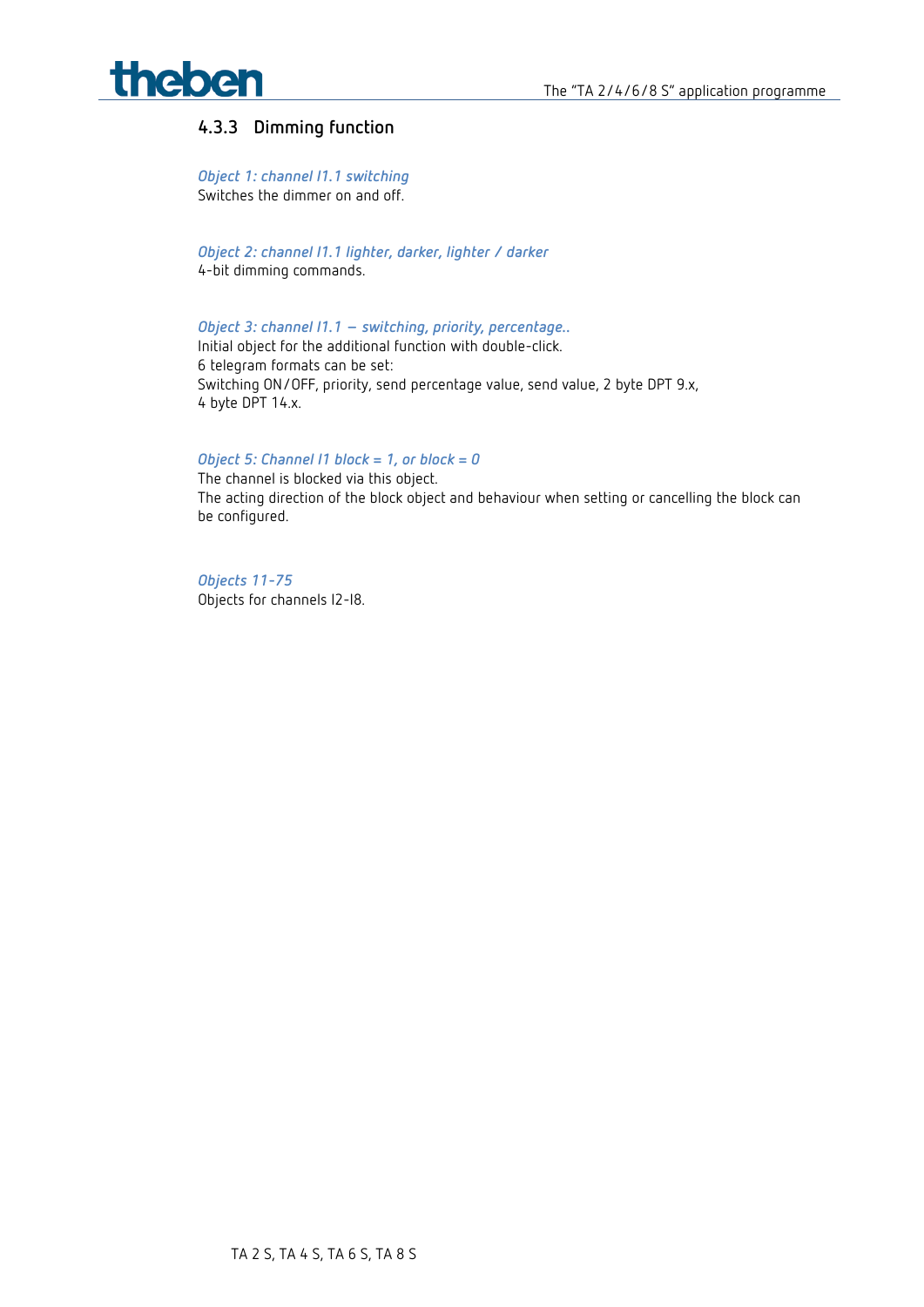

#### **4.3.4 Blinds function**

#### *Object 1: Channel I1 Step / Stop*

Sends Step/Stop commands to the blind actuator.

*Object 2: Channel I1 UP/DOWN, UP, DOWN*

Sends operating command to the blind actuator.

*Object 3: channel I1.1 – switching, priority, percentage value.., height % + slat %* Initial object for the additional function with double-click. 7 telegram formats can be set:

Switching ON/OFF, priority, send percentage value, send value, 2 byte DPT 9.x, 4 byte DPT 14.x, height %..

#### *Object 4: channel I1.1 - slat %*

Slat telegram for positioning the blinds upon double-click (together with object 3, with *object type* = *height* + *slat*).

#### *Object 5: Channel I1 block = 1, or block = 0*

The channel is blocked via this object. The acting direction of the block object and behaviour when setting or cancelling the block can be configured.

*Objects 11-75* Objects for channels I2-I8.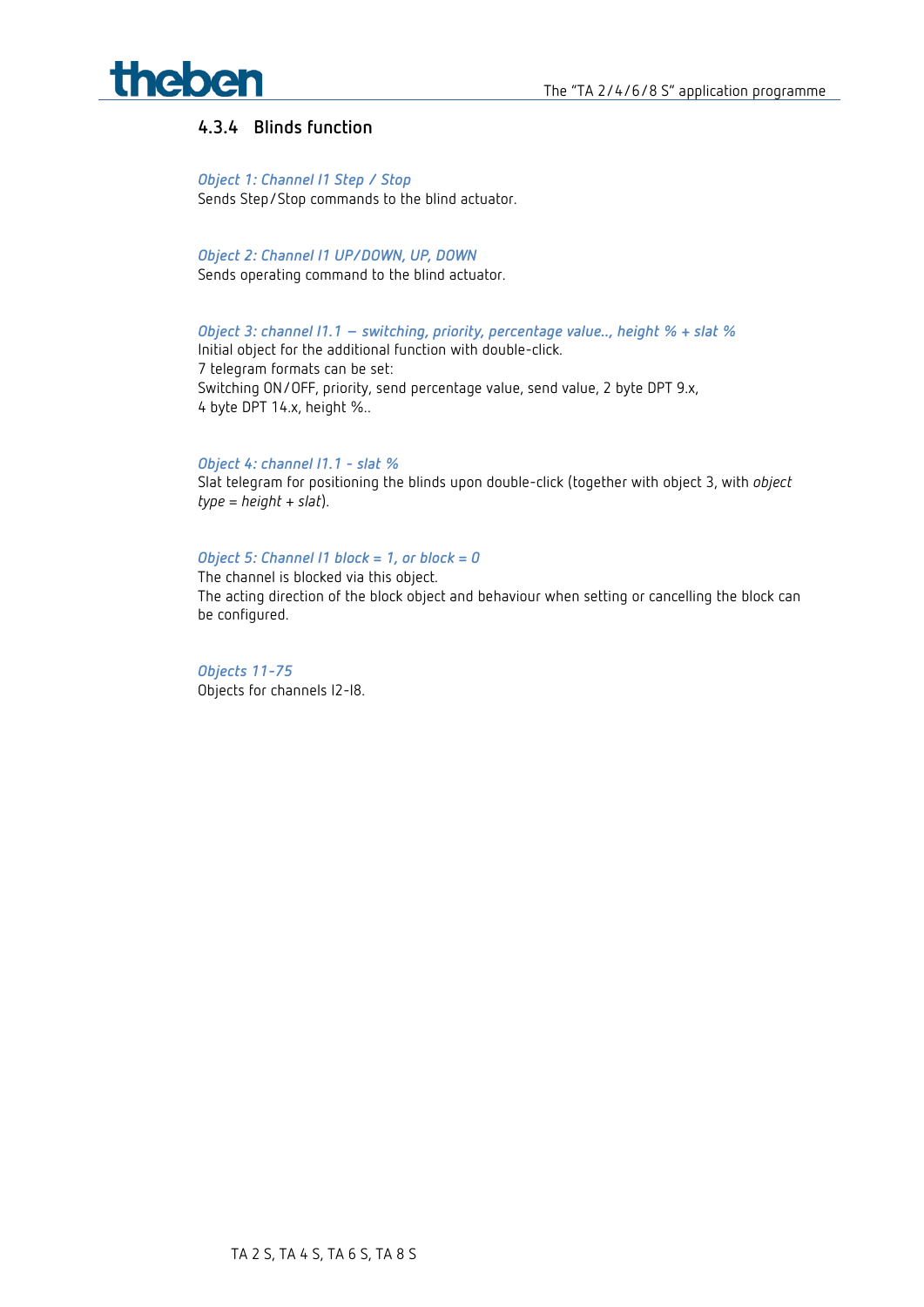

#### **4.3.5 Sequence function**

#### *Object 1 "channel I1.1"*

First output object of the channel. 6 telegram formats can be set: Switching ON/OFF, priority, send percentage value, send value, 2 byte DPT 9.x, 4 byte DPT 14.x.

#### *Object 2 "channel I1.2"*

Second output object of the channel. 6 telegram formats can be set: Switching ON/OFF, priority, send percentage value, send value, 2 byte DPT 9.x, 4 byte DPT 14.x.

#### *Object 3 "channel I1.3"*

Third output object of the channel. 6 telegram formats can be set: Switching ON/OFF, priority, send percentage value, send value, 2 byte DPT 9.x, 4 byte DPT 14.x.

#### *Object 4 "channel I1.4"*

Fourth output object of the channel. 6 telegram formats can be set: Switching ON/OFF, priority, send percentage value, send value, 2 byte DPT 9.x, 4 byte DPT 14.x.

#### *Object 5 "Block = 0, Block = 1"*

The channel is blocked via this object. The acting direction and behaviour when setting or cancelling the block can be set on the block function parameter page.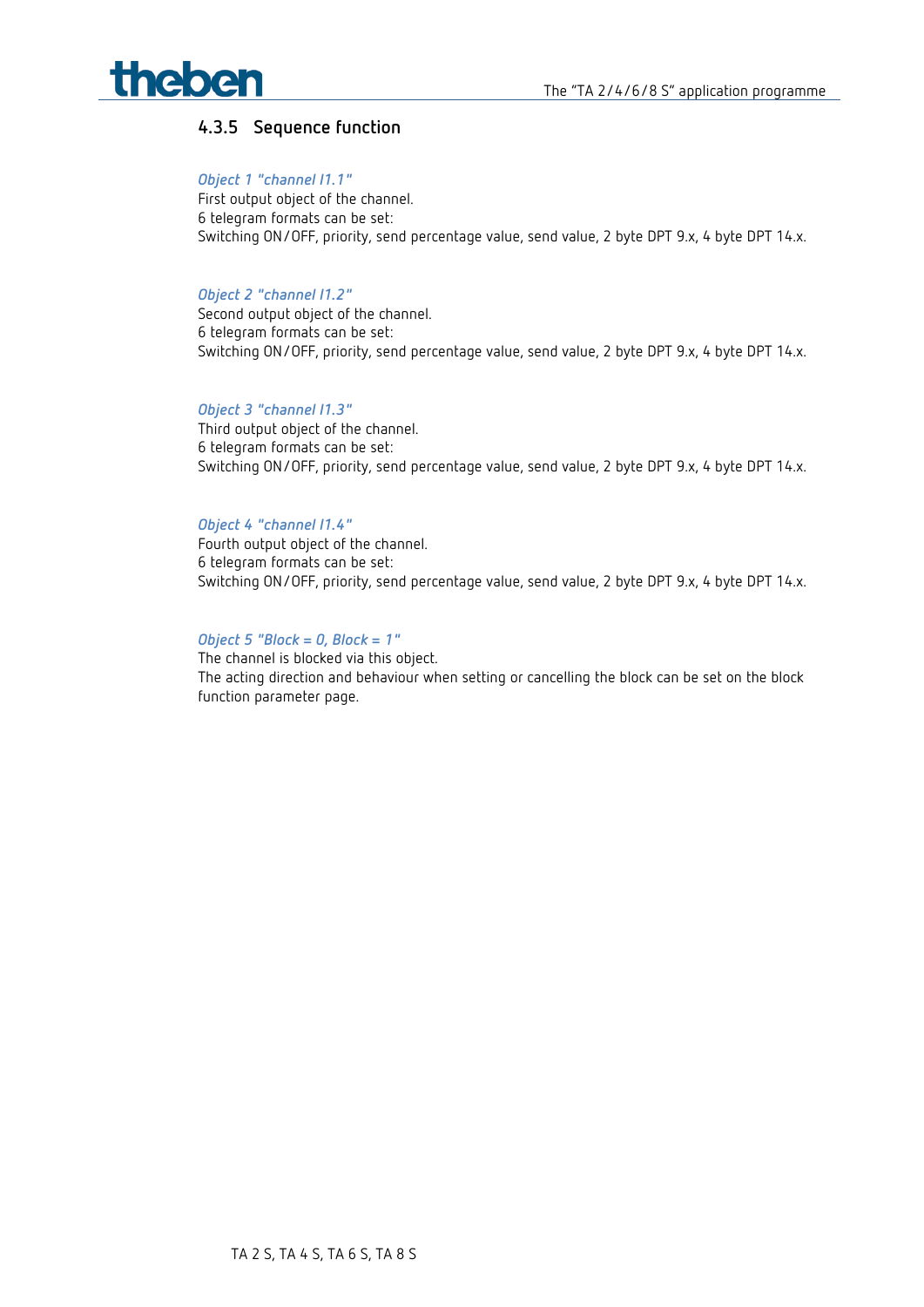

## **4.3.6 LED output function**

#### *Object 1 "LED On / Off"*

Input object: 1 = switch on connected LED.  $0 =$  switch off LED The switch-on brightness of the LED can either be established with the objects *set LED brightness 1,2,3* or with the object *set LED brightness percentage*[6](#page-18-0)

#### *Object 2 "set LED brightness 1"*

Input object: 1 = Set the LED switch-on brightness to the configured value for *brightness 1*. 0 = Resets the LED switch-on brightness to 100%.

#### *Object 3 "set LED brightness 2"*

Input object: 1 = Set the LED switch-on brightness to the configured value for *brightness 2*. 0 = Resets the LED switch-on brightness to 100%.

#### *Object 4 "set LED brightness 3"*

Input object: 1 = Set the LED switch-on brightness to the configured value for *brightness 3*. 0 = Resets the LED switch-on brightness to 100%.

#### *Object 5 "set LED brightness percentage"*

Input object: With this object the LED switch-on brightness can be set to any value between 5% and 100%. Values under 5% are not reliable and are interpreted as 5%.

-

<span id="page-18-0"></span><sup>6</sup> Exception: After a reset the switch-on brightness is always 100 %.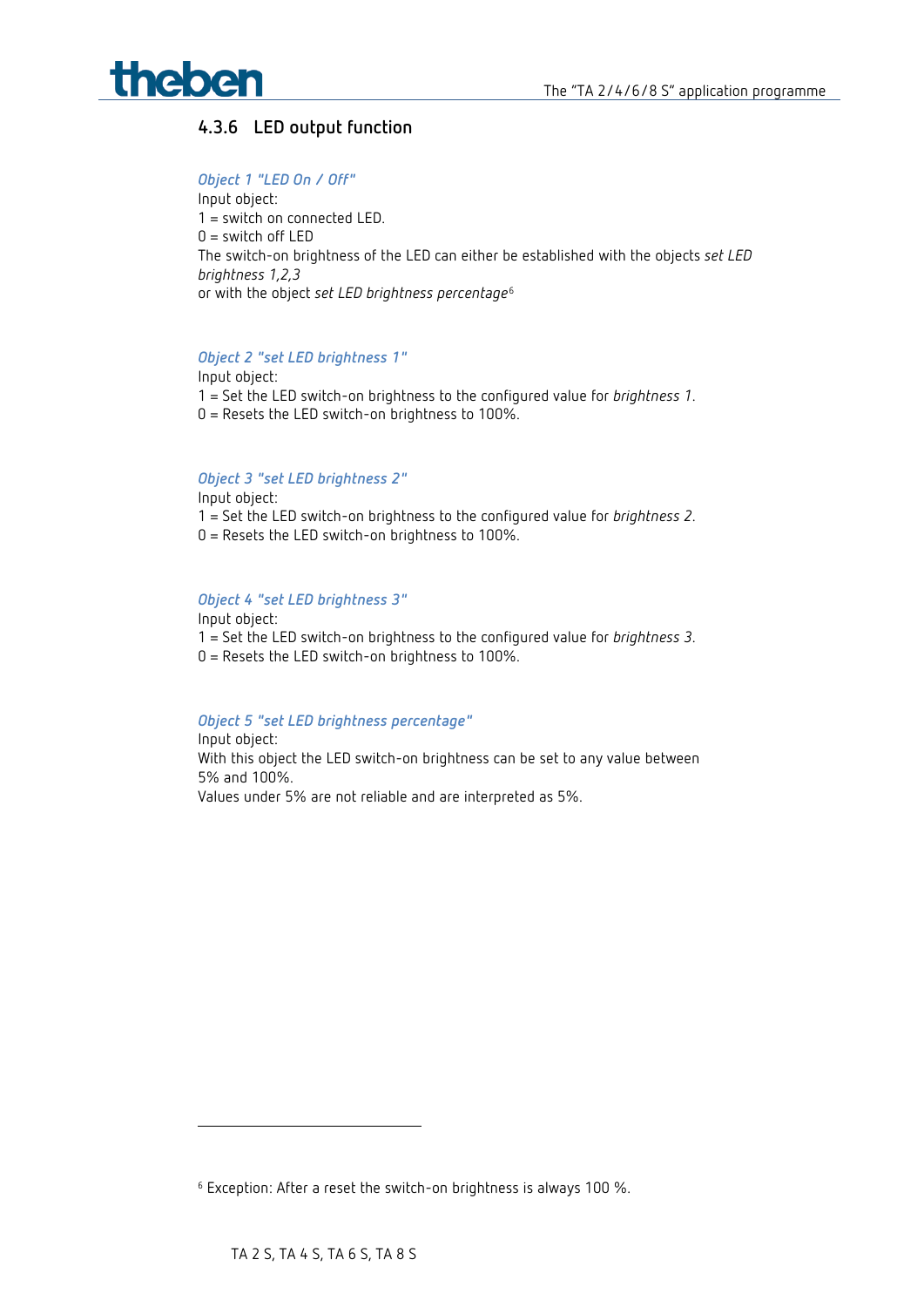

## **4.3.7 Temperature input function (only I3 and I4)**

*Object 21 "Channel I3 - temperature actual value"*  Sends the temperature measured at input I3 (remote sensor or floor temperature sensor).

*Object 31 "Channel I4 - temperature actual value"*  Sends the temperature measured at input I4 (remote sensor or floor temperature sensor).

### **4.3.8 Diagnosis object**

*Object 100 "firmware version"*  For diagnostic purposes only: Sends the software version (firmware) of the basic device after reset of the device. Can also be read out via the ETS.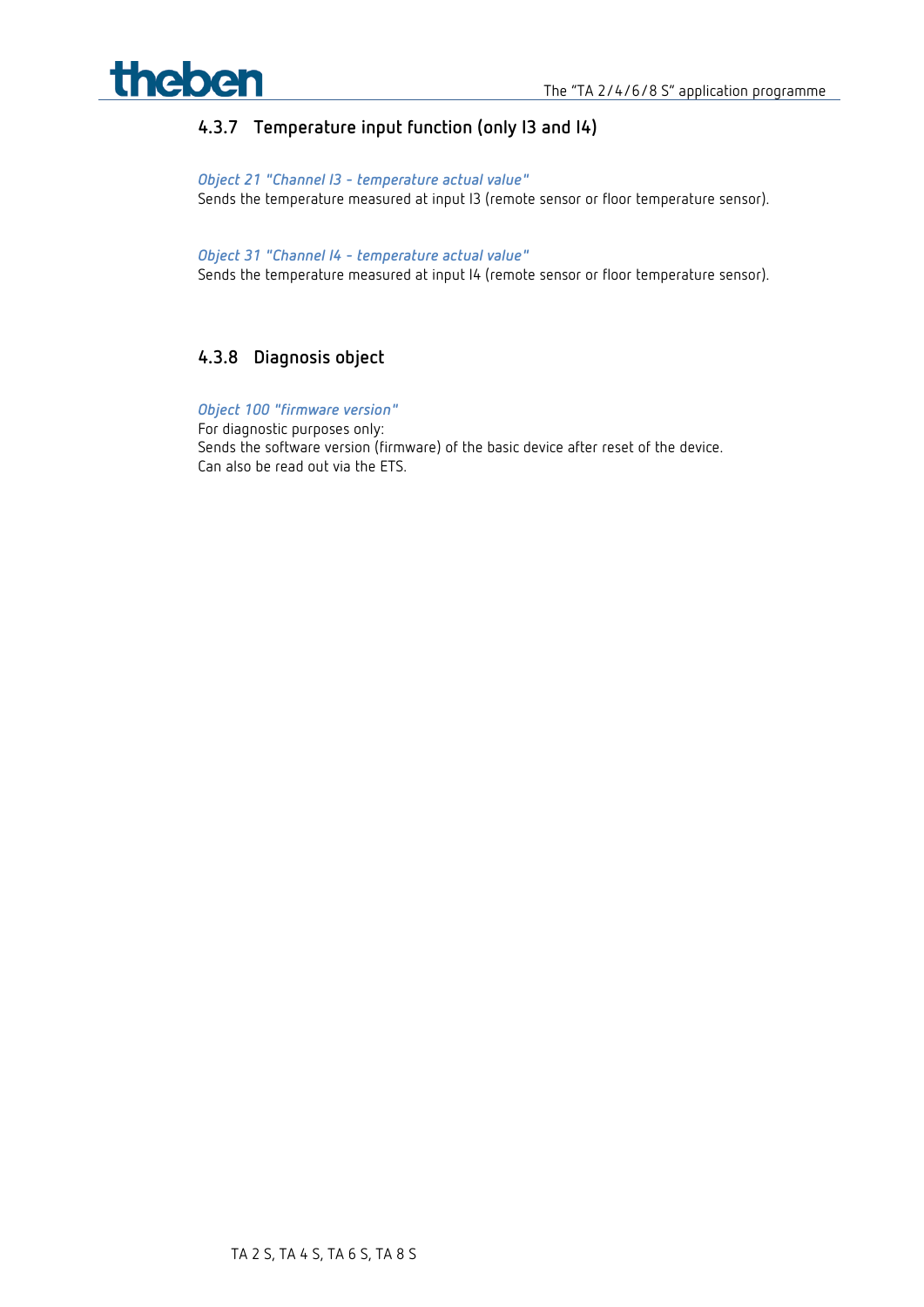

## <span id="page-20-0"></span>**4.4 Parameter pages overview**

| Parameter page         | Description                                                                                                                                                                            |
|------------------------|----------------------------------------------------------------------------------------------------------------------------------------------------------------------------------------|
| Channel 1118           | Function of the input, debounce time, number of telegrams, block<br>function, etc.<br>Additionally at 13 and 14: Selection of the temperature sensor,<br>temperature calibration, etc. |
| Switch object 1        | Object type, transmission behaviour, etc. can be set for each object                                                                                                                   |
| Switch object 2        | individually.                                                                                                                                                                          |
| Switch object 3        |                                                                                                                                                                                        |
| <b>Button object 1</b> | Object type, transmission behaviour, etc. can be set for each object                                                                                                                   |
| <b>Button object 2</b> | individually.                                                                                                                                                                          |
| <b>Button object 3</b> |                                                                                                                                                                                        |
| <b>Dimming</b>         | Type of control.                                                                                                                                                                       |
| <b>Blinds</b>          | Type of control.                                                                                                                                                                       |
| Double-click           | Additional telegrams for dimming and blinds.                                                                                                                                           |
| Sequence               | Sequence characteristics. Activate time and block function.                                                                                                                            |
| Object types           | Format of the 4 sequence objects.                                                                                                                                                      |
| Step 1                 |                                                                                                                                                                                        |
| Step 2                 |                                                                                                                                                                                        |
| Step 3                 | Set transmission behaviour, telegrams and time.                                                                                                                                        |
| Step 4                 |                                                                                                                                                                                        |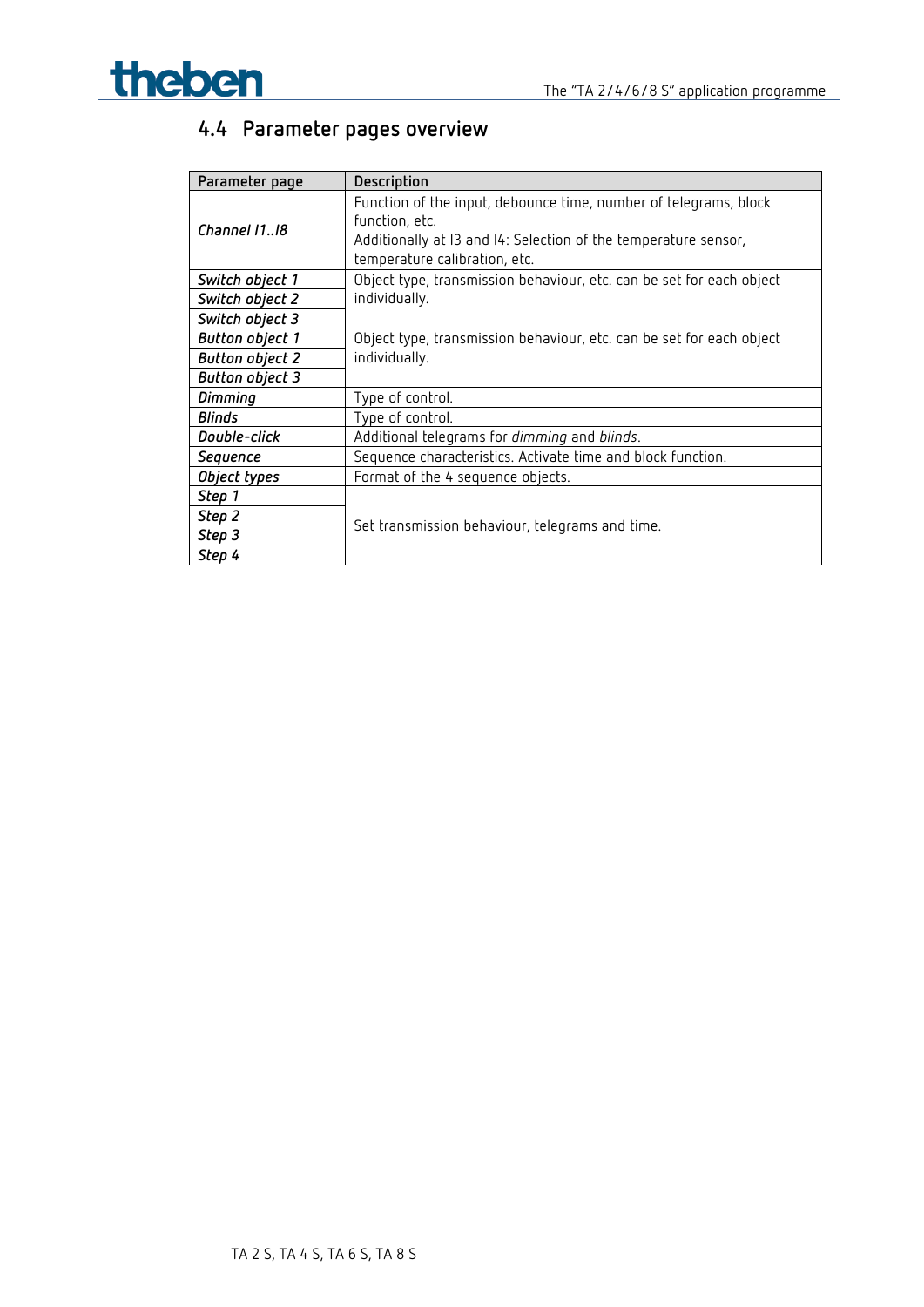



## **4.4.1 Switch function**

| Activate channel<br>Use input?<br>no<br>yes<br>Channel function<br>Sends, depending on whether<br>Switch<br>Push button<br>the input is 0 or 1.<br>Dimming<br>Blinds<br>30 ms, 50 ms, 80 ms<br>Debounce time<br>In order to avoid a disruptive<br>100 ms, 200 ms,<br>switching due to debouncing of<br>the contact connected to the<br>1 s, 5 s, 10 s<br>input, the new status of the input<br>is only accepted after a delay<br>time.<br>Larger values ( $\geq$ 1s) can be used<br>as a switch-on delay<br>No block function.<br>Activate block function<br>no<br>Fade in parameters for the block<br>yes<br>function. | Designation    | Values                  | Description  |
|-------------------------------------------------------------------------------------------------------------------------------------------------------------------------------------------------------------------------------------------------------------------------------------------------------------------------------------------------------------------------------------------------------------------------------------------------------------------------------------------------------------------------------------------------------------------------------------------------------------------------|----------------|-------------------------|--------------|
|                                                                                                                                                                                                                                                                                                                                                                                                                                                                                                                                                                                                                         |                |                         |              |
|                                                                                                                                                                                                                                                                                                                                                                                                                                                                                                                                                                                                                         |                |                         |              |
|                                                                                                                                                                                                                                                                                                                                                                                                                                                                                                                                                                                                                         |                |                         |              |
|                                                                                                                                                                                                                                                                                                                                                                                                                                                                                                                                                                                                                         |                |                         |              |
|                                                                                                                                                                                                                                                                                                                                                                                                                                                                                                                                                                                                                         |                |                         |              |
|                                                                                                                                                                                                                                                                                                                                                                                                                                                                                                                                                                                                                         |                |                         |              |
|                                                                                                                                                                                                                                                                                                                                                                                                                                                                                                                                                                                                                         |                |                         |              |
|                                                                                                                                                                                                                                                                                                                                                                                                                                                                                                                                                                                                                         |                |                         |              |
|                                                                                                                                                                                                                                                                                                                                                                                                                                                                                                                                                                                                                         |                |                         |              |
|                                                                                                                                                                                                                                                                                                                                                                                                                                                                                                                                                                                                                         |                |                         |              |
|                                                                                                                                                                                                                                                                                                                                                                                                                                                                                                                                                                                                                         |                |                         |              |
|                                                                                                                                                                                                                                                                                                                                                                                                                                                                                                                                                                                                                         |                |                         |              |
|                                                                                                                                                                                                                                                                                                                                                                                                                                                                                                                                                                                                                         |                |                         |              |
|                                                                                                                                                                                                                                                                                                                                                                                                                                                                                                                                                                                                                         |                |                         |              |
|                                                                                                                                                                                                                                                                                                                                                                                                                                                                                                                                                                                                                         |                |                         |              |
|                                                                                                                                                                                                                                                                                                                                                                                                                                                                                                                                                                                                                         |                |                         |              |
|                                                                                                                                                                                                                                                                                                                                                                                                                                                                                                                                                                                                                         |                |                         |              |
|                                                                                                                                                                                                                                                                                                                                                                                                                                                                                                                                                                                                                         | Block telegram | Block with 1 (standard) | $0 =$ enable |
| $1 = block$                                                                                                                                                                                                                                                                                                                                                                                                                                                                                                                                                                                                             |                |                         |              |
|                                                                                                                                                                                                                                                                                                                                                                                                                                                                                                                                                                                                                         |                |                         |              |
| Block with 0<br>$0 = block$                                                                                                                                                                                                                                                                                                                                                                                                                                                                                                                                                                                             |                |                         |              |
| $1 =$ enable                                                                                                                                                                                                                                                                                                                                                                                                                                                                                                                                                                                                            |                |                         |              |
| Common cycle time for all 3<br>Send cyclically<br>every min.                                                                                                                                                                                                                                                                                                                                                                                                                                                                                                                                                            |                |                         |              |
| every 2 min.<br>output objects of the channel.                                                                                                                                                                                                                                                                                                                                                                                                                                                                                                                                                                          |                |                         |              |
| every 3 min.                                                                                                                                                                                                                                                                                                                                                                                                                                                                                                                                                                                                            |                |                         |              |
| every 30 min.                                                                                                                                                                                                                                                                                                                                                                                                                                                                                                                                                                                                           |                |                         |              |
| every 45 min.                                                                                                                                                                                                                                                                                                                                                                                                                                                                                                                                                                                                           |                |                         |              |
| every 60 min.                                                                                                                                                                                                                                                                                                                                                                                                                                                                                                                                                                                                           |                |                         |              |
| one telegram<br>Each channel has 3 initial objects<br>Number of telegrams                                                                                                                                                                                                                                                                                                                                                                                                                                                                                                                                               |                |                         |              |
| two telegrams<br>and can thus send up to 3                                                                                                                                                                                                                                                                                                                                                                                                                                                                                                                                                                              |                |                         |              |
| different telegrams.<br>three telegrams                                                                                                                                                                                                                                                                                                                                                                                                                                                                                                                                                                                 |                |                         |              |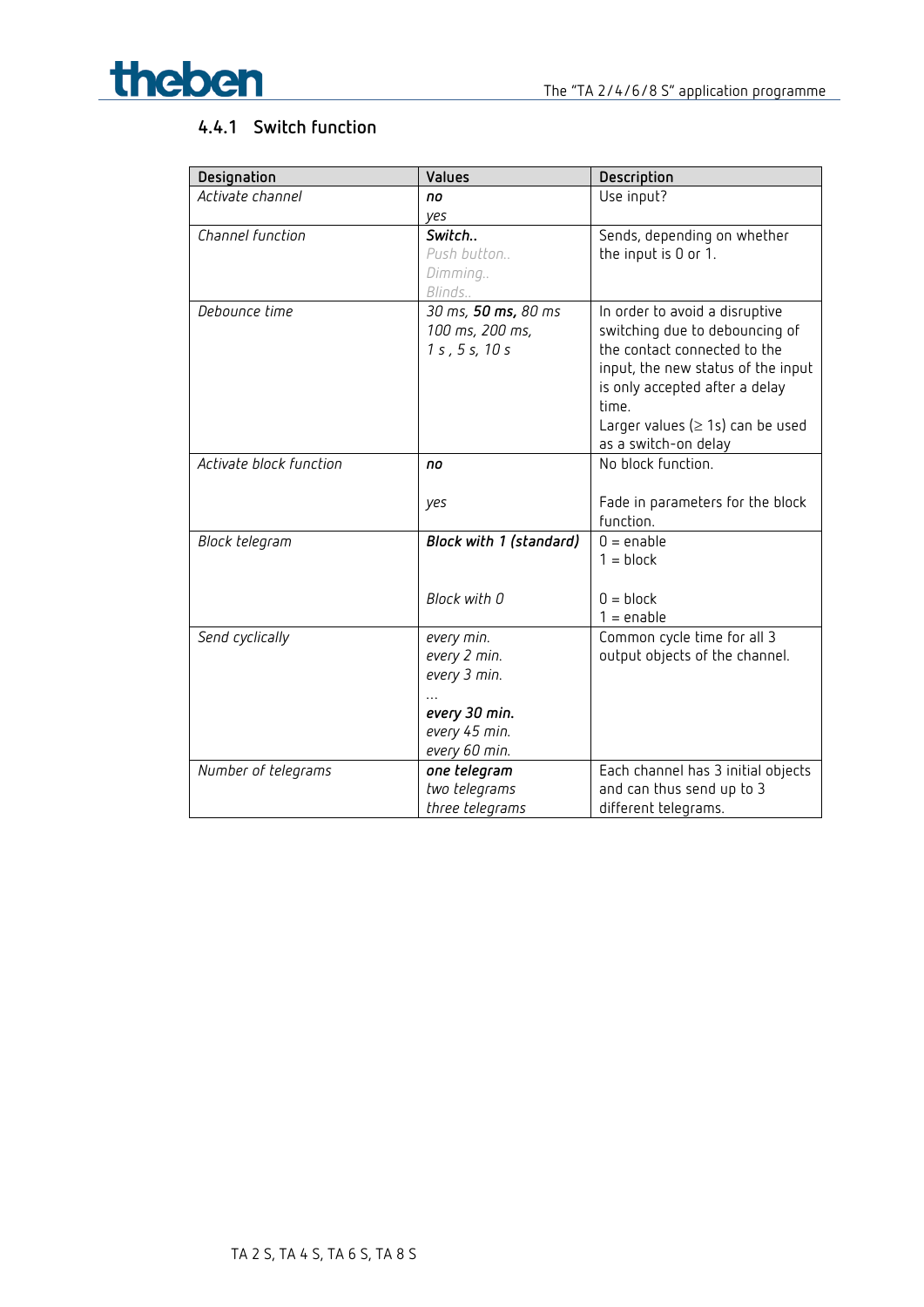

## **4.4.1.1 Switch object 1, 2, 3**

Each of the 3 objects can be configured individually on its own parameter page.

| Designation            | Values                                  | Description                                 |               |
|------------------------|-----------------------------------------|---------------------------------------------|---------------|
| Object type            | Switching (1 bit)                       | Telegram type for this object.              |               |
|                        | Priority (2 bit)                        |                                             |               |
|                        | Value 0-255                             |                                             |               |
|                        | Percentage value (1 byte)               |                                             |               |
|                        | 2 byte floating-point number            |                                             |               |
|                        | DPT 9.x                                 |                                             |               |
|                        | 4 byte floating-point number            |                                             |               |
|                        | <b>DPT 14.x</b>                         |                                             |               |
| Send if<br>$input = 1$ | no                                      | Send if voltage is present at the           |               |
| Telegram               | yes<br>With object type = switching $1$ | input?                                      |               |
|                        | bit                                     |                                             |               |
|                        | ON                                      | Send switch-on command                      |               |
|                        | <b>OFF</b>                              | Send switch-off command                     |               |
|                        | BY                                      | Invert current state (ON-OFF-ON             |               |
|                        |                                         | etc.)                                       |               |
|                        | With object type = priority 2 bit       |                                             |               |
|                        |                                         | Function                                    | Value         |
|                        | inactive                                | Priority not active<br>(no control)         | $0(00_{bin})$ |
|                        | ON                                      | Priority ON                                 | $3(11_{bin})$ |
|                        |                                         | (control: enable, on)                       |               |
|                        | 0FF                                     | Priority OFF                                | $2(10_{bin})$ |
|                        |                                         | (control: disable, off)                     |               |
|                        | With object type = value $0-255$        |                                             |               |
|                        | $0 - 255$                               | Any value between 0 and 255<br>can be sent. |               |
|                        | With object type = percentage           |                                             |               |
|                        | value                                   |                                             |               |
|                        | 1 byte                                  |                                             |               |
|                        | $0 - 100 %$                             | Any percentage value between 0              |               |
|                        | With object type $= 2$ byte             | and 100 % can be sent.                      |               |
|                        | floating-point number                   |                                             |               |
|                        | $-670760670760$                         | Any value between -670760 and               |               |
|                        | Std.: $0$                               | 670760 can be sent.                         |               |
|                        | With object type = $4$ byte             |                                             |               |
|                        | floating-point number                   |                                             |               |
|                        | $-1E+38.$ . $1E+38$                     | Any value between -1E+38 and                |               |
|                        | Std.: $0$                               | 1E+38 can be sent.                          |               |
|                        |                                         | Input format: The ETS only allows           |               |
|                        |                                         | the input as a decimal without              |               |
|                        |                                         | power.                                      |               |
|                        |                                         | Example: 15234825.123456                    |               |
| Send if                | no                                      | Send if voltage is present at the           |               |
| $input = 0$            | yes                                     | input?                                      |               |
| Telegram               | See above: Same object type as          |                                             |               |
|                        | Send if input $= 1$                     |                                             |               |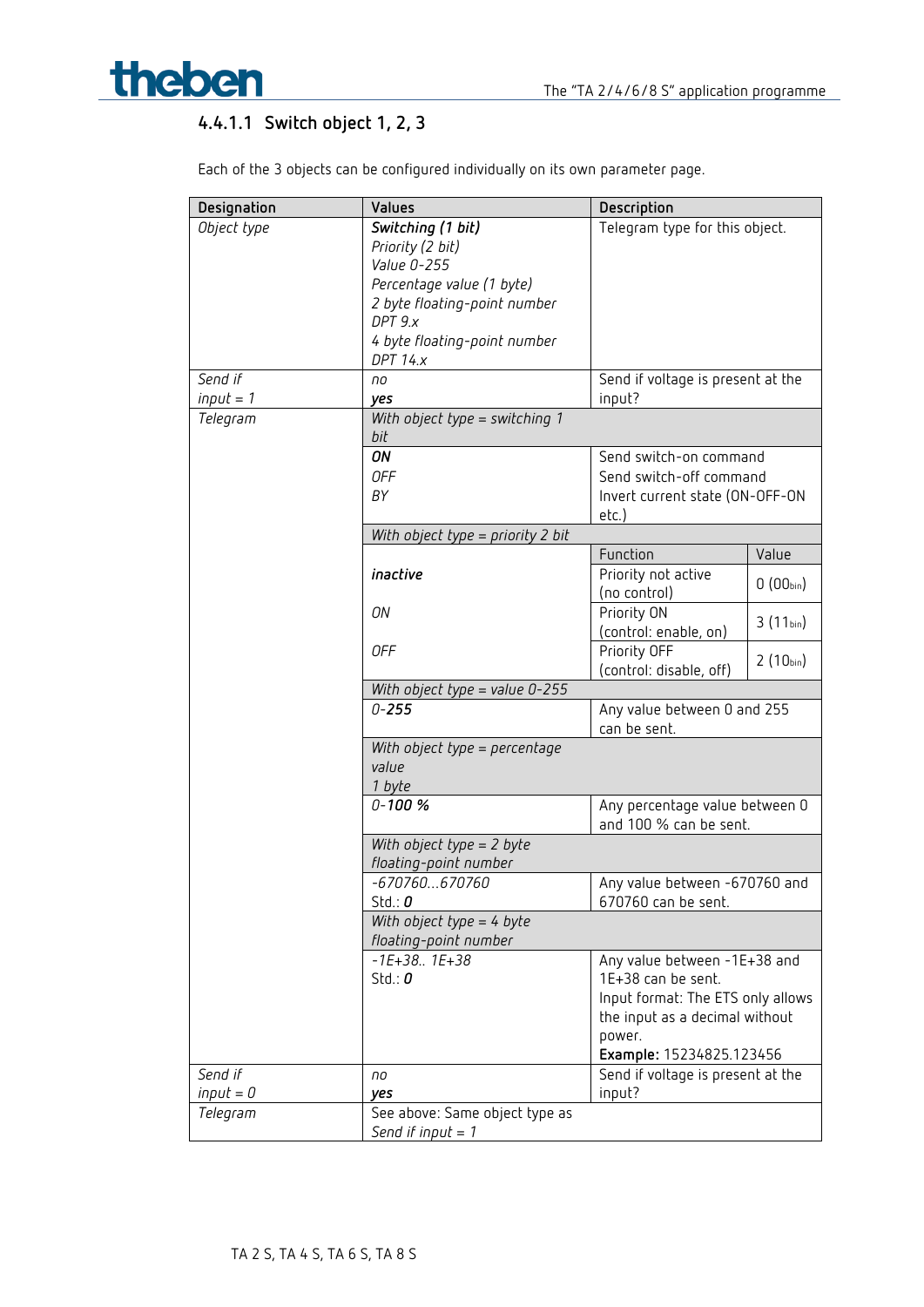

| Designation            | <b>Values</b>        | Description                       |
|------------------------|----------------------|-----------------------------------|
| Send cyclically        | no                   | When should be sent cyclically?   |
|                        | yes, always          | The cycle time is set on the main |
|                        | only if input $= 1$  | parameter page of the channel.    |
|                        | only if input $= 0$  |                                   |
| Response after         | none                 | Do not send.                      |
| restoration of the bus |                      |                                   |
| supply                 | update (immediately) | Send update telegram              |
|                        | update (after 5 s)   | immediately or with delay.        |
|                        | update (after 10 s)  |                                   |
|                        | update (after 15 s)  |                                   |
| Response when setting  | Ignore block         | The block function is ineffective |
| the block              |                      | with this telegram.               |
|                        | no response          | Do not respond when setting the   |
|                        |                      | block.                            |
|                        | as with input $= 1$  | Respond as with rising edge.      |
|                        | as with input $= 0$  | Respond as with falling edge.     |
| Response when          | no response          | Do not respond when the block is  |
| cancelling the block   |                      | cancelled.                        |
|                        | update               | Send update telegram.             |



 $\overline{\mathbb{O}}$  If a channel is blocked, no telegrams will be sent cyclically.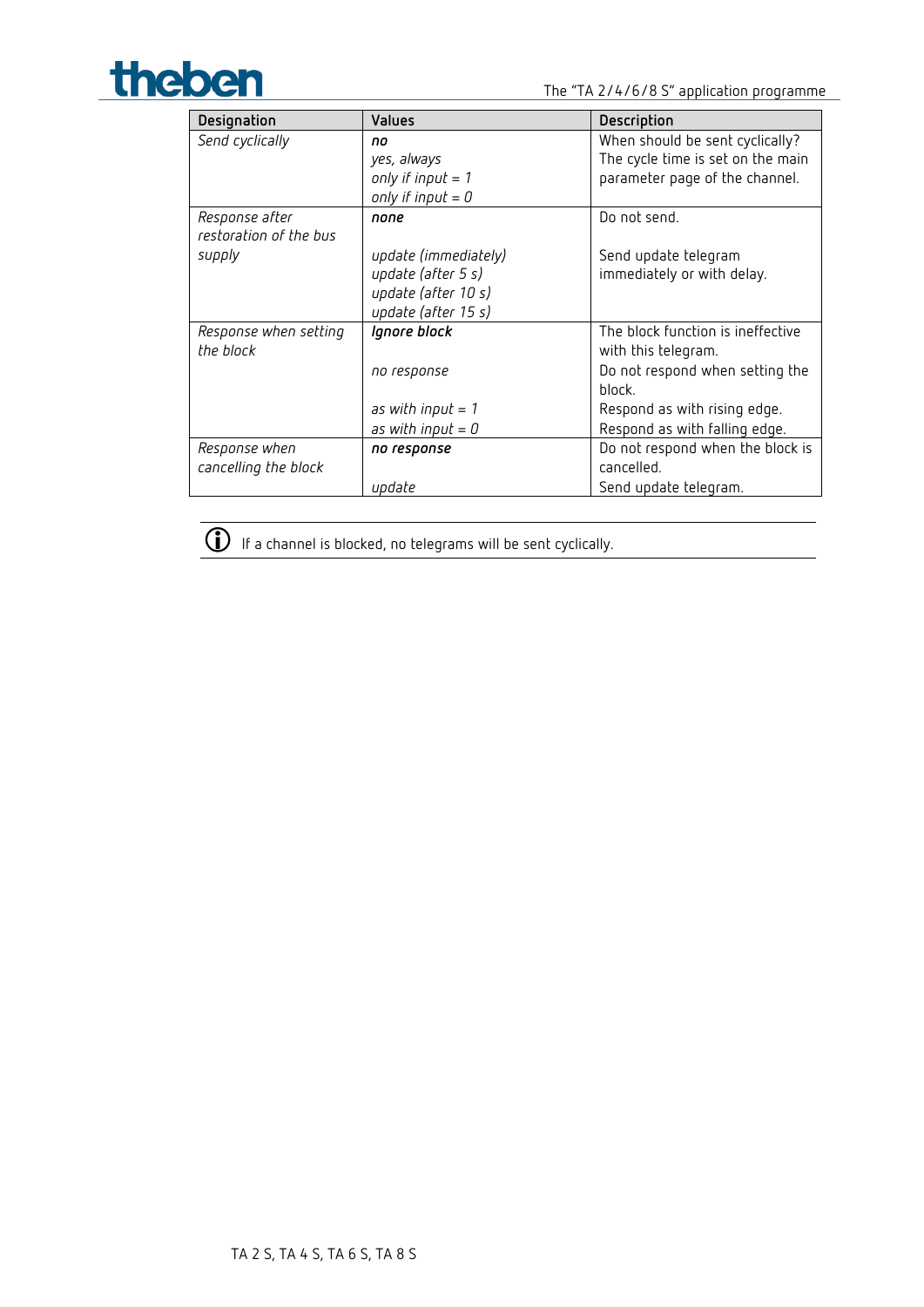

## **4.4.2 Push button function**

| Designation                  | Values                                     | Description                                                      |
|------------------------------|--------------------------------------------|------------------------------------------------------------------|
| Activate channel             | no                                         | Use input?                                                       |
|                              | yes                                        |                                                                  |
| Channel function             | Switch                                     | A push button is connected to                                    |
|                              | Push button                                | the input.                                                       |
|                              | Dimming                                    |                                                                  |
|                              | Blinds<br>$\overline{30}$ ms, 50 ms, 80 ms |                                                                  |
| Debounce time                | 100 ms, 200 ms,                            | In order to avoid a disruptive<br>switching due to debouncing of |
|                              | 1 s, 5 s, 10 s                             | the contact connected to the                                     |
|                              |                                            | input, the new status of the input                               |
|                              |                                            | is only accepted after a delay                                   |
|                              |                                            | time.                                                            |
|                              |                                            | Larger values ( $\geq$ 1s) can be used                           |
|                              |                                            | as a switch-on delay.                                            |
| Activate block function      | no                                         | No block function.                                               |
|                              |                                            |                                                                  |
|                              | yes                                        | Show block function parameter                                    |
|                              |                                            | page.                                                            |
| Block telegram               | Block with 1 (standard)                    | $0 =$ enable                                                     |
|                              |                                            | $1 = block$                                                      |
|                              | Block with 0                               | $0 = block$                                                      |
|                              |                                            | $1 =$ enable                                                     |
| Connected push button        | NO contact                                 | Set the Type of connected                                        |
|                              | Opening contact                            | contact.                                                         |
| Long button push starting at | 300 ms, 400 ms                             | Serves to clearly differentiate                                  |
|                              | 500 ms, 600 ms                             | between long and short button                                    |
|                              | 700 ms, 800 ms                             | push.                                                            |
|                              | 900 ms, 1 s                                | If the push button is pressed for                                |
|                              |                                            | at least as long as the set time,                                |
|                              |                                            | then a long button push will be                                  |
| Time for double-click        | 300 ms, 400 ms                             | registered.<br>Serves to differentiate between a                 |
|                              | 500 ms, 600 ms                             | double-click and 2 single clicks.                                |
|                              | 700 ms, 800 ms                             | Time period in which the second                                  |
|                              | 900 ms, 1 s                                | click must begin, in order to                                    |
|                              |                                            | recognise a double-click.                                        |
| Send cyclically              | every min.                                 | Common cycle time for all 3                                      |
|                              | every 2 min.                               | output objects of the channel.                                   |
|                              | every 3 min.                               |                                                                  |
|                              |                                            |                                                                  |
|                              | every 30 min.                              |                                                                  |
|                              | every 45 min.                              |                                                                  |
|                              | every 60 min.<br>one telegram              |                                                                  |
| Number of telegrams          | two telegrams                              | Each channel has 3 initial objects<br>and can thus send up to 3  |
|                              | three telegrams                            | different telegrams.                                             |
|                              |                                            |                                                                  |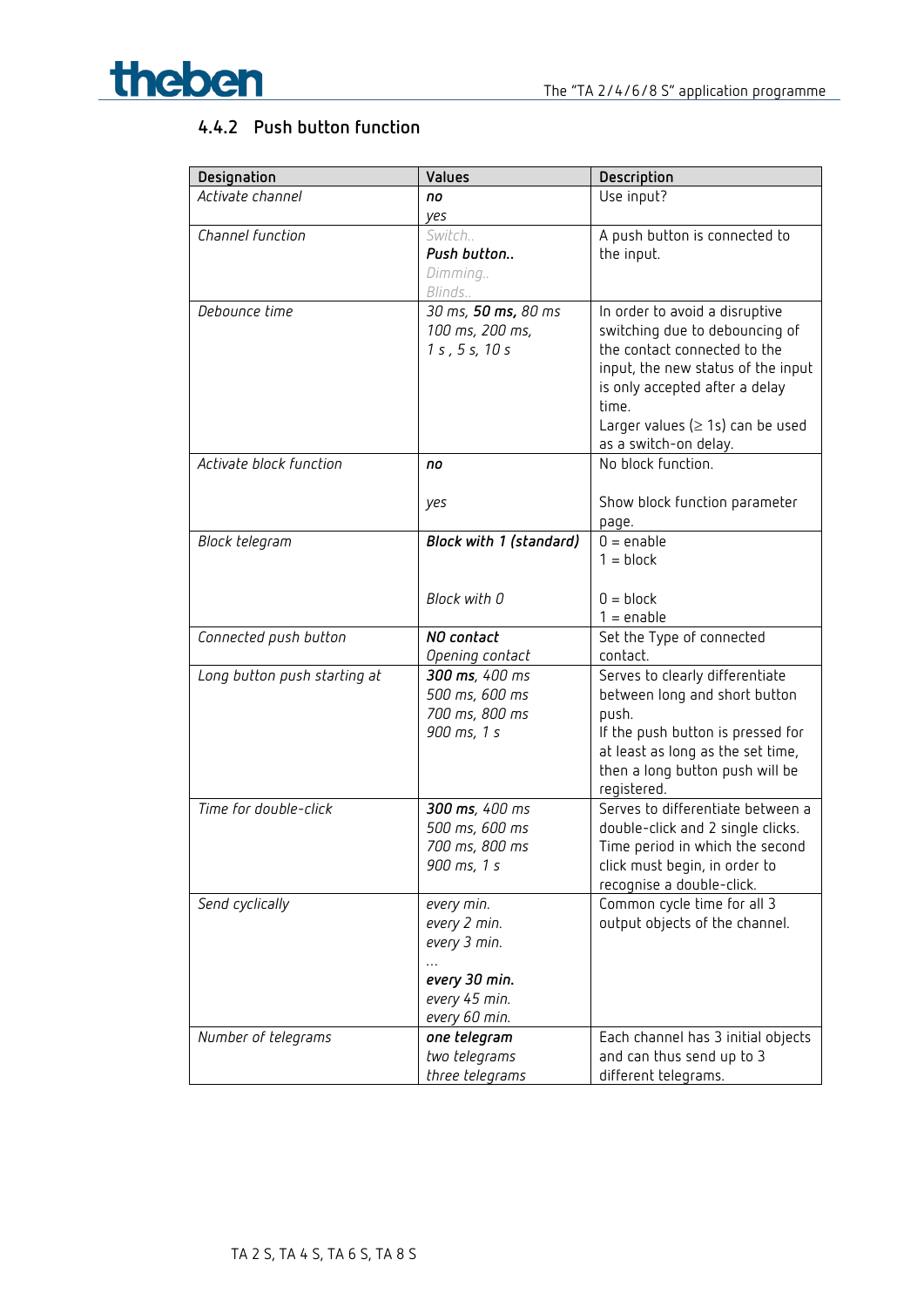## **4.4.2.1 Parameter pages button object 1, 2, 3**

| Designation             | Values                                        | Description                       |               |
|-------------------------|-----------------------------------------------|-----------------------------------|---------------|
| Object type             | Switching (1 bit)                             | Telegram type for this object.    |               |
|                         | Priority (2 bit)                              |                                   |               |
|                         | Value 0-255                                   |                                   |               |
|                         | Percentage value (1 byte)                     |                                   |               |
|                         | 2 byte floating-point number DPT              |                                   |               |
|                         | 9x                                            |                                   |               |
|                         | 4 byte floating-point number DPT              |                                   |               |
|                         | 14.x                                          |                                   |               |
| Send after short        | do not send                                   | Respond to short button push?     |               |
| operation               | Send telegram                                 |                                   |               |
| Telegram                | With object type = switching 1 bit            |                                   |               |
|                         | ON                                            | Send switch-on command            |               |
|                         | <b>OFF</b>                                    | Send switch-off command           |               |
|                         | BΥ                                            | Invert current state (ON-OFF-ON   |               |
|                         |                                               | etc.)                             |               |
|                         | With object type = priority 2 bit             |                                   |               |
|                         |                                               | Function                          | Value         |
|                         | inactive                                      | Priority not active               |               |
|                         |                                               | (no control)                      | $0(00_{bin})$ |
|                         | ON                                            | Priority ON                       |               |
|                         |                                               | (control: enable, on)             | $3(11_{bin})$ |
|                         | 0FF                                           | Priority OFF                      |               |
|                         |                                               | (control: disable, off)           | $2(10_{bin})$ |
|                         | With object type = value $0-255$              |                                   |               |
|                         | $0 - 255$                                     | Any value between 0 and 255       |               |
|                         |                                               | can be sent.                      |               |
|                         |                                               |                                   |               |
|                         | With object type = percentage value<br>1 byte |                                   |               |
|                         | $0 - 100 %$                                   | Any percentage value between 0    |               |
|                         |                                               | and 100 % can be sent.            |               |
|                         | With object type = 2 byte floating-           |                                   |               |
|                         | point number                                  |                                   |               |
|                         | $-670760670760$                               | Any value between -670760 and     |               |
|                         | Std.: $\boldsymbol{0}$                        | 670760 can be sent.               |               |
|                         | With object type = 4 byte floating-           |                                   |               |
|                         | point number                                  |                                   |               |
|                         | $-1E+38.$ . $1E+38$                           | Any value between -1E+38 and      |               |
|                         | Std.: $0$                                     | 1E+38 can be sent.                |               |
|                         |                                               | Input format: The ETS only allows |               |
|                         |                                               | the input as a decimal without    |               |
|                         |                                               | power.                            |               |
|                         |                                               | Example: 15234825.123456          |               |
| Send after long         | do not send                                   | Respond to long button push?      |               |
| operation               | Send telegram                                 |                                   |               |
| Telegram                | See above: Same object type as                |                                   |               |
|                         | with short operation.                         |                                   |               |
| Send after double-click | do not send                                   | Respond to double-click?          |               |
|                         | Send telegram                                 |                                   |               |
| Telegram                | See above: Same object type as                |                                   |               |
|                         | with short operation.                         |                                   |               |

Each of the 3 objects can be configured individually on its own parameter page.

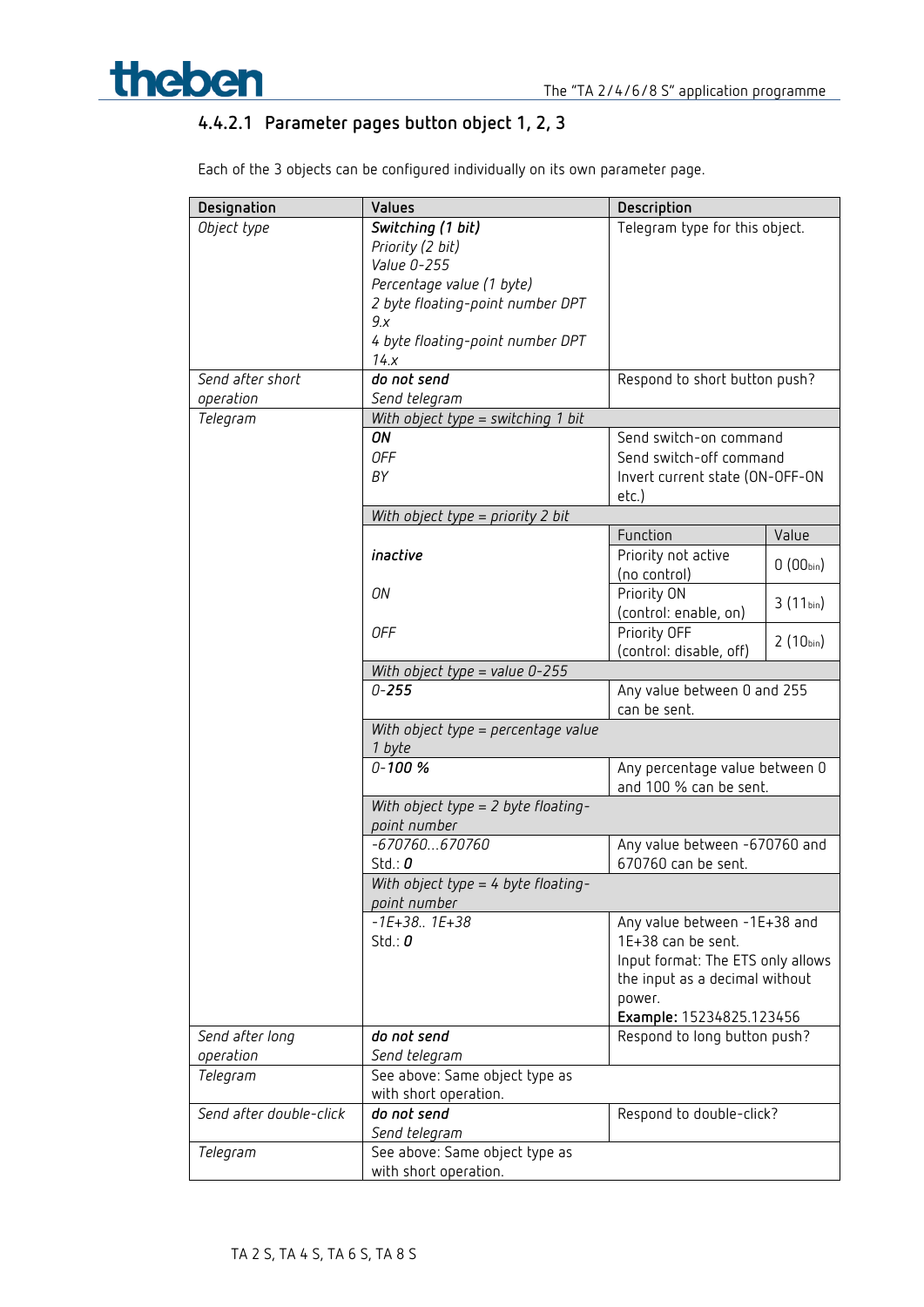



| Designation            | Values                                                          | Description                            |
|------------------------|-----------------------------------------------------------------|----------------------------------------|
| Send cyclically        | no                                                              | The cycle time is set on the main      |
|                        | yes                                                             | parameter page of the channel.         |
|                        |                                                                 |                                        |
| Response after         | none                                                            | Do not send.                           |
| restoration of the bus |                                                                 |                                        |
| supply                 | As with short (immediately)                                     | Send update telegram                   |
|                        | As with short (after 5 s)                                       | immediately or with delay.             |
|                        | As with short (after 10 s)                                      | The value to be sent depends on        |
|                        | As with short (after 15 s)                                      | the value configured for long,         |
|                        | As with long (immediately)                                      | short button push, or double-          |
|                        | As with long (after 5 s)                                        | click.                                 |
|                        | As with long (after 10 s)                                       |                                        |
|                        | As with long (after 15 s)<br>As with double-click (immediately) |                                        |
|                        | As with double-click (after 5 s)                                |                                        |
|                        | As with double-click (after 10 s)                               |                                        |
|                        | As with double-click (after 15 s)                               |                                        |
| Response when setting  | Ignore block                                                    | The block function is ineffective      |
| the block              |                                                                 | with this telegram.                    |
|                        |                                                                 |                                        |
|                        | no response                                                     | Do not respond when setting the        |
|                        |                                                                 | block.                                 |
|                        |                                                                 |                                        |
|                        | as with short                                                   | Respond as with a short button         |
|                        |                                                                 | push.                                  |
|                        |                                                                 |                                        |
|                        | as with long                                                    | Respond as with a long button          |
|                        |                                                                 | push.                                  |
|                        |                                                                 |                                        |
|                        | as with double-click                                            | Respond as with a double-click.        |
| Response when          | no response                                                     | Do not respond when the block is       |
| cancelling the block   |                                                                 | cancelled.                             |
|                        |                                                                 |                                        |
|                        | as with short                                                   | Respond as with a short button         |
|                        |                                                                 | push.                                  |
|                        |                                                                 |                                        |
|                        | as with long                                                    | Respond as with a long button<br>push. |
|                        |                                                                 |                                        |
|                        | as with double-click                                            | Respond as with a double-click.        |



 $\overline{\mathbb{O}}$  If a channel is blocked, no telegrams will be sent cyclically.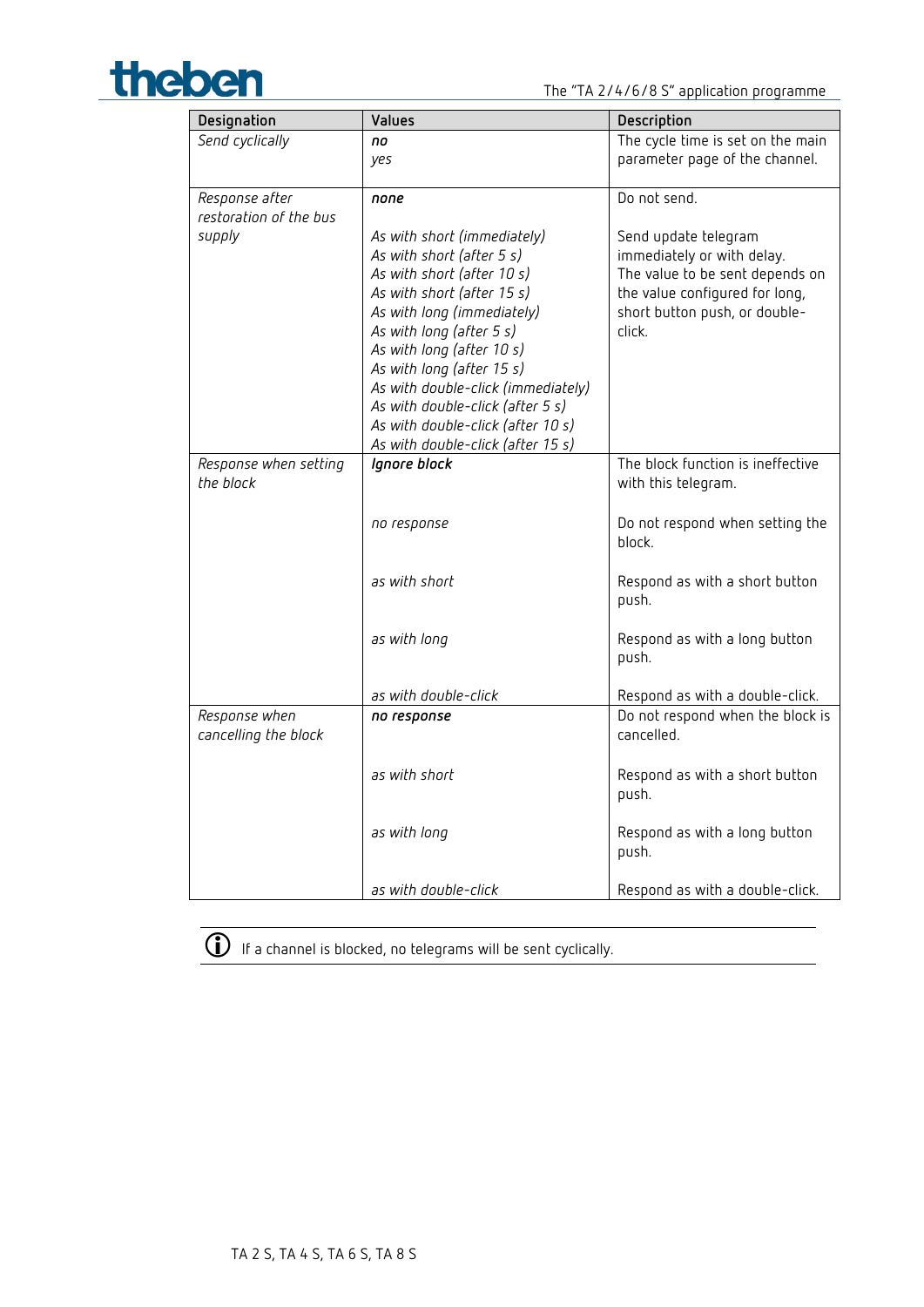

## **4.4.3 Dimming function**

| Designation                      | Values                                                            | Description                                                                                                                                                                                                                                         |
|----------------------------------|-------------------------------------------------------------------|-----------------------------------------------------------------------------------------------------------------------------------------------------------------------------------------------------------------------------------------------------|
| Activate channel                 | no                                                                | Use input?                                                                                                                                                                                                                                          |
|                                  | yes                                                               |                                                                                                                                                                                                                                                     |
| Channel function                 | Switch<br>Push button<br>Dimming<br>Blinds                        | The input controls a dimming<br>actuator,                                                                                                                                                                                                           |
| Debounce time                    | 30 ms, 50 ms, 80 ms<br>100 ms, 200 ms,<br>1 s, 5 s, 10 s          | In order to avoid a disruptive<br>switching due to debouncing of<br>the contact connected to the<br>input, the new status of the input<br>is only accepted after a delay<br>time.<br>Larger values ( $\geq$ 1s) can be used<br>as a switch-on delay |
| Activate block function          | no<br>yes                                                         | No block function.<br>Show block function parameter<br>page.                                                                                                                                                                                        |
| Block telegram                   | Block with 1 (standard)<br>Block with 0                           | $0 =$ enable<br>$1 = block$<br>$0 = block$<br>$1 =$ enable                                                                                                                                                                                          |
| Long button push starting at     | 300 ms, 400 ms<br>500 ms, 600 ms<br>700 ms, 800 ms<br>900 ms, 1 s | Serves to clearly differentiate<br>between long and short button<br>push.<br>If the push button is pressed for<br>at least as long as the set time,<br>then a long button push will be<br>registered.                                               |
| Double-click additional function | no<br>yes                                                         | No double-click function<br>The double-click parameter page<br>is shown.                                                                                                                                                                            |
| Time for double-click            | 300 ms, 400 ms<br>500 ms, 600 ms<br>700 ms, 800 ms<br>900 ms, 1 s | Serves to differentiate between a<br>double-click and 2 single clicks.<br>Time period in which the second<br>click must begin, in order to<br>recognise a double-click.                                                                             |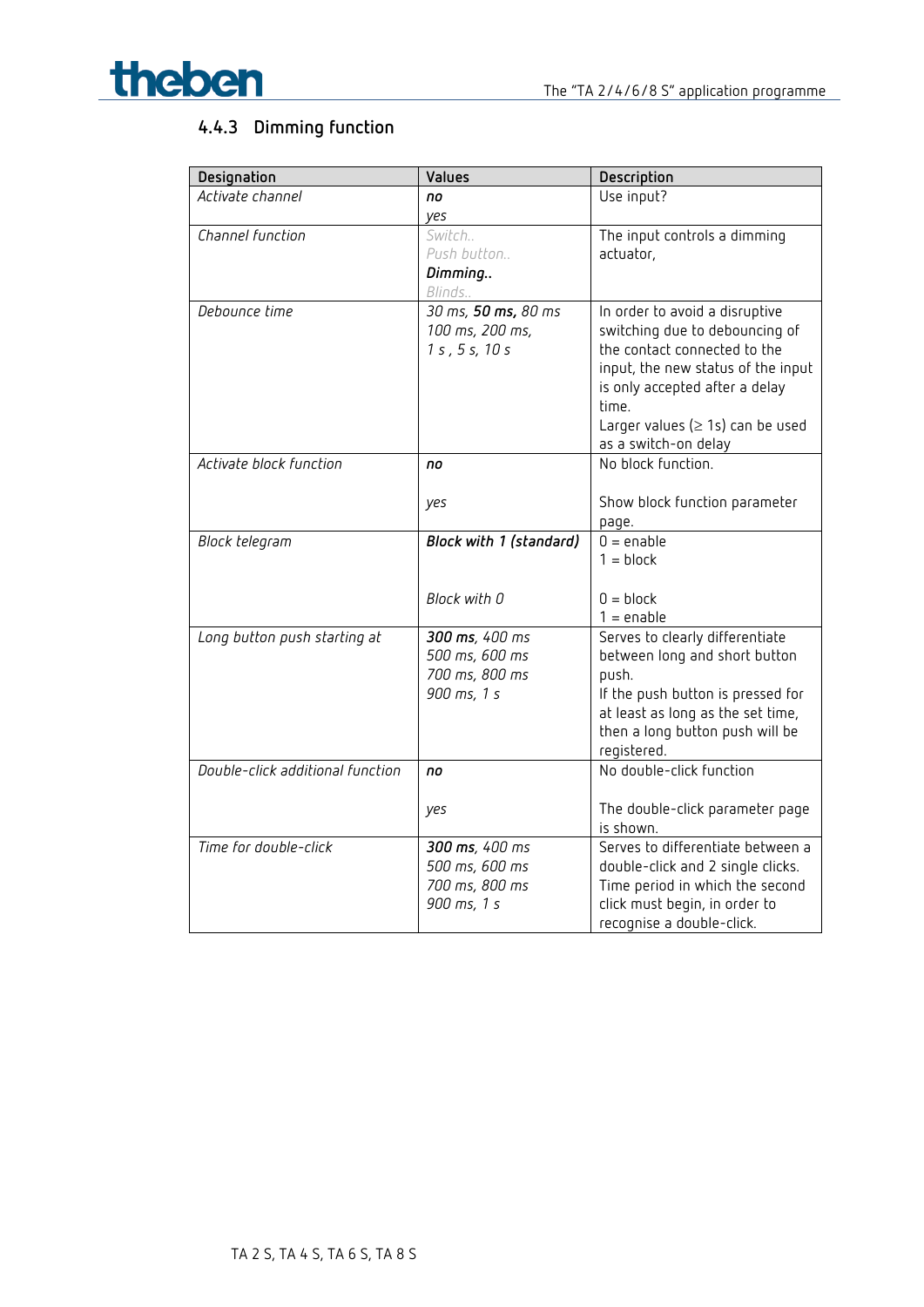

## **4.4.3.1 Double-click parameter page**

| Designation            | Values                                 | Description                                              |               |
|------------------------|----------------------------------------|----------------------------------------------------------|---------------|
| Object type            | Switching (1 bit)                      | Telegram type for this object.                           |               |
|                        | Priority (2 bit)                       |                                                          |               |
|                        | Value 0-255                            |                                                          |               |
|                        | Percentage value (1 byte)              |                                                          |               |
|                        | 2 byte floating-point number           |                                                          |               |
|                        | DPT 9.x                                |                                                          |               |
|                        | 4 byte floating-point number           |                                                          |               |
|                        | <b>DPT 14.x</b>                        |                                                          |               |
| Telegram               | With object type = switching 1<br>bit  |                                                          |               |
|                        | ON                                     | Send switch-on command                                   |               |
|                        | <b>OFF</b>                             | Send switch-off command                                  |               |
|                        | BY                                     | Invert current state (ON-OFF-ON                          |               |
|                        |                                        | etc.)                                                    |               |
|                        | With object type = priority 2 bit      |                                                          |               |
|                        |                                        | Function                                                 | Value         |
|                        | inactive                               | Priority not active                                      |               |
|                        |                                        | (no control)                                             | $0(00_{bin})$ |
|                        | ON                                     | Priority ON                                              |               |
|                        |                                        | (control: enable, on)                                    | $3(11_{bin})$ |
|                        | <b>OFF</b>                             | Priority OFF                                             |               |
|                        |                                        | (control: disable, off)                                  | $2(10_{bin})$ |
|                        | With object type = value $0-255$       |                                                          |               |
|                        | $0 - 255$                              | Any value between 0 and 255                              |               |
|                        |                                        | can be sent.                                             |               |
|                        | With object type = percentage<br>value |                                                          |               |
|                        | 1 byte                                 |                                                          |               |
|                        | $0 - 100 %$                            | Any percentage value between 0<br>and 100 % can be sent. |               |
|                        | With object type $= 2$ byte            |                                                          |               |
|                        | floating-point number                  |                                                          |               |
|                        | $-670760670760$                        | Any value between -670760 and                            |               |
|                        | Std.: $0$                              | 670760 can be sent.                                      |               |
|                        | With object type = 4 byte              |                                                          |               |
|                        | floating-point number                  |                                                          |               |
|                        | $-1E+38.$ . $1E+38$                    | Any value between -1E+38 and                             |               |
|                        | Std.: $0$                              | 1E+38 can be sent.                                       |               |
|                        |                                        | Input format: The ETS only allows                        |               |
|                        |                                        | the input as a decimal without                           |               |
|                        |                                        | power.                                                   |               |
|                        |                                        | Example: 15234825.123456                                 |               |
| Send cyclically        | do not send cyclically                 | How often should it be resent?                           |               |
|                        | every min.                             |                                                          |               |
|                        | every 2 min.                           |                                                          |               |
|                        | every 3 min.                           |                                                          |               |
|                        |                                        |                                                          |               |
|                        | every 45 min.                          |                                                          |               |
|                        | every 60 min.                          |                                                          |               |
| Response after         | none                                   | Do not send.                                             |               |
| restoration of the bus |                                        |                                                          |               |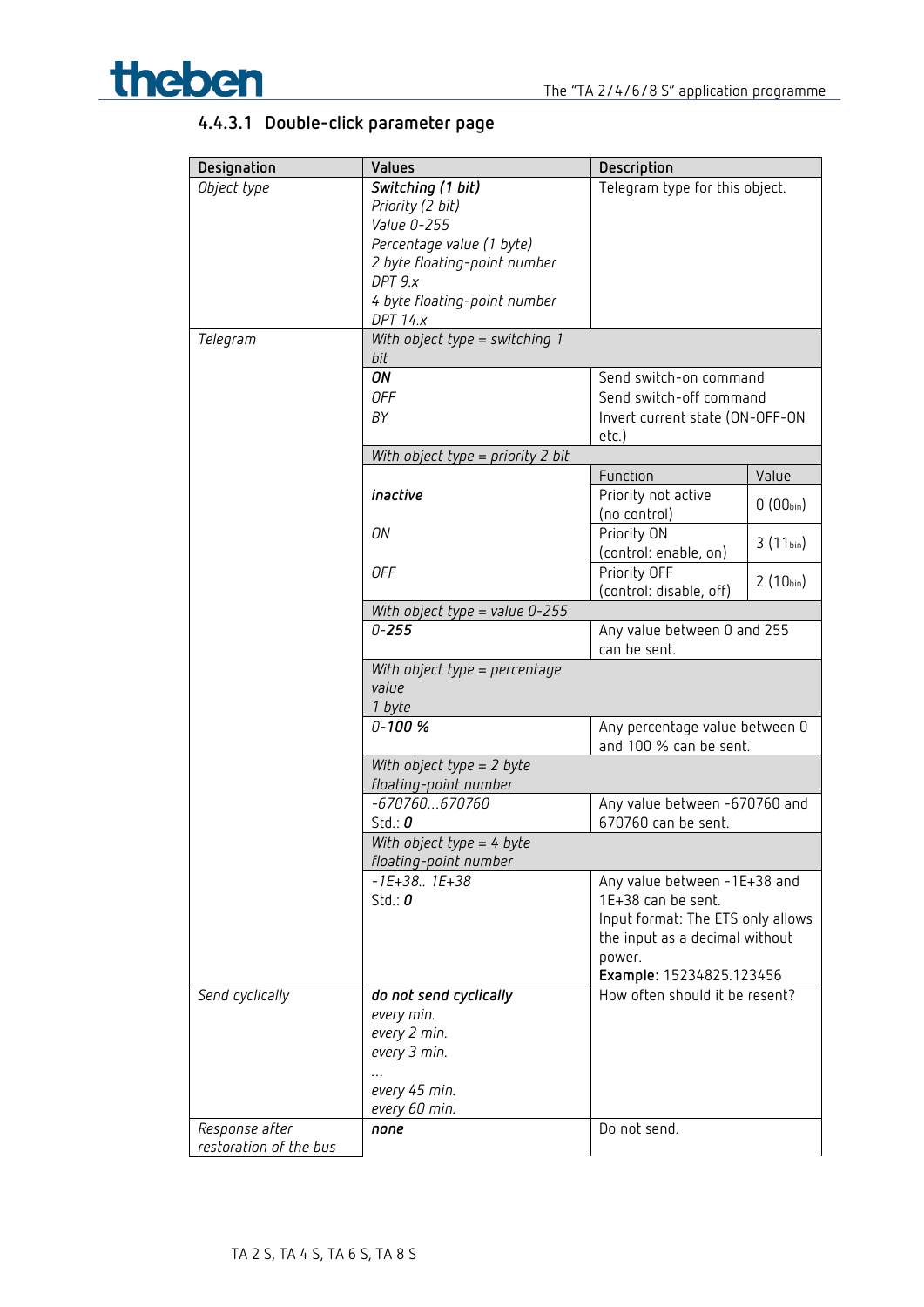

| Designation           | <b>Values</b>                     | Description                       |
|-----------------------|-----------------------------------|-----------------------------------|
| supply                | As with double-click              | Send update telegram              |
|                       | (immediately)                     | immediately or with delay.        |
|                       | As with double-click (after 5 s)  | The value to be sent depends on   |
|                       | As with double-click (after 10 s) | the value configured for double-  |
|                       | As with double-click (after 15 s) | click.                            |
| Response when setting | Ignore block                      | The block function is ineffective |
| the block             |                                   | with this telegram.               |
|                       |                                   |                                   |
|                       | no response                       | Do not respond when setting the   |
|                       |                                   | block.                            |
|                       |                                   |                                   |
|                       | as with double-click              | Respond as with a double-click.   |
| Response when         | no response                       | Do not respond when the block is  |
| cancelling the block  |                                   | cancelled.                        |
|                       |                                   |                                   |
|                       | as with double-click              | Respond as with a double-click.   |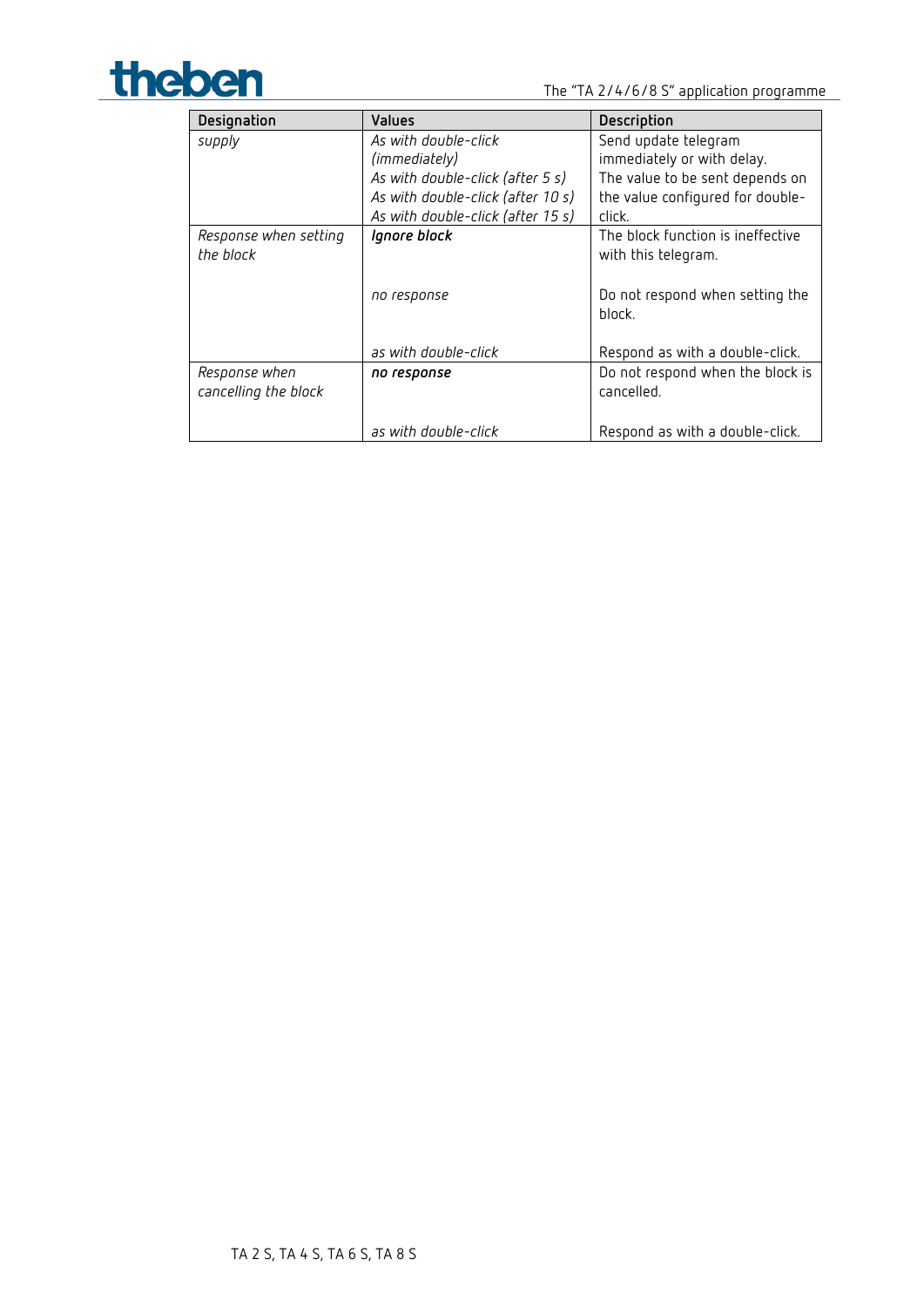

## **4.4.3.2 Dimming parameter page**

| Designation                                      | Values                                  | Description                                                                                                                                       |
|--------------------------------------------------|-----------------------------------------|---------------------------------------------------------------------------------------------------------------------------------------------------|
| Response to<br>"long" / "short"                  |                                         | The input distinguishes between<br>a long and a short button push,<br>and can thus carry out 2<br>functions.                                      |
|                                                  | One button operation                    | The dimmer is operated with a<br>single push button.<br>Short button $push = ON/OFF$<br>Long button push<br>= brighter/darker<br>$release = stop$ |
|                                                  |                                         | With the other variants, the<br>dimmer is operated using 2<br>buttons (rocker).                                                                   |
|                                                  | brighter/ON                             | Short button $push = ON$<br>Long button $push = brighter$<br>$Release = stop$                                                                     |
|                                                  | brighter/BY                             | Short button push<br>$= ON / OFF$<br>Long button push = brighter<br>$Release = stop$                                                              |
|                                                  | darker / OFF                            | Short button $push = OFF$<br>Long button $push = darker$<br>$Release = stop$                                                                      |
|                                                  | darker / BY                             | Short button push<br>$= ON / OFF$<br>Long button $push = darker$<br>$Release = stop$                                                              |
| Increment for dimming                            |                                         | With a long button push, the<br>dimming value is:                                                                                                 |
|                                                  | 100 %                                   | Increased (or decreased) until the<br>button is released.                                                                                         |
|                                                  | 50%<br>25%<br>12.5%<br>6%<br>3%<br>1.5% | Increased by the selected value<br>(or reduced)                                                                                                   |
| Response in case of bus and<br>mains restoration | none                                    | Do not respond.                                                                                                                                   |
|                                                  | ON<br>0FF                               | Switch on dimmer<br>Switch off dimmer                                                                                                             |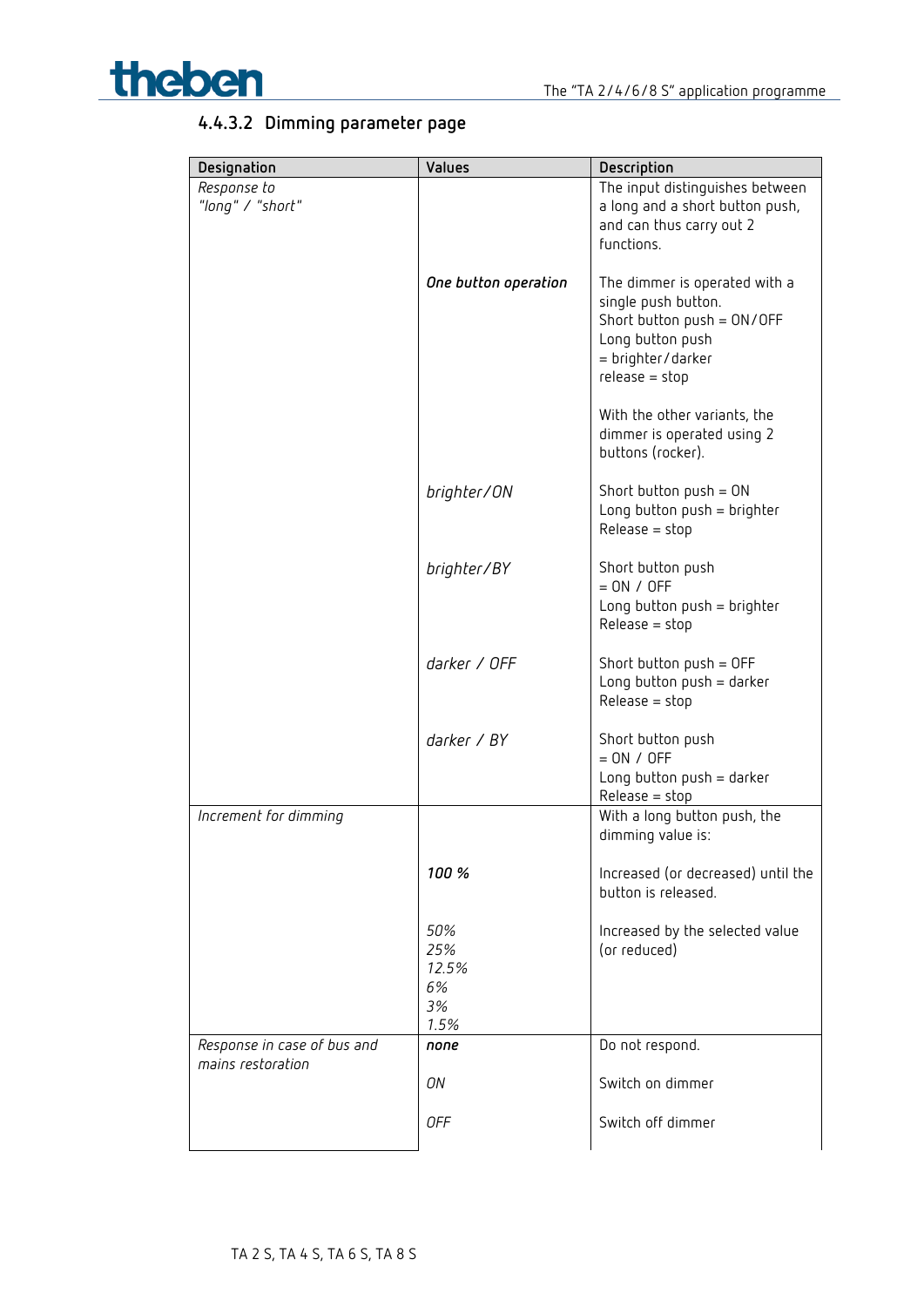

| Designation                     | Values         | Description                       |
|---------------------------------|----------------|-----------------------------------|
|                                 | after 5 s ON   | Switch on dimmer with delay       |
|                                 | after 10 s ON  |                                   |
|                                 | after 15 s ON  |                                   |
|                                 | after 5 s OFF  | Switch off dimmer with delay      |
|                                 | after 10 s OFF |                                   |
|                                 | after 15 s OFF |                                   |
| Response when setting the block | Ignore block   | The block function is ineffective |
|                                 |                | with this telegram.               |
|                                 | no response    | Do not respond when setting the   |
|                                 |                | block.                            |
|                                 |                |                                   |
|                                 | ΟN             | Switch on dimmer                  |
|                                 |                |                                   |
|                                 | 0FF            | Switch off dimmer                 |
| Response when cancelling the    | no response    | Do not respond when the block is  |
| block                           |                | cancelled.                        |
|                                 | ΟN             | Switch on dimmer                  |
|                                 |                |                                   |
|                                 | 0FF            | Switch off dimmer                 |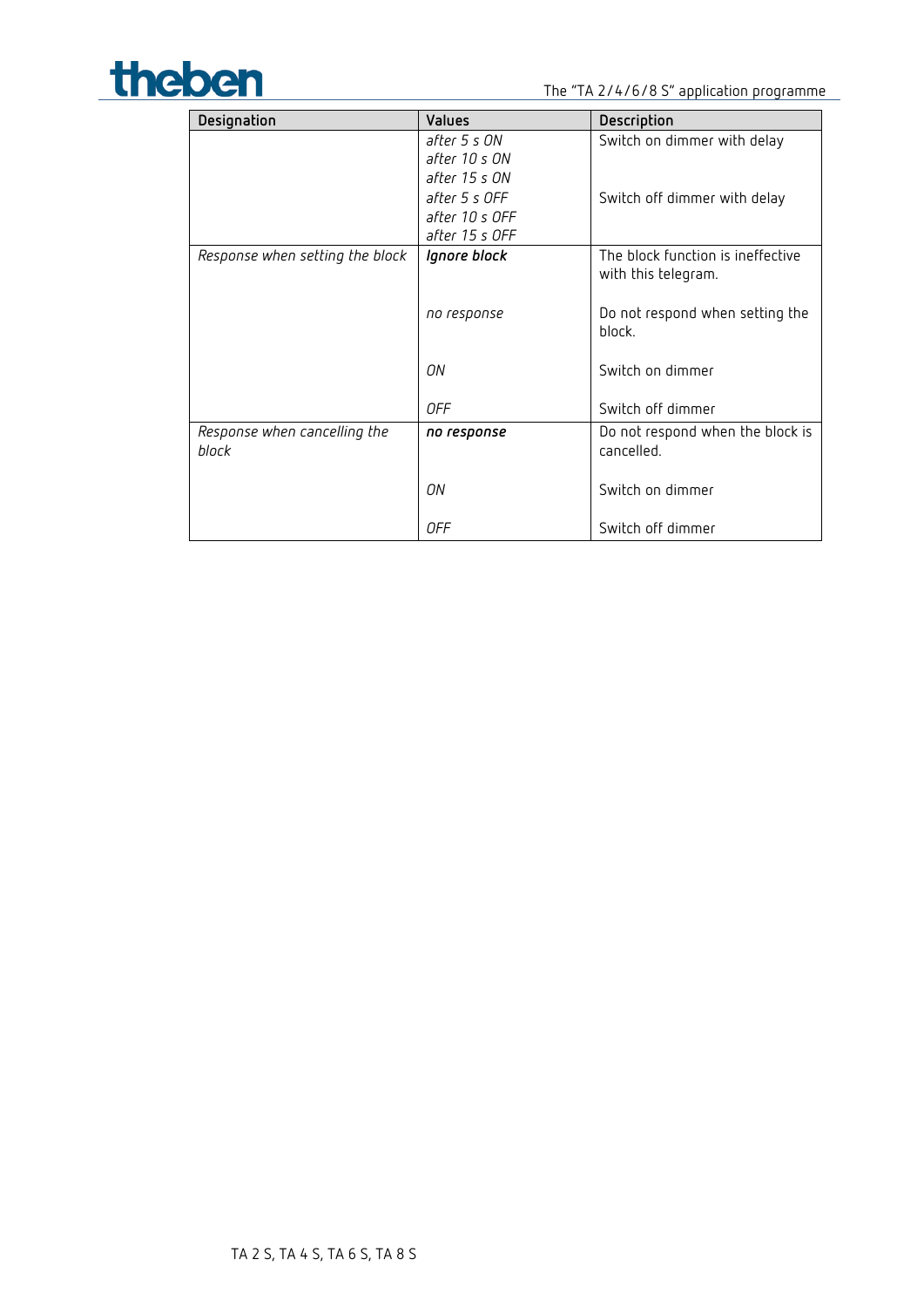

## **4.4.4 Blinds function**

| Activate channel<br>Use input?<br>no<br>yes<br>Channel function<br>Switch<br>The input controls a blinds<br>Push button<br>actuator.<br>Dimming<br>Blinds |
|-----------------------------------------------------------------------------------------------------------------------------------------------------------|
|                                                                                                                                                           |
|                                                                                                                                                           |
|                                                                                                                                                           |
|                                                                                                                                                           |
|                                                                                                                                                           |
|                                                                                                                                                           |
| Debounce time<br>30 ms, 50 ms, 80 ms<br>In order to avoid a disruptive                                                                                    |
| 100 ms, 200 ms,<br>switching due to debouncing of                                                                                                         |
| 1 s, 5 s, 10 s<br>the contact connected to the                                                                                                            |
| input, the new status of the input                                                                                                                        |
| is only accepted after a delay                                                                                                                            |
| time.                                                                                                                                                     |
| Larger values ( $\geq$ 1s) can be used                                                                                                                    |
| as a switch-on delay                                                                                                                                      |
| No block function.<br>Activate block function<br>no                                                                                                       |
|                                                                                                                                                           |
| Show block function parameter<br>yes                                                                                                                      |
| page.                                                                                                                                                     |
| $0 =$ enable<br>Block with 1 (standard)<br>Block telegram                                                                                                 |
| $1 = block$                                                                                                                                               |
|                                                                                                                                                           |
| Block with 0<br>$0 = block$                                                                                                                               |
| $1 =$ enable                                                                                                                                              |
| Serves to clearly differentiate<br>300 ms, 400 ms<br>Long button push starting at                                                                         |
| 500 ms, 600 ms<br>between long and short button                                                                                                           |
| 700 ms, 800 ms<br>push.                                                                                                                                   |
| 900 ms, 1 s<br>If the push button is pressed for                                                                                                          |
| at least as long as the set time,<br>then a long button push will be                                                                                      |
| registered.                                                                                                                                               |
| No double-click function<br>Double-click additional function<br>no                                                                                        |
|                                                                                                                                                           |
| The double-click parameter page<br>yes                                                                                                                    |
| is shown.                                                                                                                                                 |
| Time for double-click<br>Serves to differentiate between a<br>300 ms, 400 ms                                                                              |
| 500 ms, 600 ms<br>double-click and 2 single clicks.                                                                                                       |
| 700 ms, 800 ms<br>Time period in which the second                                                                                                         |
| 900 ms, 1 s<br>click must begin, in order to                                                                                                              |
| recognise a double-click.                                                                                                                                 |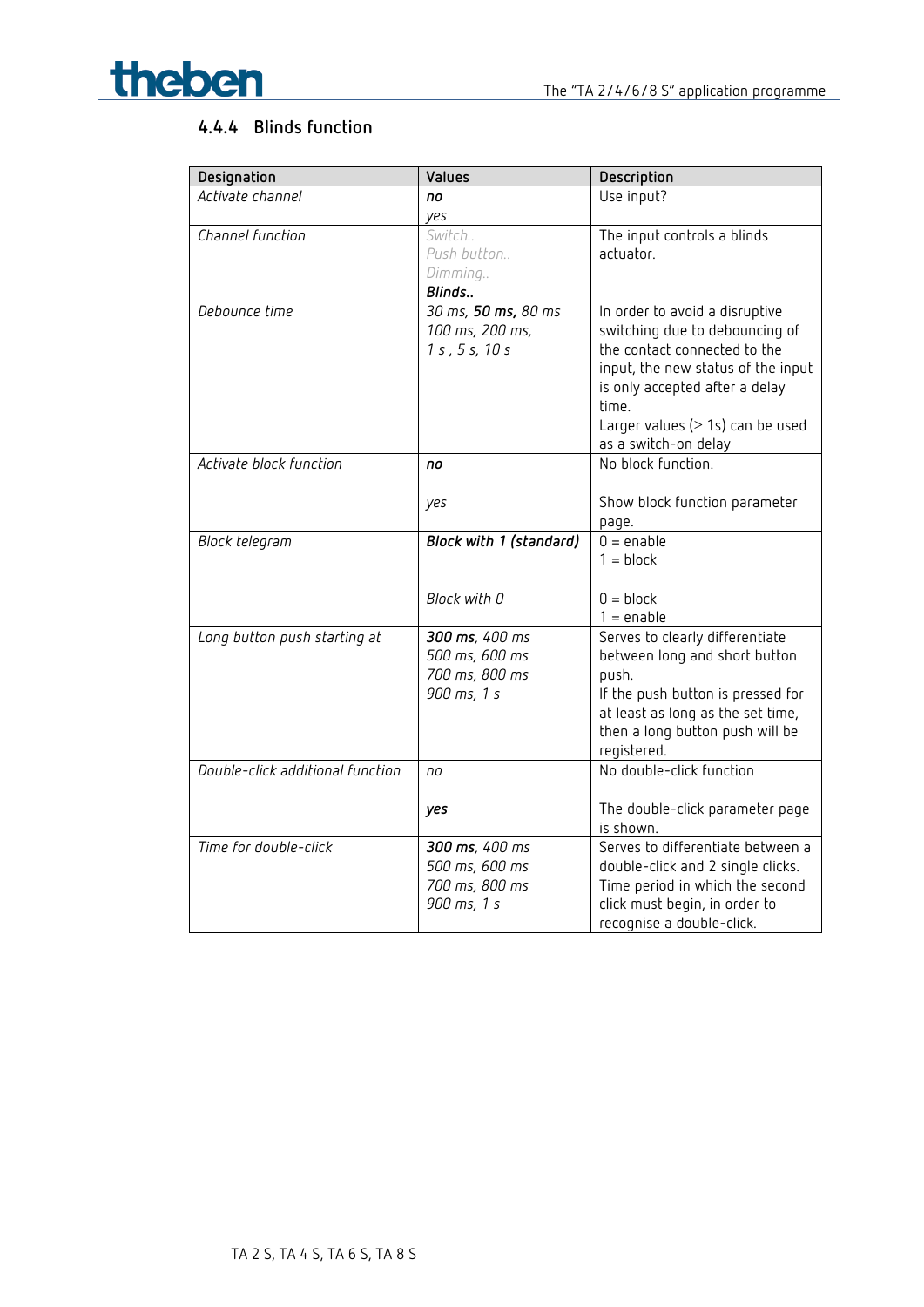

## **4.4.4.1 Double-click parameter page**

| Designation | Values                                      | Description                                 |               |
|-------------|---------------------------------------------|---------------------------------------------|---------------|
| Object type | Switching (1 bit)                           | Telegram type for this object.              |               |
|             | Priority (2 bit)                            |                                             |               |
|             | Value 0-255                                 |                                             |               |
|             | Percentage value (1 byte)                   |                                             |               |
|             | 2 byte floating-point number                |                                             |               |
|             | DPT 9.x                                     |                                             |               |
|             | 4 byte floating-point number                |                                             |               |
|             | <b>DPT 14.x</b>                             |                                             |               |
|             | Height $%$ + slat $%$                       |                                             |               |
| Telegram    | With object type = switching 1              |                                             |               |
|             | bit                                         |                                             |               |
|             | ON                                          | Send switch-on command                      |               |
|             | <b>OFF</b>                                  | Send switch-off command                     |               |
|             | BY                                          | Invert current state (ON-OFF-ON             |               |
|             |                                             | etc.)                                       |               |
|             | With object type = priority 2 bit           |                                             |               |
|             |                                             | Function                                    | Value         |
|             | inactive                                    | Priority not active                         | $0(00_{bin})$ |
|             |                                             | (no control)                                |               |
|             | ON                                          | Priority ON                                 | $3(11_{bin})$ |
|             |                                             | (control: enable, on)                       |               |
|             | 0FF                                         | Priority OFF                                | $2(10_{bin})$ |
|             |                                             | (control: disable, off)                     |               |
|             | With object type = value 0-255              |                                             |               |
|             | $0 - 255$                                   | Any value between 0 and 255<br>can be sent. |               |
|             | With object type = percentage               |                                             |               |
|             | value                                       |                                             |               |
|             | 1 byte                                      |                                             |               |
|             | $0 - 100 %$                                 | Any percentage value between 0              |               |
|             |                                             | and 100 % can be sent.                      |               |
|             | With object type $= 2$ byte                 |                                             |               |
|             | floating-point number                       |                                             |               |
|             | $-670760670760$                             | Any value between -670760 and               |               |
|             | Std.: $0$                                   | 670760 can be sent.                         |               |
|             | With object type = 4 byte                   |                                             |               |
|             | floating-point number                       |                                             |               |
|             | $-1E+38.$ . $1E+38$                         | Any value between -1E+38 and                |               |
|             | Std.: $0$                                   | 1E+38 can be sent.                          |               |
|             |                                             | Input format: The ETS 4 only                |               |
|             |                                             | allows the input as a decimal               |               |
|             |                                             | without power.                              |               |
|             |                                             | Example: 15234825.123456                    |               |
|             | With object type = height $%$<br>$+$ slat % |                                             |               |
|             |                                             | Upon double-click 2 telegrams               |               |
|             |                                             | are sent simultaneously:                    |               |
|             | Height                                      | Required blind height                       |               |
|             | Slat                                        | Required slat position.                     |               |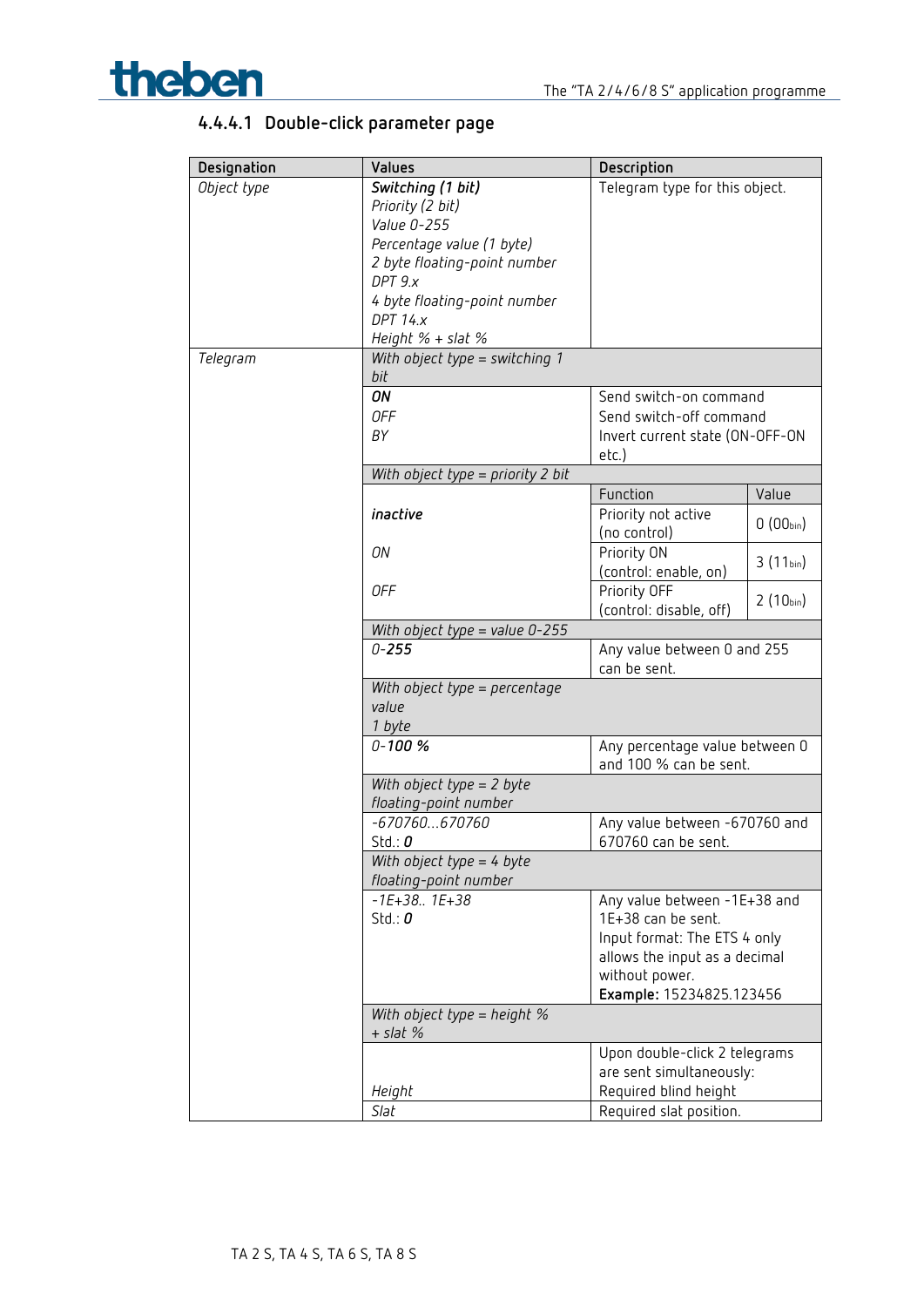

| Designation                           | <b>Values</b>                     | Description                                              |
|---------------------------------------|-----------------------------------|----------------------------------------------------------|
| Send cyclically                       | do not send cyclically            | How often should it be resent?                           |
|                                       | every min.                        |                                                          |
|                                       | every 2 min.                      |                                                          |
|                                       | every 3 min.                      |                                                          |
|                                       |                                   |                                                          |
|                                       | every 45 min.                     |                                                          |
|                                       | every 60 min.                     |                                                          |
| Response after                        | none                              | Do not send.                                             |
| restoration of the bus                |                                   |                                                          |
| supply                                | As with double-click              | Send update telegram                                     |
|                                       | (immediately)                     | immediately or with delay.                               |
|                                       | As with double-click (after 5 s)  | The value to be sent depends on                          |
|                                       | As with double-click (after 10 s) | the value configured for double-                         |
|                                       | As with double-click (after 15 s) | click.                                                   |
| Response when setting<br>the block    | Ignore block                      | The block function is ineffective<br>with this telegram. |
|                                       | no response                       | Do not respond when setting the<br>block.                |
|                                       | as with double-click              | Respond as with a double-click.                          |
| Response when<br>cancelling the block | no response                       | Do not respond when the block is<br>cancelled.           |
|                                       | as with double-click              | Respond as with a double-click.                          |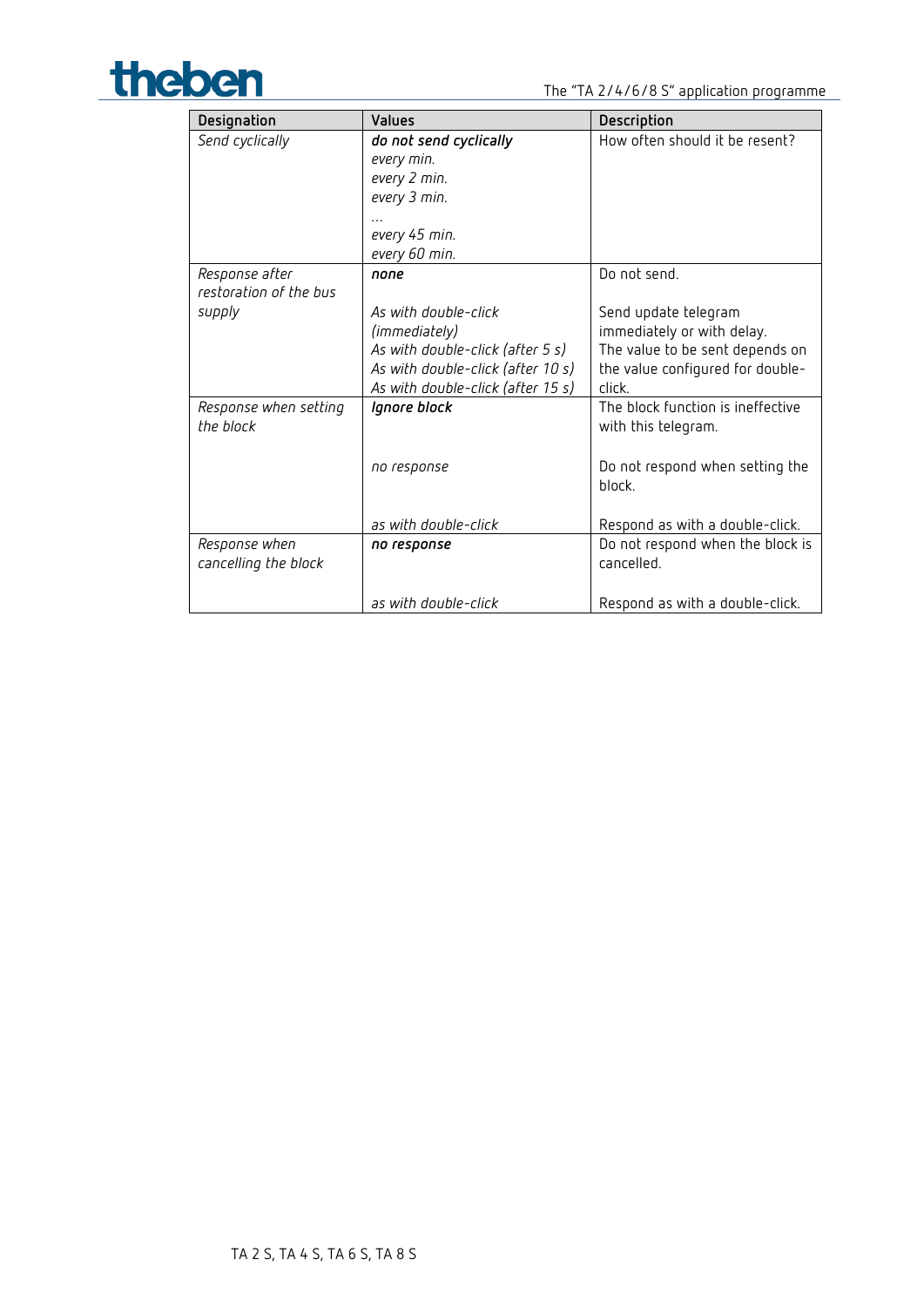

## **4.4.4.2 Blinds parameter page**

| Designation                           | Values                                               | Description                                                                                                    |
|---------------------------------------|------------------------------------------------------|----------------------------------------------------------------------------------------------------------------|
| Operation                             |                                                      | The input distinguishes between<br>a long and a short button push,<br>and can thus carry out 2<br>functions.   |
|                                       | One button operation                                 | The blinds are operated with a<br>single push button.<br>Short button push = Step.<br>Long button push = Move. |
|                                       | <b>DOWN</b>                                          | Short button push = Step.<br>Long button push = lowering.                                                      |
|                                       | <b>OPEN</b>                                          | Short button push = Step.<br>Long button $push = raising$ .                                                    |
| Movement is stopped by                | releasing the button<br>Short operation              | How is the stop command to be<br>triggered?                                                                    |
| Response in case of bus and           | none                                                 | Do not react.                                                                                                  |
| mains restoration                     | UP                                                   | Raise blinds                                                                                                   |
|                                       | <b>DOWN</b>                                          | Lower blinds                                                                                                   |
|                                       | after 5 s UP<br>after 10 s UP<br>after 15 s UP       | Raise blinds<br>with delay                                                                                     |
|                                       | after 5 s DOWN<br>after 10 s DOWN<br>after 15 s DOWN | Lower blinds with delay                                                                                        |
| Response when setting the block       | Ignore block                                         | The block function is ineffective<br>with this telegram.                                                       |
|                                       | no response                                          | Do not respond when setting the<br>block.                                                                      |
|                                       | UP                                                   | Raise blinds                                                                                                   |
|                                       | <b>DOWN</b>                                          | Lower blinds                                                                                                   |
| Response when cancelling the<br>block | no response                                          | Do not respond when the block is<br>cancelled.                                                                 |
|                                       | ON                                                   | Raise blinds                                                                                                   |
|                                       | 0FF                                                  | Lower blinds                                                                                                   |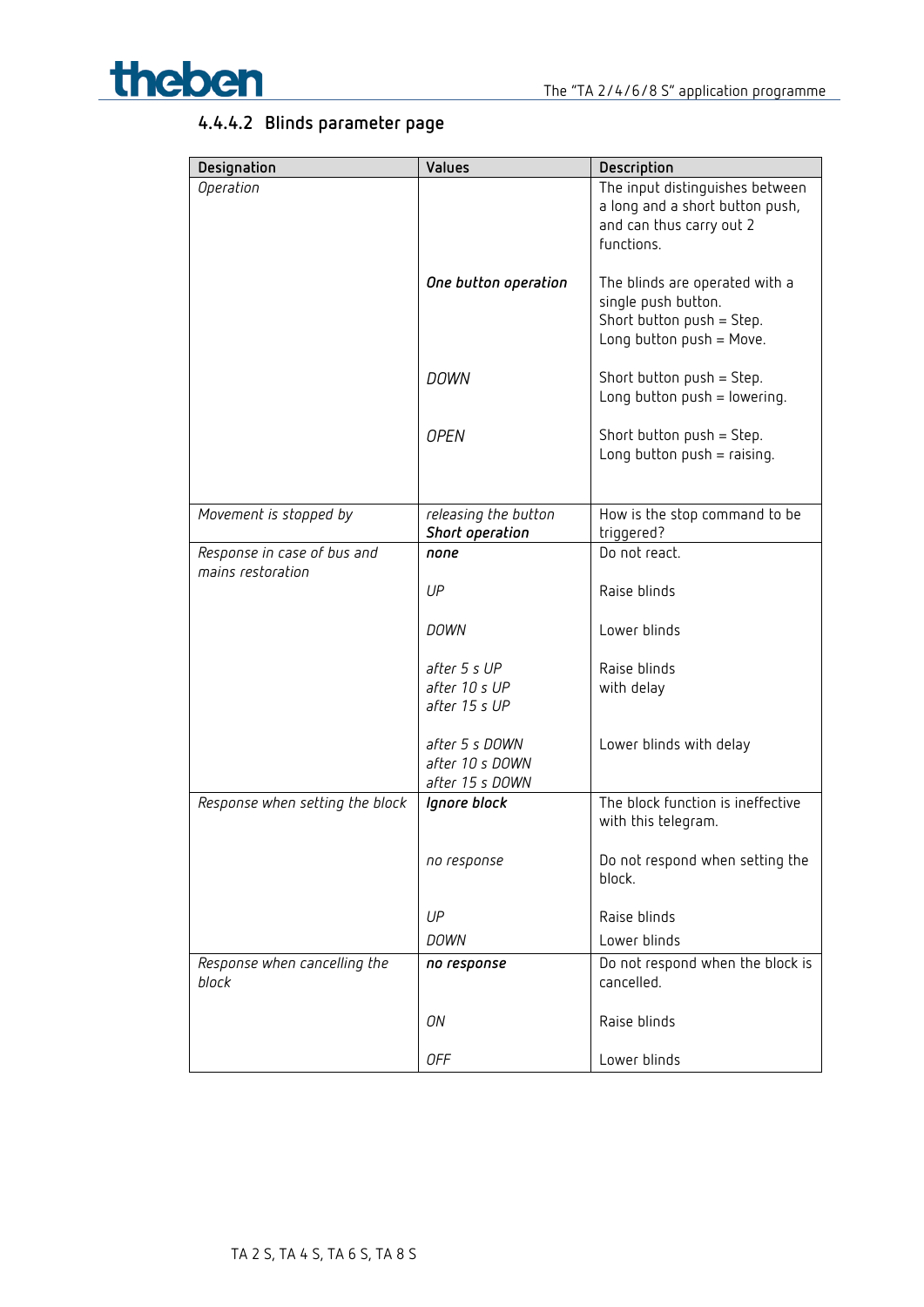

## **4.4.5 Sequence function**

| Designation                    | Values                  | Description                                |
|--------------------------------|-------------------------|--------------------------------------------|
| Channel function               | Switch                  | The input starts a telegram                |
|                                | Push button             | sequence.                                  |
|                                | Dimming                 |                                            |
|                                | Blinds                  |                                            |
|                                | Sequence                |                                            |
| Debounce time                  | 30 ms, 50 ms, 80 ms     | In order to avoid a disruptive             |
|                                | 100 ms, 200 ms,         | switching due to debouncing of             |
|                                | 1 s, 5 s, 10 s          | the contact connected to the               |
|                                |                         | input, the new status of the input         |
|                                |                         | is only accepted after a delay<br>time.    |
|                                |                         | Larger values ( $\geq$ 1s) can be used     |
|                                |                         | as a switch-on delay                       |
| Activate block function        | no                      | No block function.                         |
|                                |                         |                                            |
|                                | yes                     | Show block function parameter              |
|                                |                         | page.                                      |
| Block telegram                 | Block with 1 (standard) | $0 =$ enable                               |
|                                |                         | $1 = block$                                |
|                                |                         |                                            |
|                                | Block with 0            | $0 = block$                                |
|                                |                         | $1 =$ enable                               |
| Connected push button          | NO contact              | Set the Type of connected                  |
|                                | Opening contact         | contact.                                   |
| Sequence details               | Step 1-2-3-4-1-2-3-4    | In which order should the steps            |
|                                | Step 1-2-3-4-3-2-1      | be processed?                              |
| Advancing the sequence         | via button              | The change to the next step is             |
|                                |                         | exclusively triggered by a button<br>push. |
|                                |                         |                                            |
|                                | time-controlled         | Once triggered, the sequence is            |
|                                |                         | automatically executed.                    |
|                                |                         | The interval between 2 steps can           |
|                                |                         | be individually set for each step.         |
| Restart sequence automatically | no                      | The sequence is only executed              |
|                                |                         | once.                                      |
|                                |                         |                                            |
|                                | yes                     | Once started the sequence is               |
|                                |                         | repeated an unlimited number of            |
|                                |                         | times and can, depending on the            |
|                                |                         | configuration, be stopped with a           |
|                                |                         | double-click or a long button              |
|                                |                         | push.                                      |
| With a long button push        | no function             | Long button push will be<br>ignored.       |
|                                |                         |                                            |
|                                | set to step 1           | Reset sequence to the beginning.           |
|                                |                         |                                            |
|                                | End sequence            | End time-controlled sequence.              |
| Long button push starting at   | 300 ms, 400 ms          | Serves to clearly differentiate            |
|                                | 500 ms, 600 ms          | between long and short button              |
|                                | 700 ms, 800 ms          | push.                                      |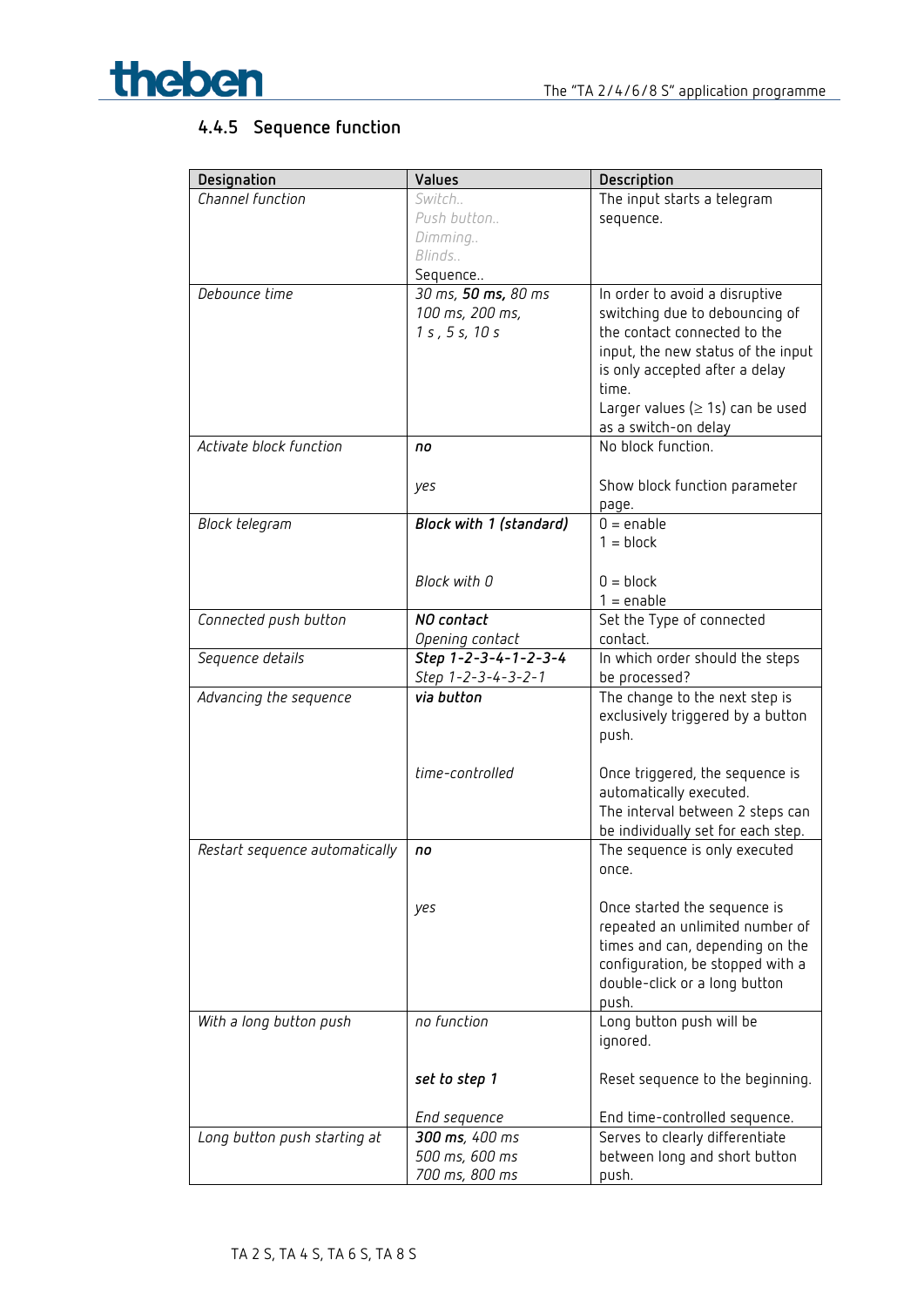

| Designation                                     | Values                                                           | Description                                                                                                              |
|-------------------------------------------------|------------------------------------------------------------------|--------------------------------------------------------------------------------------------------------------------------|
|                                                 | 900 ms, 1 s                                                      | If the push button is pressed for<br>at least as long as the set time,<br>then a long button push will be<br>registered. |
| On double-click                                 | no function                                                      | Long button push will be<br>ignored.                                                                                     |
|                                                 | set to step 1                                                    | Reset sequence to the beginning.                                                                                         |
|                                                 | End sequence                                                     | End time-controlled sequence.                                                                                            |
| Response after restoration of<br>the bus supply | none                                                             | No response.                                                                                                             |
|                                                 | Step 1 (immediately)                                             | Reset sequence immediately                                                                                               |
|                                                 | Step 1 (after 5 s)<br>Step 1 (after 10 s)<br>Step 1 (after 15 s) | Reset sequence with delay                                                                                                |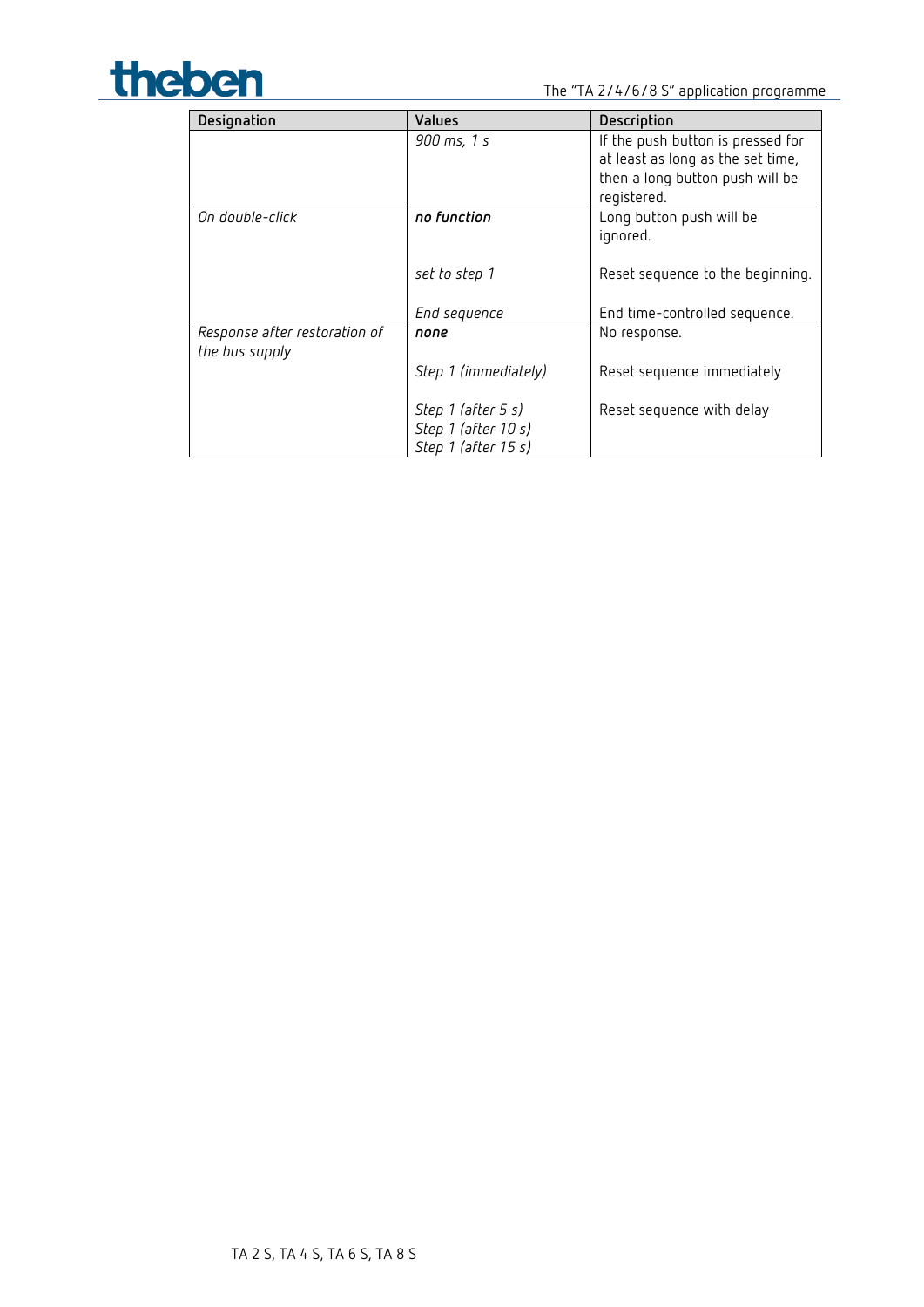

## **4.4.6 LED parameter**

| Designation                    | <b>Values</b>         | Description                             |
|--------------------------------|-----------------------|-----------------------------------------|
| Flashing - duty cycle          | 1002000 ms            | Required duty cycle                     |
|                                | Default = $500$ ms    | $(1000 \text{ ms} = 1 \text{ second}).$ |
| Flashing - switch-off duration | $100.2000 \text{ ms}$ | Required switch-off duration.           |
|                                | Default = $500$ ms    |                                         |
| Pulsing - interval             | $1000 - 5000$ ms      | Distance between 2 light pulses.        |
|                                | Default = $2000$ ms   |                                         |

These parameters apply to all channels configured as *LED output.*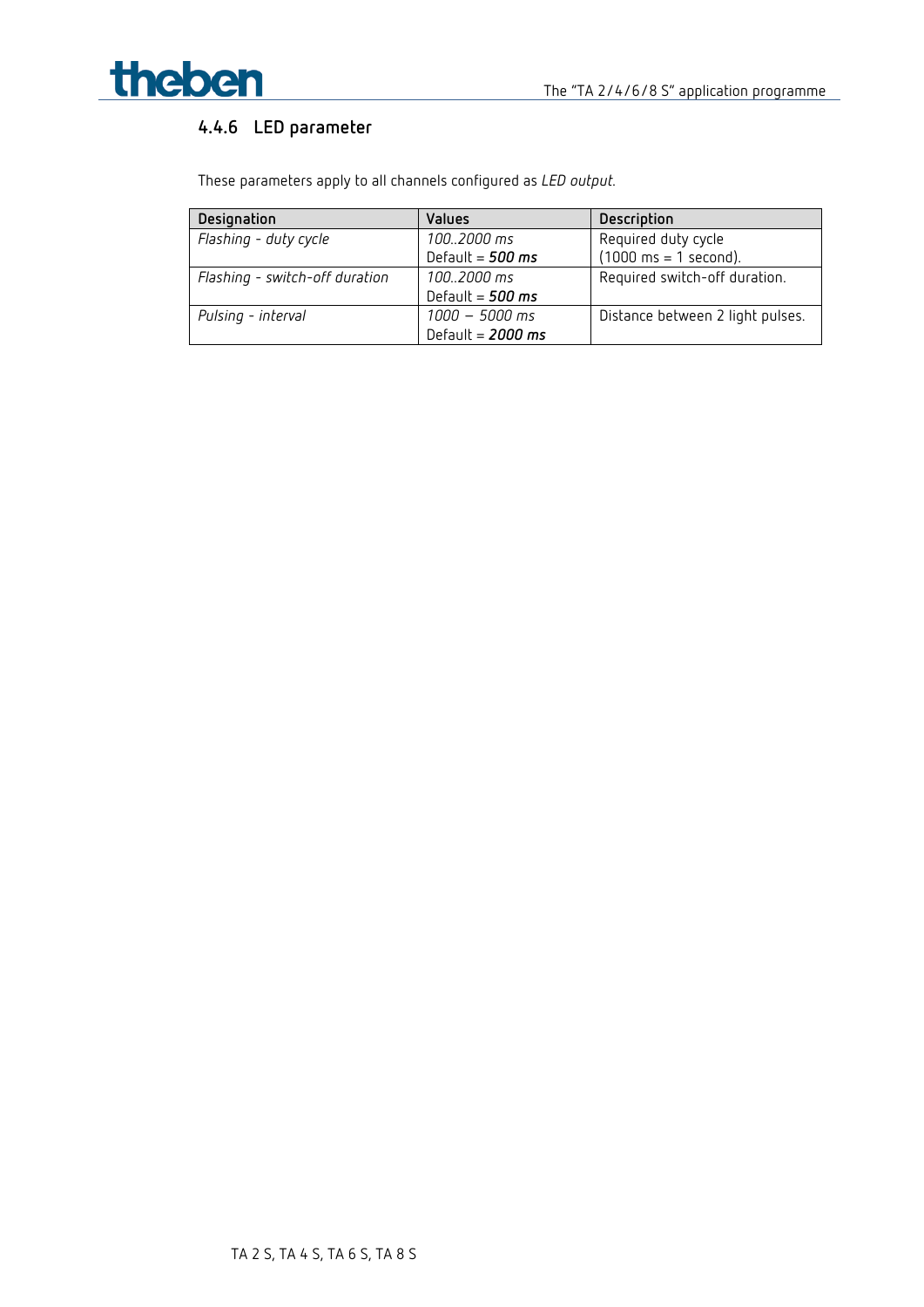# **Theben Typical applications**

## <span id="page-39-0"></span>**5 Typical applications**

 $\bigoplus$  These typical applications are designed to aid planning and are not to be considered an exhaustive list. It can be extended and updated as required. Standard or customer-defined parameter settings apply for the parameters not listed here.

## <span id="page-39-1"></span>**5.1 Switching light**

The push button interface TA4 S is connected to a 4-way push button and controls the switch actuator RMG 4 U.

All 4 channels are used.

#### **5.1.1 Devices**

- TA 4 S (4969224)
- RMG 4 U (4930223)

#### **5.1.2 Overview**

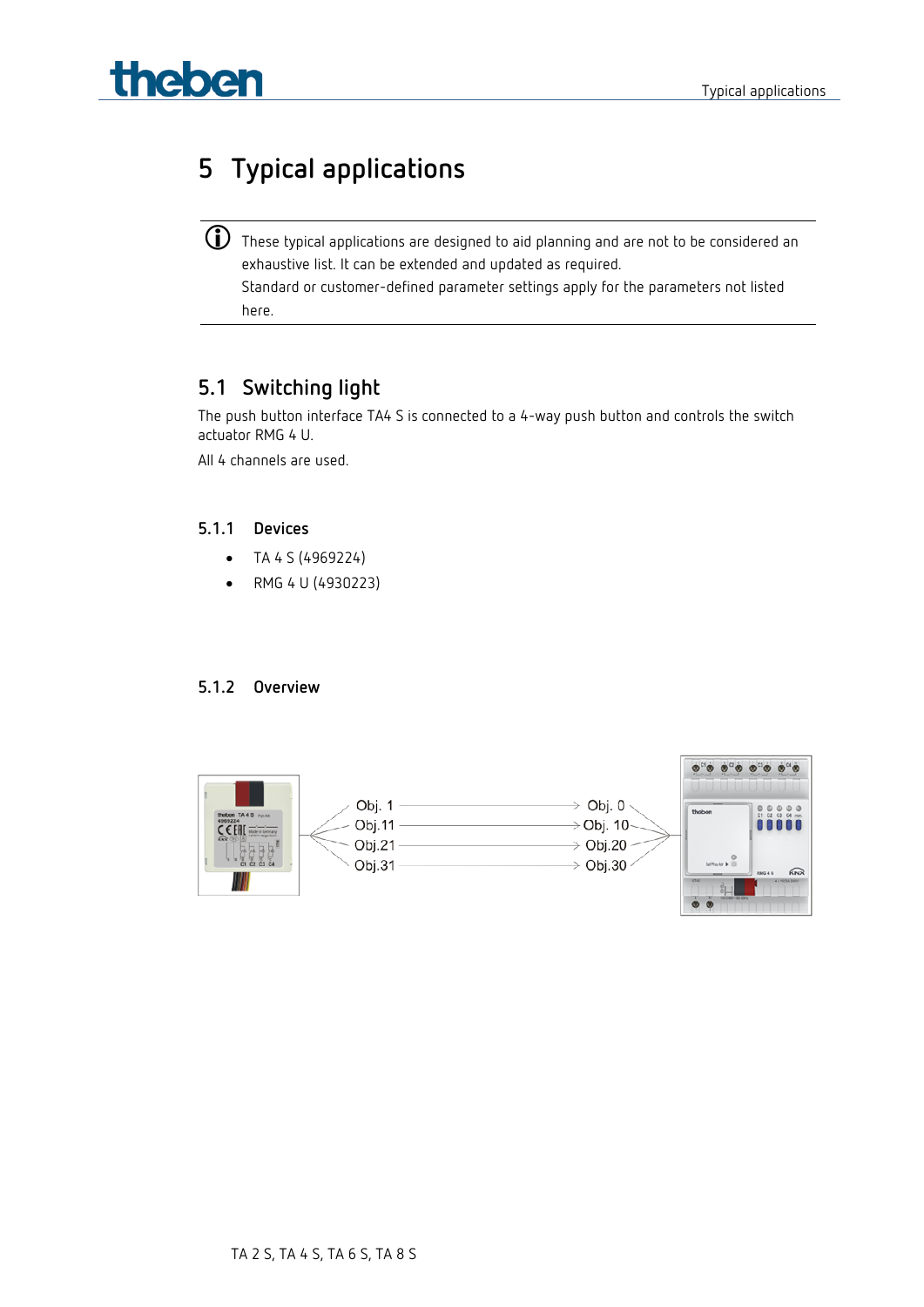

## **5.1.3 Objects and links**

| Links |                        |     |                       |                                     |
|-------|------------------------|-----|-----------------------|-------------------------------------|
| No.   | <b>TA 4 S</b>          | No. | RMG 4 U               | Comment                             |
|       | Object name            |     | Object name           |                                     |
|       | Channel 1<br>switching | 0   | RMG 4 U channel<br>С1 |                                     |
| 11    | Channel 2<br>switching | 10  | RMG 4 U channel<br>C2 | TA 4 S sends switch commands to RMG |
| 21    | Channel 3<br>switching | 20  | RMG 4 U channel<br>CЗ | 4 U                                 |
| 31    | Channel 4<br>switching | 30  | RMG 4 U channel<br>С4 |                                     |

## **5.1.4 Important parameter settings**

| TA 4 S            |                     |             |  |
|-------------------|---------------------|-------------|--|
| Parameter page    | Parameters          | Setting     |  |
| Channel 1 (2,3,4) | Activate channel    | ves         |  |
|                   | Channel function    | Push button |  |
| Switch object     | Object type         | Switching   |  |
|                   | Send if input $= 1$ | ves         |  |
|                   | Telegram            | ВY          |  |
|                   | Send if input $= 0$ | no          |  |

#### **RMG 4 U**

| Parameter page                                        | Parameters                 | Setting            |
|-------------------------------------------------------|----------------------------|--------------------|
| <b>RMG 4 U channel C1 C4:</b> $\mid$ Channel function |                            | Switching On / Off |
| <b>Configuration options</b>                          | Activation of function via | Switching object   |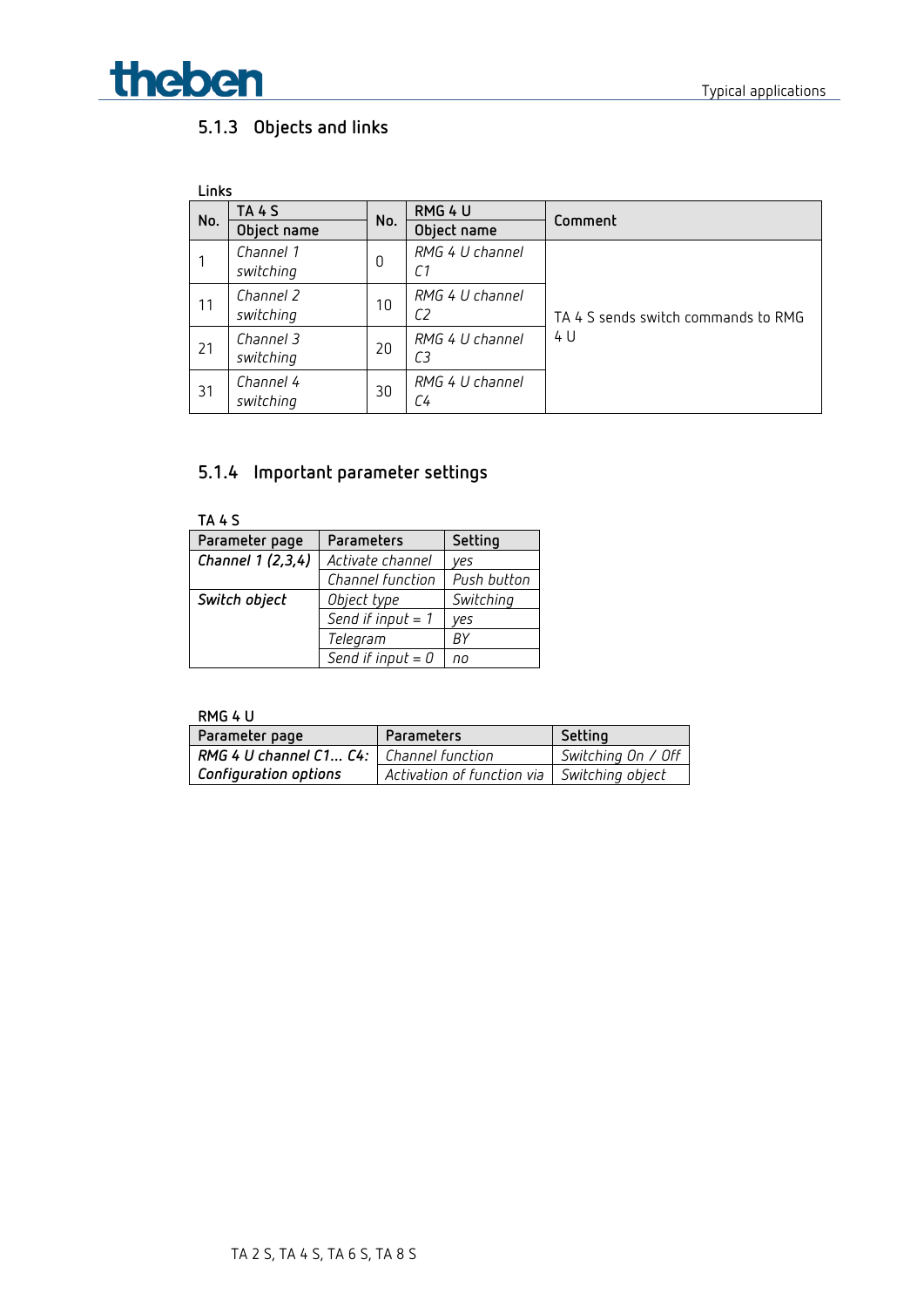# **Theben Typical applications**

## <span id="page-41-0"></span>**5.2 2 lighting groups dimming (one button operation)**

The push button interface TA 2 S controls both channels of the dimming actuator DMG 2 T. One single button is used per lighting group (dimming actuator channel).

One brief keystroke switches the light on or off. With a long button push the brightness changes. When the button is pressed again the dimming direction changes (brighter/darker).

#### **5.2.1 Devices**

- TA 2 S (4969222)
- DMG 2 T (4930270)

#### **5.2.2 Overview**



### **5.2.3 Objects and links**

|     | Table 15: Links              |     |                                      |                                                           |  |
|-----|------------------------------|-----|--------------------------------------|-----------------------------------------------------------|--|
| No. | <b>TA 2 S</b>                | No. | DMG <sub>2</sub> T                   | Comment                                                   |  |
|     | Object name                  |     | Object name                          |                                                           |  |
|     | Channel 1<br>Switching       | 0   | DMG 2 T channel 1<br>Switch On/Off   |                                                           |  |
|     | Channel 1<br>Brighter/Darker |     | DMG 2 T channel 1<br>Brighter/Darker | Long button push for<br>brighter/darker dimming commands. |  |
| 11  | Channel 2<br>Switching       | 30  | DMG 2 T channel 2<br>Switch On/Off   | Short button push for<br>On/Off commands.                 |  |
| 12  | Channel 2<br>Brighter/Darker | 31  | DMG 2 T channel 2<br>Brighter/Darker |                                                           |  |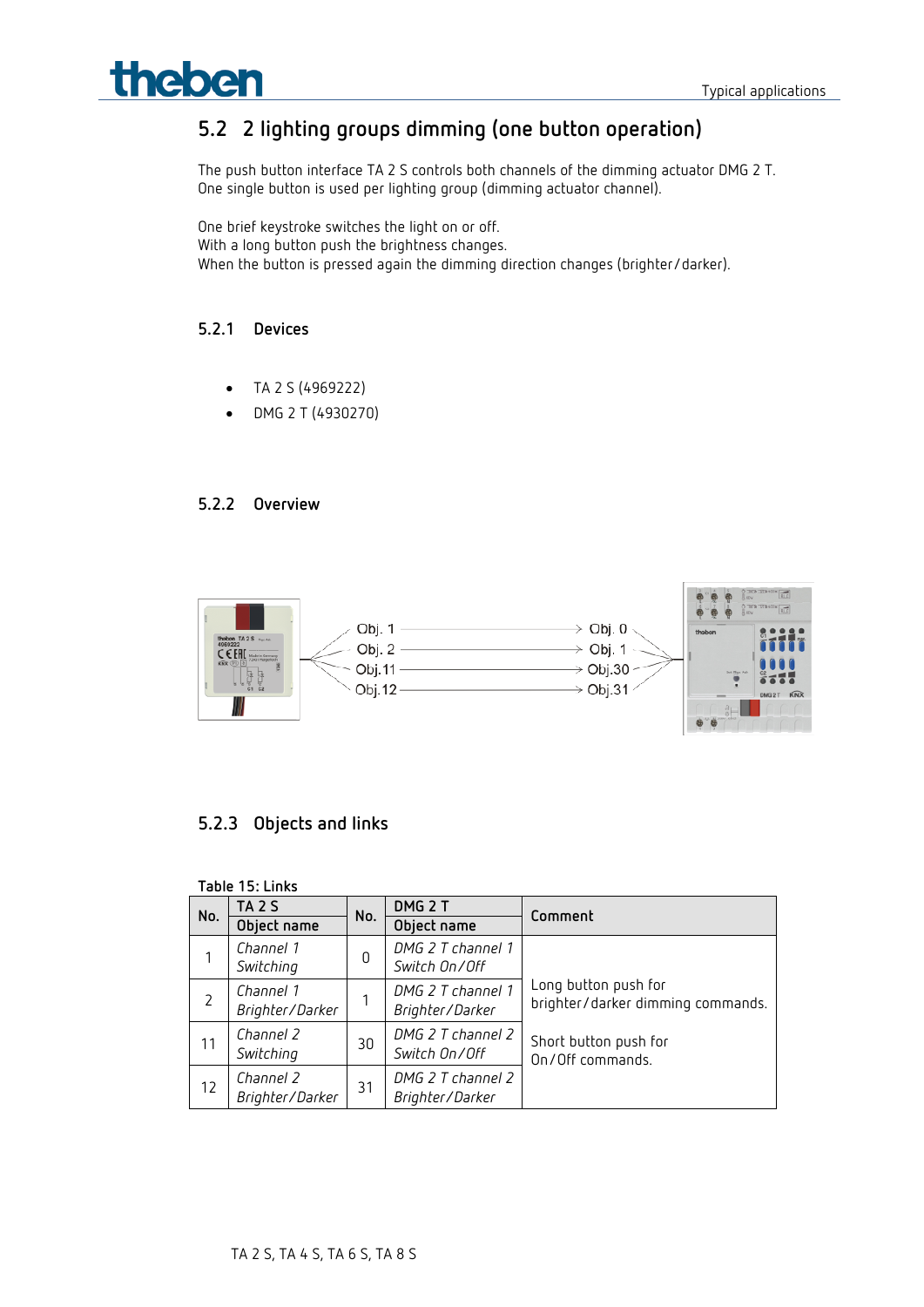

## **5.2.4 Important parameter settings**

**TA 2 S**

| Parameter page | Parameters                                    | Setting |
|----------------|-----------------------------------------------|---------|
| Channel 1(2)   | Activate channel                              | ves     |
|                | Channel function                              | Dimming |
| Dimming        | Reaction to long/short   One button operation |         |

#### **DMG 2 T**

| Parameter page   | <b>Parameters</b>                    | Setting |
|------------------|--------------------------------------|---------|
| Dimming response | Switching on/off with a 4-bit $ $ no |         |
|                  | Telegram                             |         |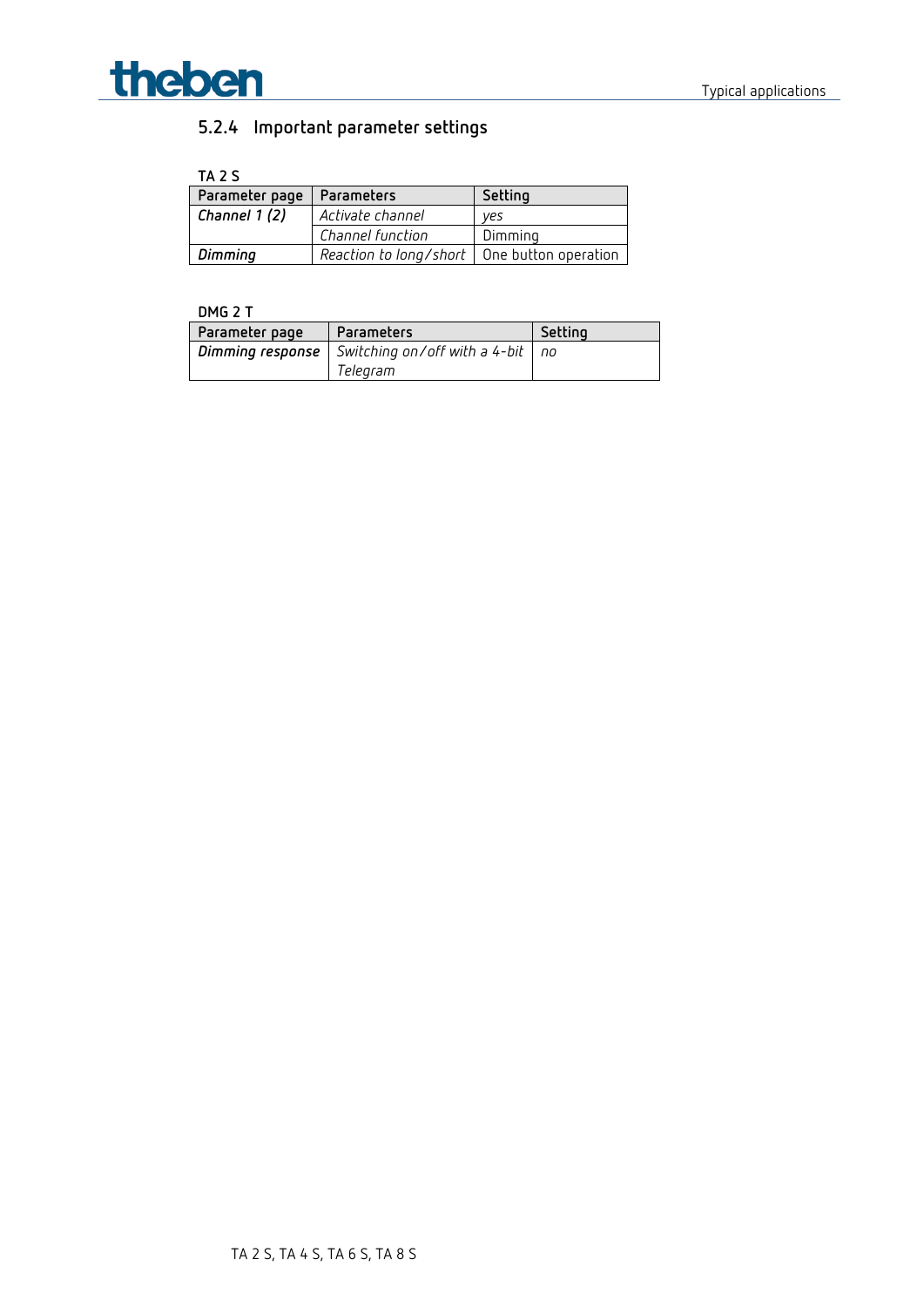# theben

## <span id="page-43-0"></span>**5.3 2 lighting groups dimming (2 rocker buttons)**

The push button interface TA 4 S controls both channels of the dimming actuator DMG 2 T. One rocker button is used per lighting group (dimming actuator channel).

One brief keystroke switches the light on or off.

With a long button push the brightness changes.

- top button  $\rightarrow$  brighter
- $\bullet$  bottom button  $\rightarrow$  darker



 $\bigcirc$  One rocker button is used per lighting group, that is, 2 inputs. The top and bottom buttons of a rocker button send the telegram to the dimming actuator via a common group address.

#### **5.3.1 Devices**

- TA 4 S (4969222)
- DMG 2 T (4930270)

#### **5.3.2 Overview**

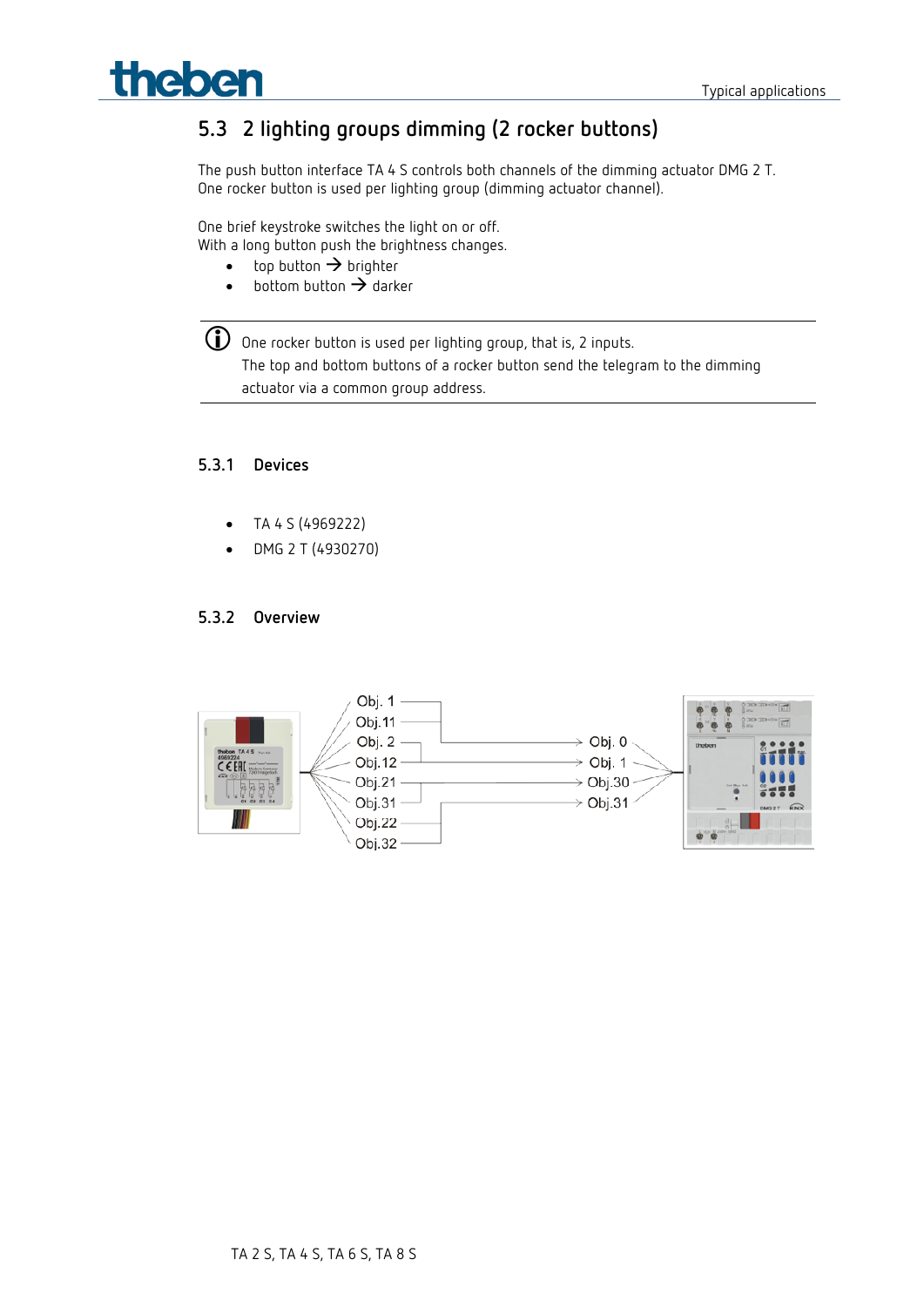

### **5.3.3 Objects and links**

| Links          |                              |     |                               |                                                                                                     |  |  |
|----------------|------------------------------|-----|-------------------------------|-----------------------------------------------------------------------------------------------------|--|--|
|                | <b>TA 4 S</b>                |     | DMG <sub>2</sub> T            | Comment                                                                                             |  |  |
| No.            | Object<br>name               | No. | Object name                   |                                                                                                     |  |  |
| 1              | Channel 1<br>Switching       |     | DMG 2 T<br>Channel C1         | First lighting group:<br>Sends On/Off commands to the dimming actuator<br>with a short button push, |  |  |
| 11             | Channel 2<br>Switching       | 0   | Switch On/Off                 |                                                                                                     |  |  |
| $\overline{2}$ | Channel 1<br>Brighter        | 1   | DMG 2 T<br>Channel C1         | Sends brighter/darker commands to the dimming<br>actuator with a long button push.                  |  |  |
| 12             | Channel 2<br>Darker          |     | Brighter/Darker               |                                                                                                     |  |  |
| 21             | Channel 3<br>Switching       |     | DMG 2 T                       | Second lighting group:<br>Sends On/Off commands to the dimming actuator                             |  |  |
| 31             | Channel 4<br>Switching       | 30  | Channel C2<br>Switch On/Off   | with a short button push,                                                                           |  |  |
| 22             | Channel 3<br><b>Brighter</b> |     | DMG 2 T                       | Sends brighter/darker commands to the dimming<br>actuator with a long button push.                  |  |  |
| 32             | Channel 4<br>Darker          | 31  | Channel C2<br>Brighter/Darker |                                                                                                     |  |  |

### **5.3.4 Important parameter settings**

| TA 4 S              |                        |                          |
|---------------------|------------------------|--------------------------|
| Parameter page      | Parameters             | Setting                  |
| Channel 1 (2,3,4)   | Activate channel       | ves                      |
|                     | Channel function       | Dimming                  |
| (Channel 1) Dimming | Reaction to long/short | Brighter/On <sup>7</sup> |
| (Channel 2) Dimming | Reaction to long/short | Darker/Off <sup>8</sup>  |
| (Channel 3) Dimming | Reaction to long/short | Brighter/On <sup>9</sup> |
| (Channel 4) Dimming | Reaction to long/short | Darker/Off <sup>10</sup> |

**DMG 2 T**

<u>.</u>

| Parameter page | Parameters                                                      | Setting |
|----------------|-----------------------------------------------------------------|---------|
|                | <b>Dimming response</b> Switching on/off with a 4-bit $\mid$ no |         |
|                | Telearam                                                        |         |

- <sup>8</sup> Darker/BY is also possible.
- <span id="page-44-3"></span><span id="page-44-2"></span><sup>9</sup> Brighter/BY is also possible.
- 10 Darker/BY is also possible.

<span id="page-44-1"></span><span id="page-44-0"></span><sup>7</sup> Brighter/BY is also possible.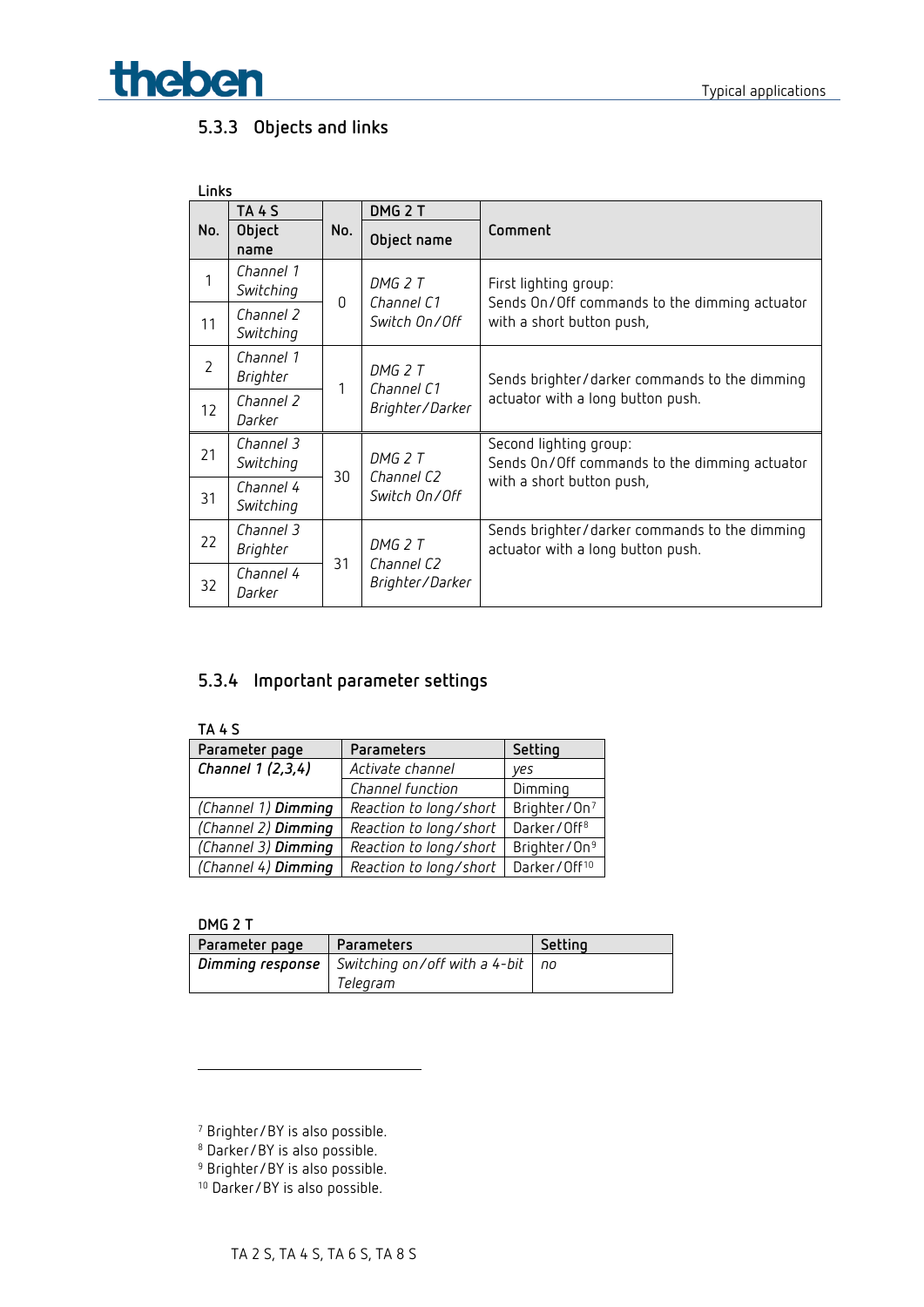## <span id="page-45-0"></span>**5.4 Controlling 4 blinds or blind groups**

The push button interface TA 2 S controls the blind actuator JMG 4 T.

A push button is connected to each input.

A long button push raises or lowers the blinds.

A short button push triggers the step/stop function.

#### **5.4.1 Devices**

- TA 4 S (4969224)
- JMG 4 T (4930250)

#### **5.4.2 Overview**

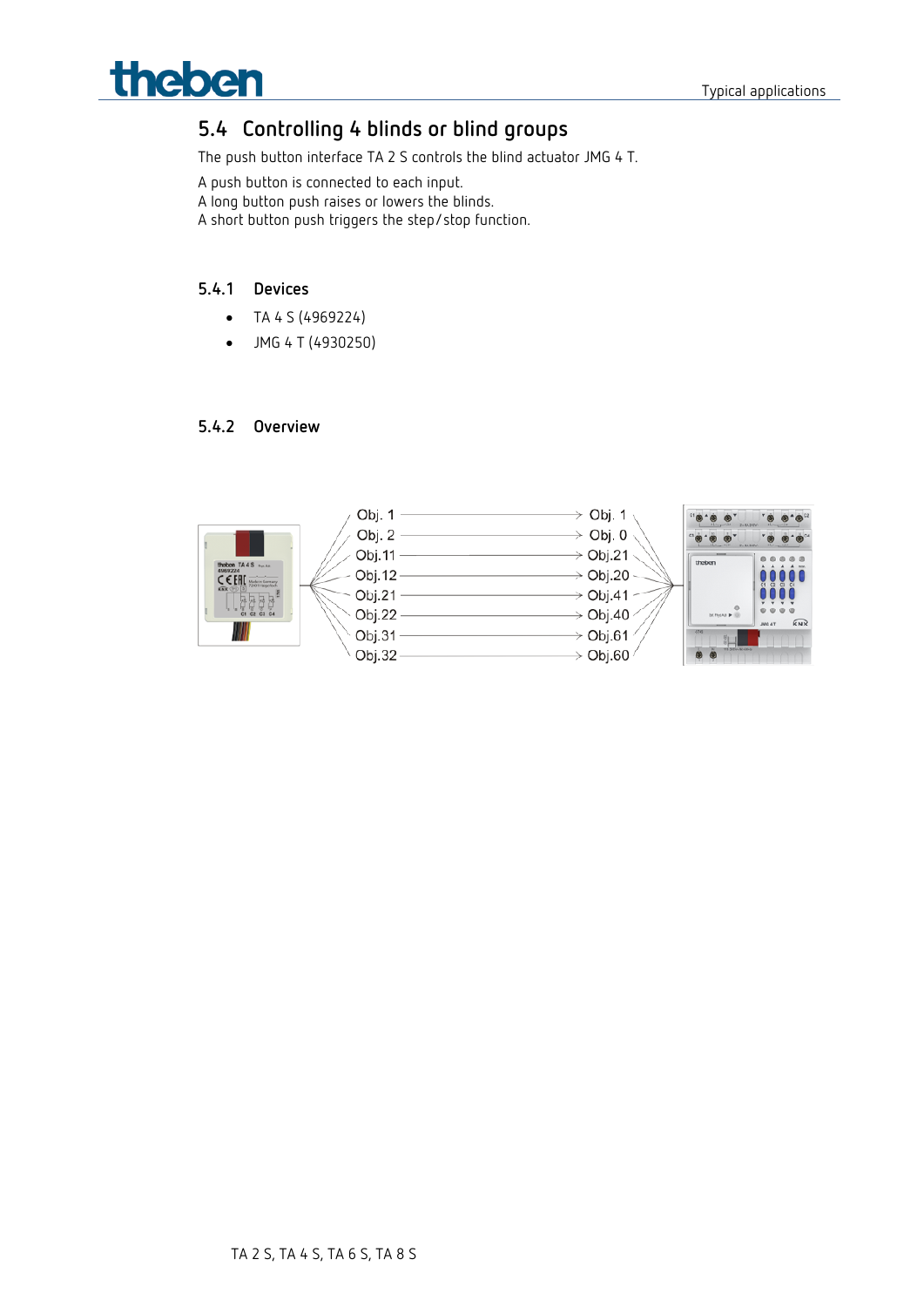**Theben Typical applications** 

## **5.4.3 Objects and links**

| Links          |             |     |             |                             |
|----------------|-------------|-----|-------------|-----------------------------|
| No.            | TA 4 S      | No. | JMG 4 T     | Comment                     |
|                | Object name |     | Object name |                             |
| 1              | Channel 1   | 1   | JMG 4 T C1  |                             |
|                | Step/stop   |     | Step/stop   |                             |
| $\overline{2}$ | Channel 1   | 0   | JMG 4 T C1  |                             |
|                | Up/Down     |     | Up/Down     |                             |
| 11             | Channel 2   | 21  | JMG 4 T C2  |                             |
|                | Step/stop   |     | Step/stop   |                             |
|                | Channel2    |     | JMG 4 T C2  | Long button push for        |
| 12             | Up/Down     | 20  | Up/Down     | Up/down operating commands. |
| 21             | Channel 3   |     | JMG 4 T C3  | Short button push for       |
|                | Step/stop   | 41  | Step/stop   | Step/stop commands.         |
| 22             | Channel 3   |     | JMG 4 T C3  |                             |
|                | Up/Down     | 40  | Up/Down     |                             |
|                | Channel 4   |     | JMG 4 T C4  |                             |
| 31             | Step/stop   | 61  | Step/stop   |                             |
|                | Channel 4   |     | JMG 4 T C4  |                             |
| 32             | Up/Down     | 60  | Up/Down     |                             |

## **5.4.4 Important parameter settings**

**TA 4 S**

| Parameter page    | Parameters       | Setting              |
|-------------------|------------------|----------------------|
| Channel 1 (2,3,4) | Activate channel | ves                  |
|                   | Channel function | <b>Blinds</b>        |
| Blinds            | Operation        | One button operation |

**JMG 4 T**

| Parameter page   Parameters |                        | Settina |  |
|-----------------------------|------------------------|---------|--|
| JMG 4 JMG 4 T               | Type of curtain Blinds |         |  |